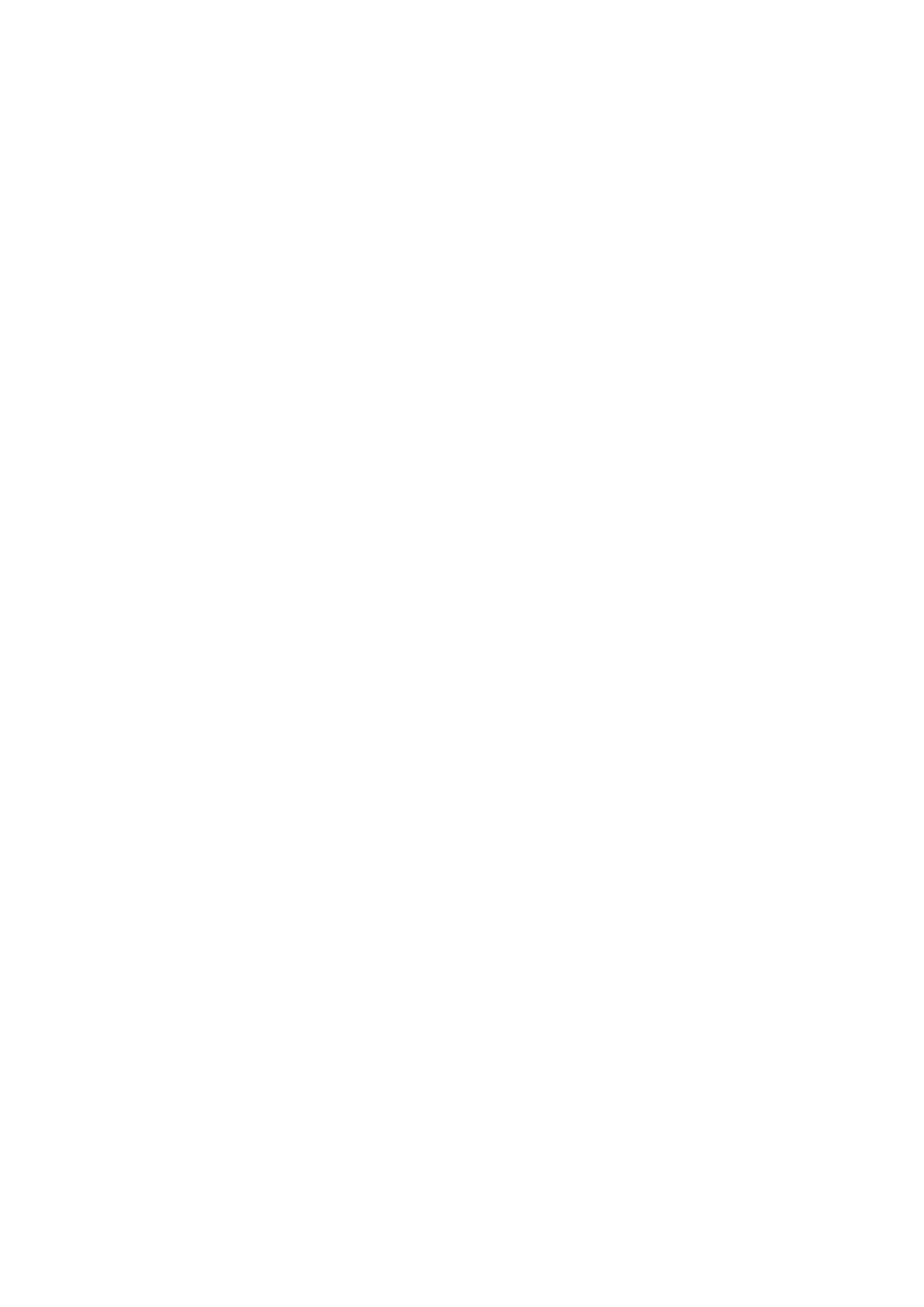## **In the case of Pretty v. the United Kingdom,**

The European Court of Human Rights (Fourth Section), sitting as a Chamber composed of:

Mr M. PELLONPÄÄ, *President*,

Sir Nicolas BRATZA,

Mrs E. PALM,

Mr J. MAKARCZYK,

Mr M. FISCHBACH,

Mr J. CASADEVALL,

Mr S. PAVLOVSCHI, *judges*,

and Mr M. O'BOYLE, *Section Registrar*,

Having deliberated in private on 19 March and 25 April 2002,

Delivers the following judgment, which was adopted on the lastmentioned date:

## **PROCEDURE**

1. The case originated in an application (no. 2346/02) against the United Kingdom of Great Britain and Northern Ireland lodged with the Court under Article 34 of the Convention for the Protection of Human Rights and Fundamental Freedoms ("the Convention") by a United Kingdom national, Mrs Diane Pretty ("the applicant"), on 21 December 2001.

2. The applicant, who had been granted legal aid, was represented before the Court by Ms S. Chakrabarti, a lawyer practising in London. The United Kingdom Government ("the Government") were represented by their Agent, Mr C. Whomersley of the Foreign and Commonwealth Office, London.

3. The applicant, who is paralysed and suffering from a degenerative and incurable illness, alleged that the refusal of the Director of Public Prosecutions to grant an immunity from prosecution to her husband if he assisted her in committing suicide and the prohibition in domestic law on assisting suicide infringed her rights under Articles 2, 3, 8, 9 and 14 of the Convention.

4. The application was allocated to the Fourth Section of the Court (Rule 52 § 1 of the Rules of Court). Within that Section, the Chamber that would consider the case (Article 27 § 1 of the Convention), was constituted as provided in Rule 26 § 1.

5. The applicant and the Government each filed observations on the admissibility and merits (Rule 54 § 3 (b)). In addition, third-party comments were received from the Voluntary Euthanasia Society and the Catholic Bishops' Conference of England and Wales which had been given leave by the President to intervene in the written procedure (Article 36 § 2 of the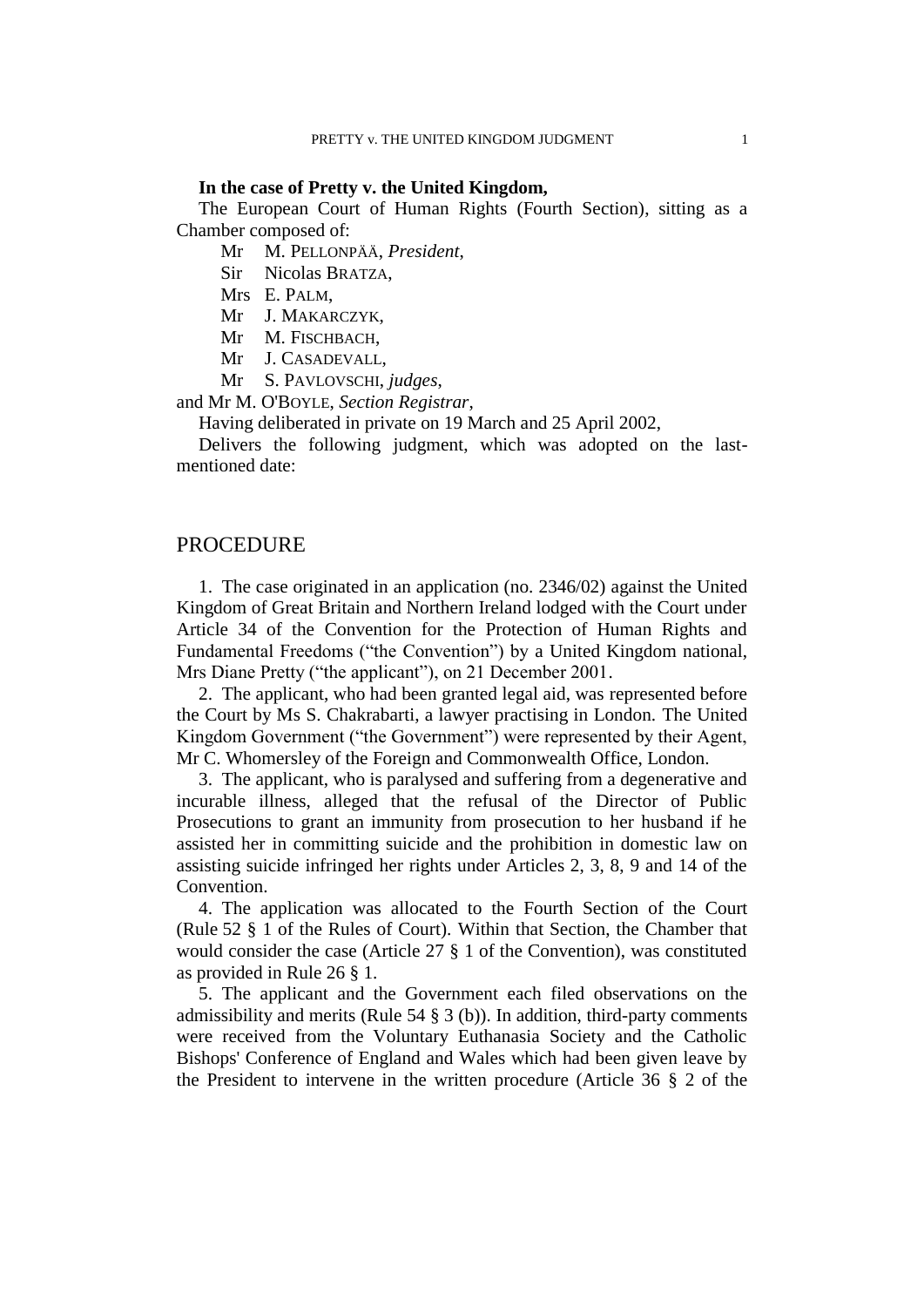Convention and Rule 61 § 3). The applicant replied to those comments (Rule 61 § 5).

6. A hearing took place in public in the Human Rights Building, Strasbourg, on 19 March 2002 (Rule 59 § 2).

There appeared before the Court:

| (a) for the Government |           |
|------------------------|-----------|
| Mr C. WHOMERSLEY,      | Agent,    |
| Mr J. CROW,            |           |
| Mr D. PERRY,           | Counsel,  |
| Mr A. BACARESE,        |           |
| Ms R. Cox,             | Advisers; |
| (b) for the applicant  |           |
| Mr P. HAVERS QC,       |           |
| Ms F. MORRIS,          | Counsel,  |

Mr A. GASK, *Trainee solicitor*.

The applicant and her husband, Mr B. Pretty, were also present. The Court heard addresses by Mr Havers and Mr Crow.

## THE FACTS

## I. THE CIRCUMSTANCES OF THE CASE

7. The applicant is a 43-year-old woman. She resides with her husband of twenty-five years, their daughter and granddaughter. The applicant suffers from motor neurone disease (MND). This is a progressive neurodegenerative disease of motor cells within the central nervous system. The disease is associated with progressive muscle weakness affecting the voluntary muscles of the body. As a result of the progression of the disease, severe weakness of the arms and legs and the muscles involved in the control of breathing are affected. Death usually occurs as a result of weakness of the breathing muscles, in association with weakness of the muscles controlling speaking and swallowing, leading to respiratory failure and pneumonia. No treatment can prevent the progression of the disease.

8. The applicant's condition has deteriorated rapidly since MND was diagnosed in November 1999. The disease is now at an advanced stage. She is essentially paralysed from the neck down, has virtually no decipherable speech and is fed through a tube. Her life expectancy is very poor,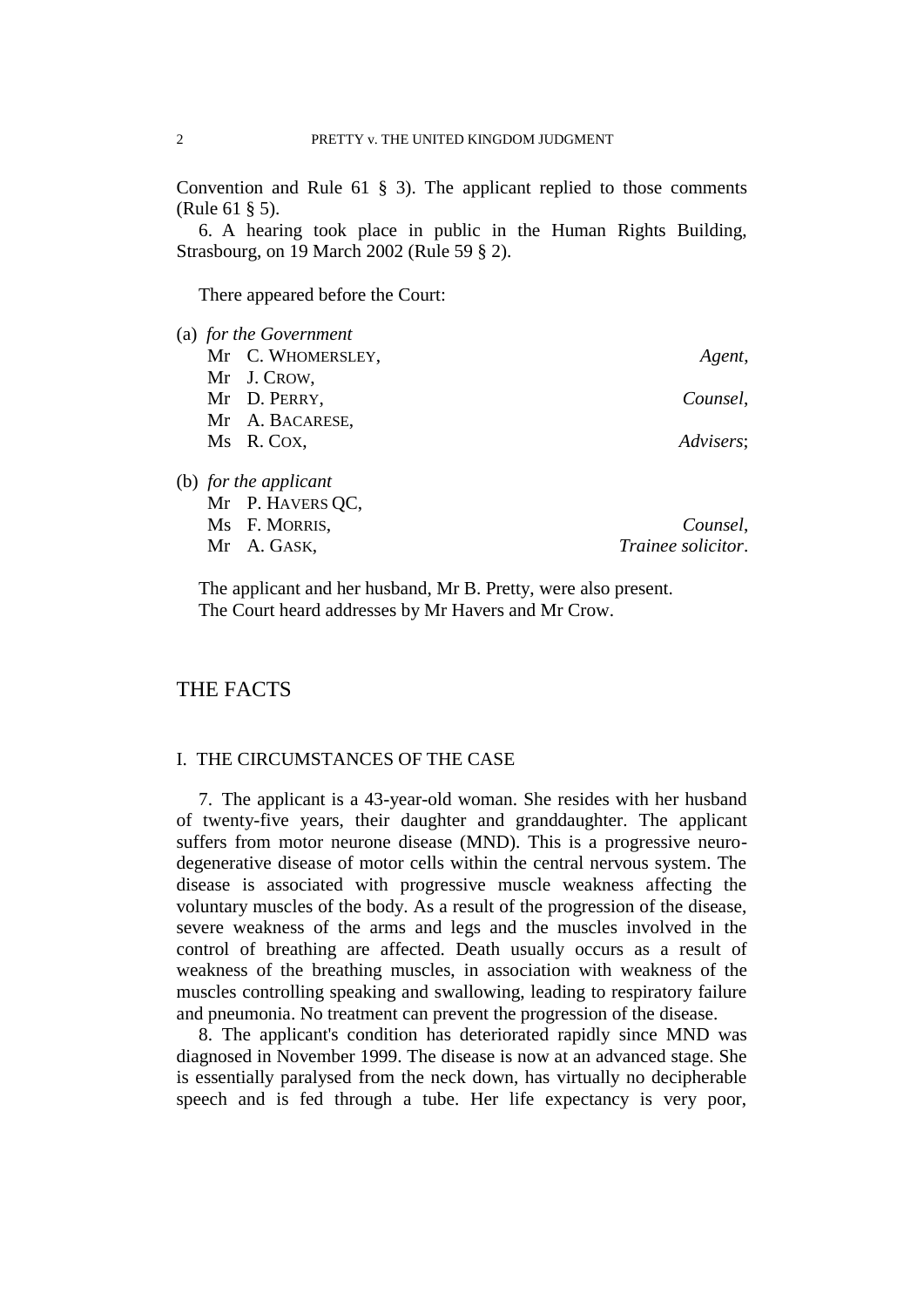measurable only in weeks or months. However, her intellect and capacity to make decisions are unimpaired. The final stages of the disease are exceedingly distressing and undignified. As she is frightened and distressed at the suffering and indignity that she will endure if the disease runs its course, she very strongly wishes to be able to control how and when she dies and thereby be spared that suffering and indignity.

9. Although it is not a crime to commit suicide under English law, the applicant is prevented by her disease from taking such a step without assistance. It is however a crime to assist another to commit suicide (section 2(1) of the Suicide Act 1961).

10. Intending that she might commit suicide with the assistance of her husband, the applicant's solicitor asked the Director of Public Prosecutions (DPP), in a letter dated 27 July 2001 written on her behalf, to give an undertaking not to prosecute the applicant's husband should he assist her to commit suicide in accordance with her wishes.

11. In a letter dated 8 August 2001, the DPP refused to give the undertaking:

"Successive Directors – and Attorneys General – have explained that they will not grant immunities that condone, require, or purport to authorise or permit the future commission of any criminal offence, no matter how exceptional the circumstances. ..."

12. On 20 August 2001 the applicant applied for judicial review of the DPP's decision and the following relief:

– an order quashing the DPP's decision of 8 August 2001;

– a declaration that the decision was unlawful or that the DPP would not be acting unlawfully in giving the undertaking sought;

– a mandatory order requiring the DPP to give the undertaking sought; or alternatively

– a declaration that section 2 of the Suicide Act 1961 was incompatible with Articles 2, 3, 8, 9 and 14 of the Convention.

13. On 17 October 2001 the Divisional Court refused the application, holding that the DPP did not have the power to give the undertaking not to prosecute and that section 2(1) of the Suicide Act 1961 was not incompatible with the Convention.

14. The applicant appealed to the House of Lords. They dismissed her appeal on 29 November 2001 and upheld the judgment of the Divisional Court. In giving the leading judgment in *The Queen on the Application of Mrs Dianne Pretty (Appellant) v. Director of Public Prosecutions (Respondent) and Secretary of State for the Home Department (Interested Party)*, Lord Bingham of Cornhill held:

"1. No one of ordinary sensitivity could be unmoved by the frightening ordeal which faces Mrs Dianne Pretty, the appellant. She suffers from motor neurone disease, a progressive degenerative illness from which she has no hope of recovery. She has only a short time to live and faces the prospect of a humiliating and distressing death. She is mentally alert and would like to be able to take steps to bring her life to a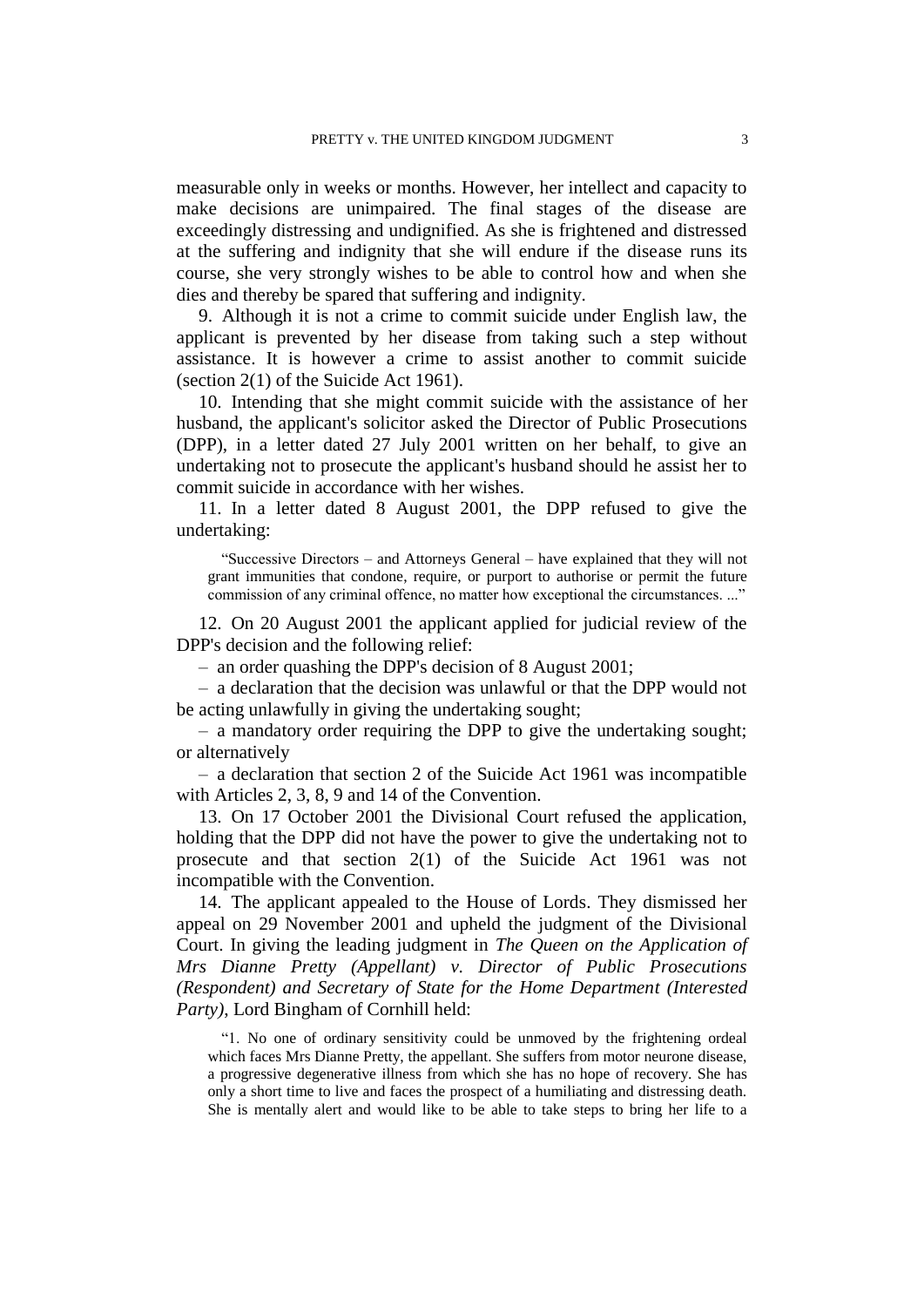peaceful end at a time of her choosing. But her physical incapacity is now such that she can no longer, without help, take her own life. With the support of her family, she wishes to enlist the help of her husband to that end. He himself is willing to give such help, but only if he can be sure that he will not be prosecuted under section 2(1) of the Suicide Act 1961 for aiding and abetting her suicide. Asked to undertake that he would not under section 2(4) of the Act consent to the prosecution of Mr Pretty under section  $2(1)$  if Mr Pretty were to assist his wife to commit suicide, the Director of Public Prosecutions has refused to give such an undertaking. On Mrs Pretty's application for judicial review of that refusal, the Queen's Bench Divisional Court upheld the Director's decision and refused relief. Mrs Pretty claims that she has a right to her husband's assistance in committing suicide and that section 2 of the 1961 Act, if it prohibits his helping and prevents the Director undertaking not to prosecute if he does, is incompatible with the European Convention on Human Rights. It is on the Convention, brought into force in this country by the Human Rights Act 1998, that Mrs Pretty's claim to relief depends. It is accepted by her counsel on her behalf that under the common law of England she could not have hoped to succeed.

2. In discharging the judicial functions of the House, the appellate committee has the duty of resolving issues of law properly brought before it, as the issues in this case have been. The committee is not a legislative body. Nor is it entitled or fitted to act as a moral or ethical arbiter. It is important to emphasise the nature and limits of the committee's role, since the wider issues raised by this appeal are the subject of profound and fully justified concern to very many people. The questions whether the terminally ill, or others, should be free to seek assistance in taking their own lives, and if so in what circumstances and subject to what safeguards, are of great social, ethical and religious significance and are questions on which widely differing beliefs and views are held, often strongly. Materials laid before the committee (with its leave) express some of those views; many others have been expressed in the news media, professional journals and elsewhere. The task of the committee in this appeal is not to weigh or evaluate or reflect those beliefs and views or give effect to its own but to ascertain and apply the law of the land as it is now understood to be.

#### *Article 2 of the Convention*

#### 3. Article 2 of the Convention provides: ...

The Article is to be read in conjunction with Articles 1 and 2 of the Sixth Protocol, which are among the Convention rights protected by the 1998 Act (see section  $1(1)(c)$ ) and which abolished the death penalty in time of peace.

4. On behalf of Mrs Pretty it is submitted that Article 2 protects not life itself but the right to life. The purpose of the Article is to protect individuals from third parties (the State and public authorities). But the Article recognises that it is for the individual to choose whether or not to live and so protects the individual's right to selfdetermination in relation to issues of life and death. Thus a person may refuse lifesaving or life-prolonging medical treatment, and may lawfully choose to commit suicide. The Article acknowledges that right of the individual. While most people want to live, some want to die, and the Article protects both rights. The right to die is not the antithesis of the right to life but the corollary of it, and the State has a positive obligation to protect both.

5. The Secretary of State has advanced a number of unanswerable objections to this argument which were rightly upheld by the Divisional Court. The starting point must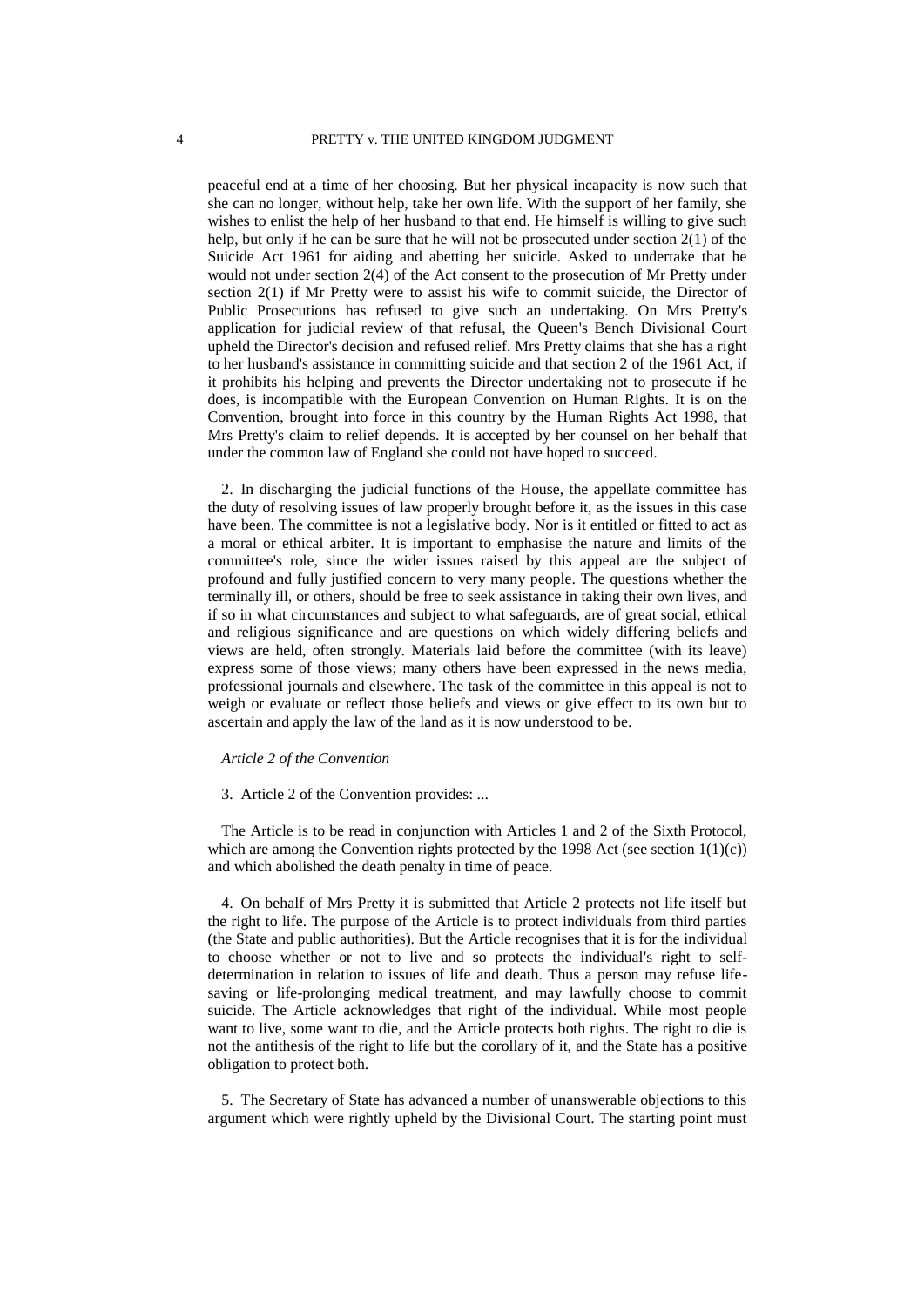be the language of the Article. The thrust of this is to reflect the sanctity which, particularly in western eyes, attaches to life. The Article protects the right to life and prevents the deliberate taking of life save in very narrowly defined circumstances. An Article with that effect cannot be interpreted as conferring a right to die or to enlist the aid of another in bringing about one's own death. In his argument for Mrs Pretty, Mr Havers QC was at pains to limit his argument to assisted suicide, accepting that the right claimed could not extend to cover an intentional consensual killing (usually described in this context as 'voluntary euthanasia', but regarded in English law as murder). The right claimed would be sufficient to cover Mrs Pretty's case and counsel's unwillingness to go further is understandable. But there is in logic no justification for drawing a line at this point. If Article 2 does confer a right to selfdetermination in relation to life and death, and if a person were so gravely disabled as to be unable to perform any act whatever to cause his or her own death, it would necessarily follow in logic that such a person would have a right to be killed at the hands of a third party without giving any help to the third party and the State would be in breach of the Convention if it were to interfere with the exercise of that right. No such right can possibly be derived from an Article having the object already defined.

6. It is true that some of the guaranteed Convention rights have been interpreted as conferring rights not to do that which is the antithesis of what there is an express right to do. Article 11, for example, confers a right not to join an association (*Young, James and Webster v. United Kingdom* (1981) 4 EHRR 38), Article 9 embraces a right to freedom from any compulsion to express thoughts or change an opinion or divulge convictions (Clayton and Tomlinson, *The Law of Human Rights* (2000), p. 974, para. 14.49) and I would for my part be inclined to infer that Article 12 confers a right not to marry (but see Clayton and Tomlinson, ibid., p. 913, para. 13.76). It cannot however be suggested (to take some obvious examples) that Articles 3, 4, 5 and 6 confer an implied right to do or experience the opposite of that which the Articles guarantee. Whatever the benefits which, in the view of many, attach to voluntary euthanasia, suicide, physician-assisted suicide and suicide assisted without the intervention of a physician, these are not benefits which derive protection from an Article framed to protect the sanctity of life.

7. There is no Convention authority to support Mrs Pretty's argument. To the extent that there is any relevant authority it is adverse to her. In *Osman v. United Kingdom*  (1998) 29 EHRR 245 the applicants complained of a failure by the United Kingdom to protect the right to life of the second applicant and his deceased father. At p. 305 the court said:

'115. The Court notes that the first sentence of Article 2(1) enjoins the State not only to refrain from the intentional and unlawful taking of life, but also to take appropriate steps to safeguard the lives of those within its jurisdiction. It is common ground that the State's obligation in this respect extends beyond its primary duty to secure the right to life by putting in place effective criminal law provisions to deter the commission of offences against the person backed up by law-enforcement machinery for the prevention, suppression and sanctioning of breaches of such provisions. It is thus accepted by those appearing before the Court that Article 2 of the Convention may also imply in certain well-defined circumstances a positive obligation on the authorities to take preventive operational measures to protect an individual whose life is at risk from the criminal acts of another individual. The scope of this obligation is a matter of dispute between the parties.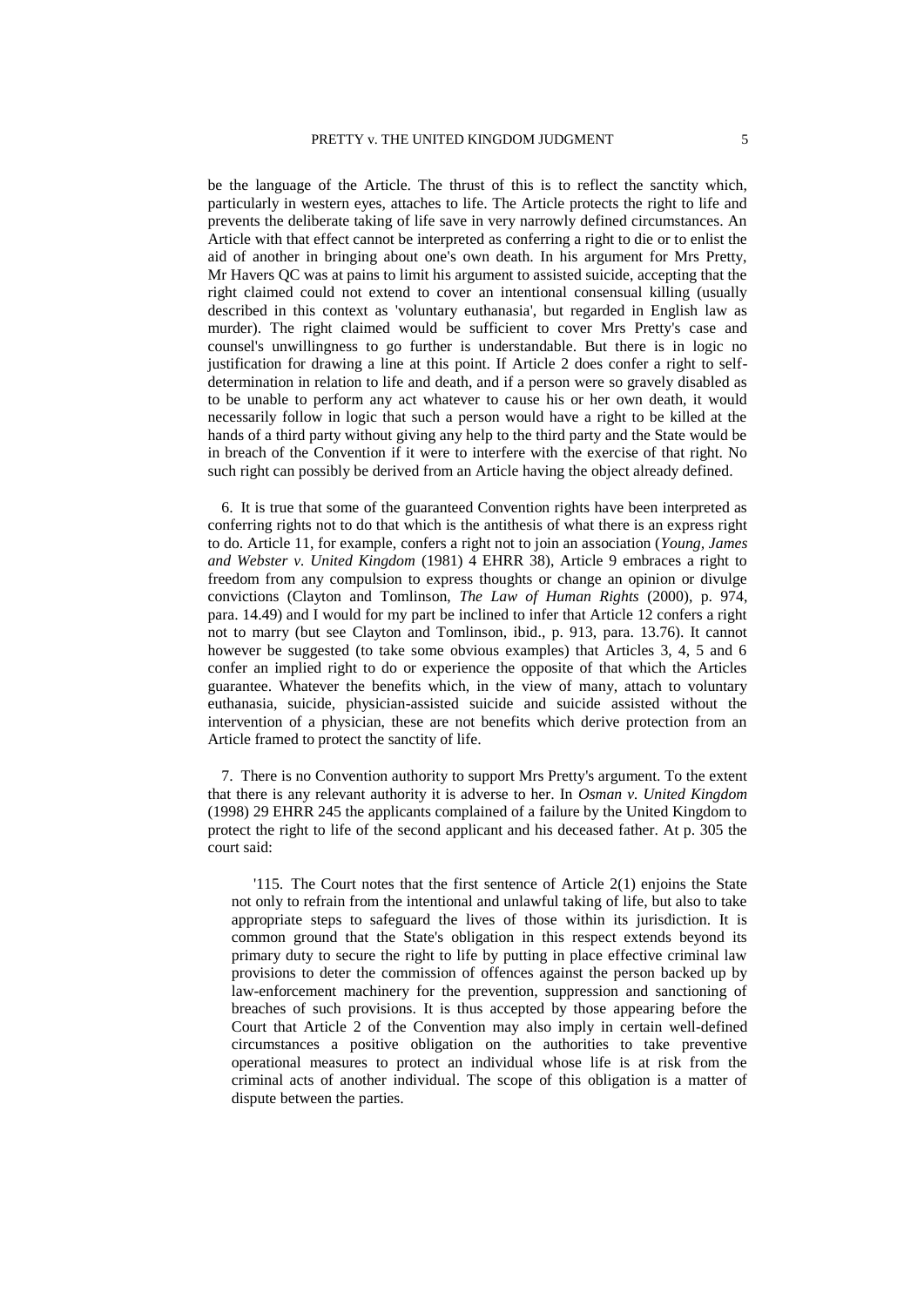116. For the Court, and bearing in mind the difficulties involved in policing modern societies, the unpredictability of human conduct and the operational choices which must be made in terms of priorities and resources, such an obligation must be interpreted in a way which does not impose an impossible or disproportionate burden on the authorities. Accordingly, not every claimed risk to life can entail for the authorities a Convention requirement to take operational measures to prevent that risk from materialising. Another relevant consideration is the need to ensure that the police exercise their powers to control and prevent crime in a manner which fully respects the due process and other guarantees which legitimately place restraints on the scope of their action to investigate crime and bring offenders to justice, including the guarantees contained in Articles 5 and 8 of the Convention.'

The context of that case was very different. Neither the second applicant nor his father had had any wish to die. But the court's approach to Article 2 was entirely consistent with the interpretation I have put upon it.

8. *X v. Germany* (1984) 7 EHRR 152 and *Keenan v. United Kingdom* (App. No. 27229/95; 3 April 2001, unreported) were also decided in a factual context very different from the present. X, while in prison, had gone on hunger strike and had been forcibly fed by the prison authorities. His complaint was of maltreatment contrary to Article 3 of the Convention, considered below. The complaint was rejected and in the course of its reasoning the commission held (at pp. 153-154):

'In the opinion of the Commission forced feeding of a person does involve degrading elements which in certain circumstances may be regarded as prohibited by Art. 3 of the Convention. Under the Convention the High Contracting Parties are, however, also obliged to secure to everyone the right to life as set out in Art. 2. Such an obligation should in certain circumstances call for positive action on the part of the Contracting Parties, in particular an active measure to save lives when the authorities have taken the person in question into their custody. When, as in the present case, a detained person maintains a hunger strike this may inevitably lead to a conflict between an individual's right to physical integrity and the High Contracting Party's obligation under Art. 2 of the Convention – a conflict which is not solved by the Convention itself. The Commission recalls that under German law this conflict has been solved in that it is possible to force-feed a detained person if this person, due to a hunger strike, would be subject to injuries of a permanent character, and the forced feeding is even obligatory if an obvious danger for the individual's life exists. The assessment of the above-mentioned conditions is left for the doctor in charge but an eventual decision to force-feed may only be carried out after judicial permission has been obtained ... The Commission is satisfied that the authorities acted solely in the best interests of the applicant when choosing between either respect for the applicant's will not to accept nourishment of any kind and thereby incur the risk that he might be subject to lasting injuries or even die, or to take action with a view to securing his survival although such action might infringe the applicant's human dignity.'

In *Keenan* a young prisoner had committed suicide and his mother complained of a failure by the prison authorities to protect his life. In the course of its judgment rejecting the complaint under this Article the court said (at p. 29, para. 90):

'In the context of prisoners, the Court has had previous occasion to emphasise that persons in custody are in a vulnerable position and that the authorities are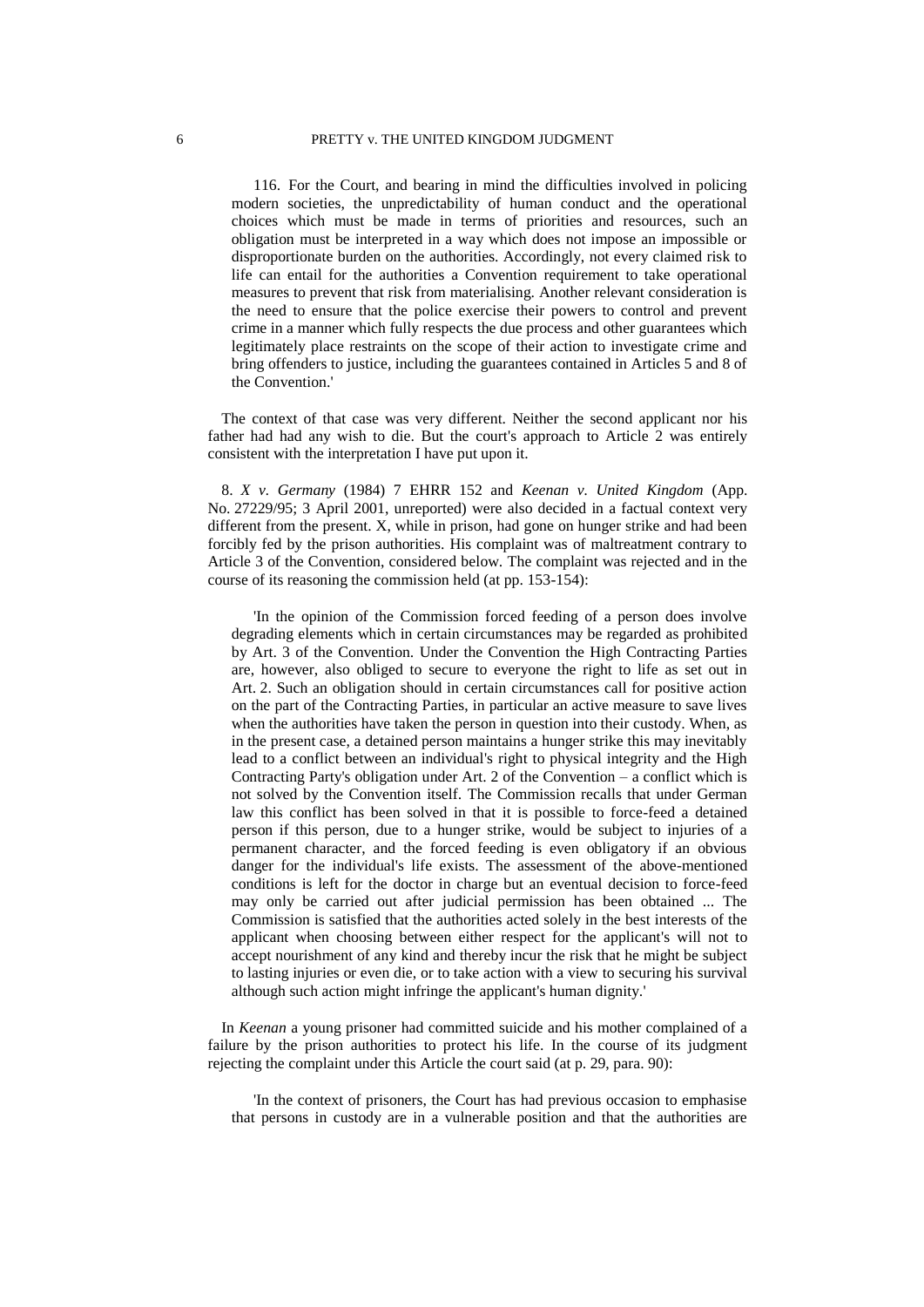under a duty to protect them. It is incumbent on the State to account for any injuries suffered in custody, which obligation is particularly stringent where that individual dies ... It may be noted that this need for scrutiny is acknowledged in the domestic law of England and Wales, where inquests are automatically held concerning the deaths of persons in prison and where the domestic courts have imposed a duty of care on prison authorities in respect of those detained in their custody.'

Both these cases can be distinguished, since the conduct complained of took place when the victim was in the custody of the State, which accordingly had a special responsibility for the victim's welfare. It may readily be accepted that the obligation of the State to safeguard the life of a potential victim is enhanced when the latter is in the custody of the State. To that extent these two cases are different from the present, since Mrs Pretty is not in the custody of the State. Thus the State's positive obligation to protect the life of Mrs Pretty is weaker than in such cases. It would however be a very large, and in my view quite impermissible, step to proceed from acceptance of that proposition to acceptance of the assertion that the State has a duty to recognise a right for Mrs Pretty to be assisted to take her own life.

9. In the Convention field the authority of domestic decisions is necessarily limited and, as already noted, Mrs Pretty bases her case on the Convention. But it is worthy of note that her argument is inconsistent with two principles deeply embedded in English law. The first is a distinction between the taking of one's own life by one's own act and the taking of life through the intervention or with the help of a third party. The former has been permissible since suicide ceased to be a crime in 1961. The latter has continued to be proscribed. The distinction was very clearly expressed by Hoffmann LJ in *Airedale NHS Trust v. Bland* [1993] AC 789 at 831:

'No one in this case is suggesting that Anthony Bland should be given a lethal injection. But there is concern about ceasing to supply food as against, for example, ceasing to treat an infection with antibiotics. Is there any real distinction? In order to come to terms with our intuitive feelings about whether there is a distinction, I must start by considering why most of us would be appalled if he was given a lethal injection. It is, I think, connected with our view that the sanctity of life entails its inviolability by an outsider. Subject to exceptions like self-defence, human life is inviolate even if the person in question has consented to its violation. That is why although suicide is not a crime, assisting someone to commit suicide is. It follows that, even if we think Anthony Bland would have consented, we would not be entitled to end his life by a lethal injection.'

The second distinction is between the cessation of life-saving or life-prolonging treatment on the one hand and the taking of action lacking medical, therapeutic or palliative justification but intended solely to terminate life on the other. This distinction provided the rationale of the decisions in *Bland*. It was very succinctly expressed in the Court of Appeal in *In re J (A Minor) (Wardship: Medical Treatment)*  [1991] Fam 33, in which Lord Donaldson of Lymington MR said, at p. 46:

'What doctors and the court have to decide is whether, in the best interests of the child patient, a particular decision as to medical treatment should be taken which as a side effect will render death more or less likely. This is not a matter of semantics. It is fundamental. At the other end of the age spectrum, the use of drugs to reduce pain will often be fully justified, notwithstanding that this will hasten the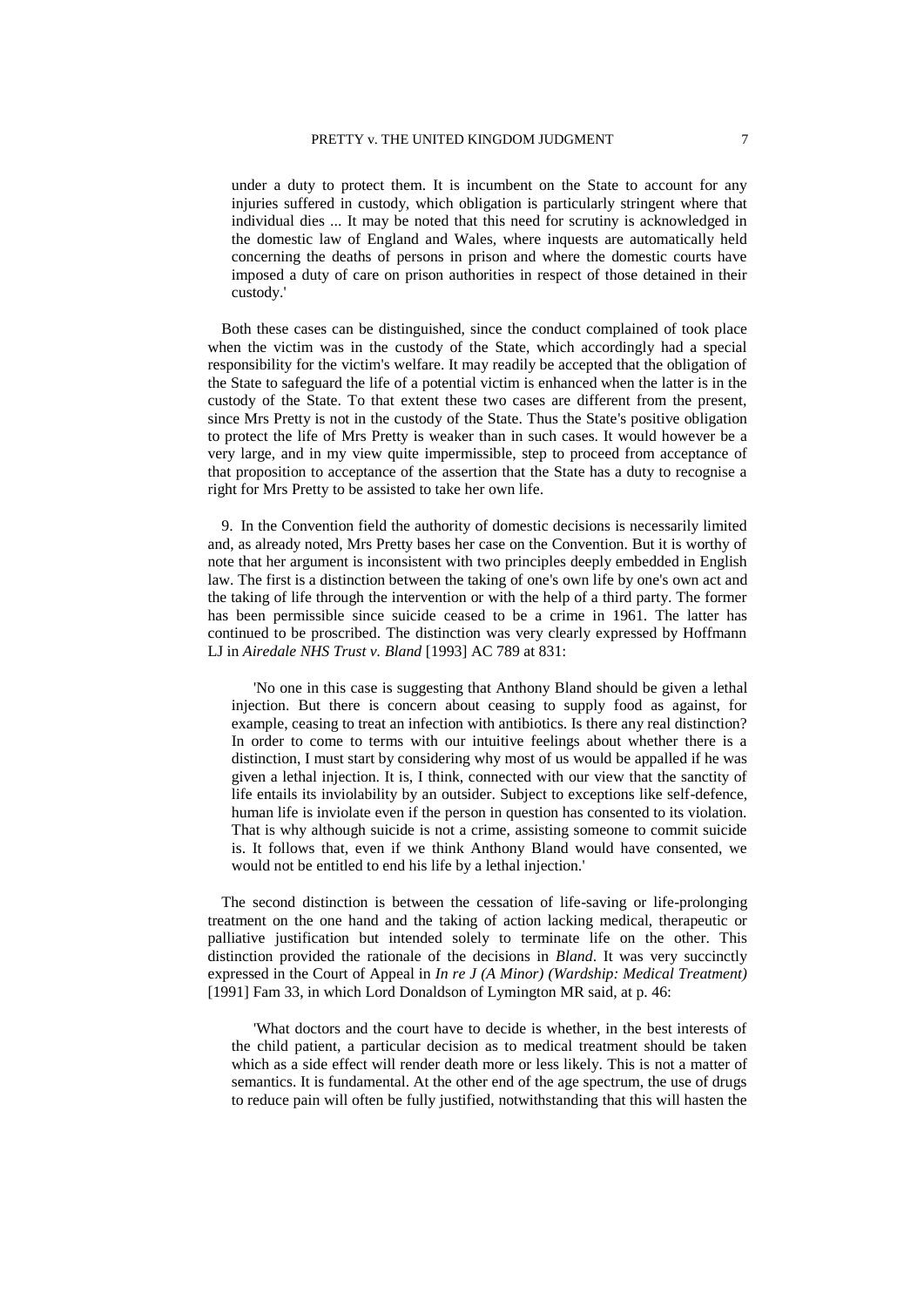moment of death. What can never be justified is the use of drugs or surgical procedures with the primary purpose of doing so.'

Similar observations were made by Balcombe LJ at p. 51 and Taylor LJ at p. 53. While these distinctions are in no way binding on the European Court of Human Rights there is nothing to suggest that they are inconsistent with the jurisprudence which has grown up around the Convention. It is not enough for Mrs Pretty to show that the United Kingdom would not be acting inconsistently with the Convention if it were to permit assisted suicide; she must go further and establish that the United Kingdom is in breach of the Convention by failing to permit it or would be in breach of the Convention if it did not permit it. Such a contention is in my opinion untenable, as the Divisional Court rightly held.

#### *Article 3 of the Convention*

10. Article 3 of the Convention provides: ...

This is one of the Articles from which a member State may not derogate even in time of war or other public emergency threatening the life of the nation: see Article 15. I shall for convenience use the expression 'proscribed treatment' to mean 'inhuman or degrading treatment' as that expression is used in the Convention.

11. In brief summary the argument for Mrs Pretty proceeded by these steps.

(1) Member States have an absolute and unqualified obligation not to inflict the proscribed treatment and also to take positive action to prevent the subjection of individuals to such treatment: *A. v. United Kingdom* (1998) 27 EHRR 611; *Z v. United Kingdom* [2001] 2 FLR 612 at 631, para. 73.

(2) Suffering attributable to the progression of a disease may amount to such treatment if the State can prevent or ameliorate such suffering and does not do so: *D. v. United Kingdom* (1997) 24 EHRR 423, at pp. 446-449, paras. 46-54.

(3) In denying Mrs Pretty the opportunity to bring her suffering to an end the United Kingdom (by the Director) will subject her to the proscribed treatment. The State can spare Mrs Pretty the suffering which she will otherwise endure since, if the Director undertakes not to give his consent to prosecution, Mr Pretty will assist his wife to commit suicide and so she will be spared much suffering.

(4) Since, as the Divisional Court held, it is open to the United Kingdom under the Convention to refrain from prohibiting assisted suicide, the Director can give the undertaking sought without breaking the United Kingdom's obligations under the Convention.

(5) If the Director may not give the undertaking, section 2 of the 1961 Act is incompatible with the Convention.

12. For the Secretary of State it was submitted that in the present case Article 3 of the Convention is not engaged at all but that if any of the rights protected by that Article are engaged they do not include a right to die. In support of the first of these submissions it was argued that there is in the present case no breach of the prohibition in the Article. The negative prohibition in the Article is absolute and unqualified but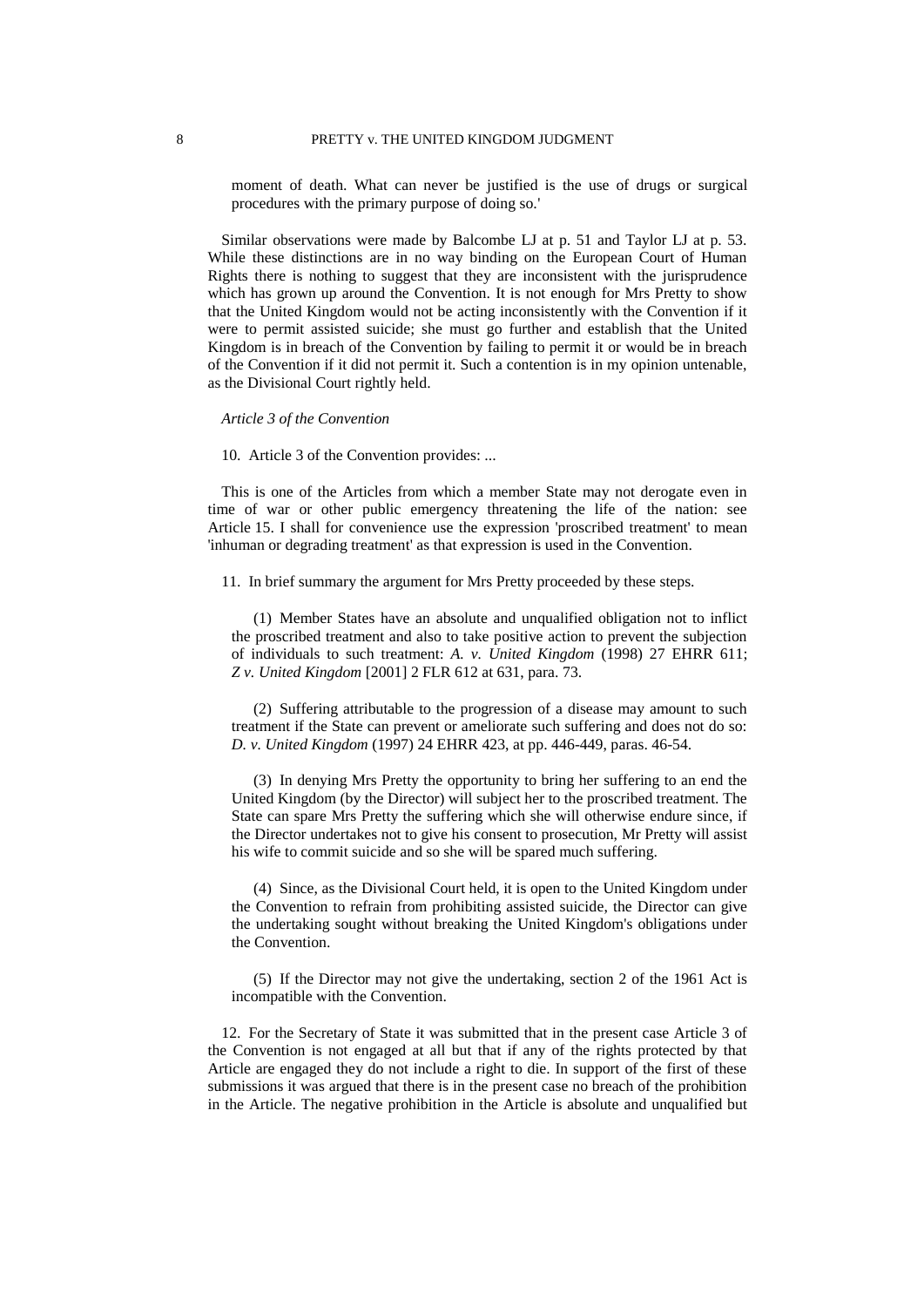the positive obligations which flow from it are not absolute: see *Osman v. United Kingdom*, above; *Rees v. United Kingdom* (1986) 9 EHRR 56. While States may be obliged to protect the life and health of a person in custody (as in the case of *Keenan*, above), and to ensure that individuals are not subjected to proscribed treatment at the hands of private individuals other than State agents (as in *A. v. United Kingdom*, above), and the State may not take direct action in relation to an individual which would inevitably involve the inflicting of proscribed treatment upon him (*D. v. United Kingdom* (1997) 24 EHRR 423), none of these obligations can be invoked by Mrs Pretty in the present case. In support of the second submission it was argued that, far from suggesting that the State is under a duty to provide medical care to ease her condition and prolong her life, Mrs Pretty is arguing that the State is under a legal obligation to sanction a lawful means for terminating her life. There is nothing, either in the wording of the Convention or the Strasbourg jurisprudence, to suggest that any such duty exists by virtue of Article 3. The decision how far the State should go in discharge of its positive obligation to protect individuals from proscribed treatment is one for member States, taking account of all relevant interests and considerations; such a decision, while not immune from review, must be accorded respect. The United Kingdom has reviewed these issues in depth and resolved to maintain the present position.

13. Article 3 enshrines one of the fundamental values of democratic societies and its prohibition of the proscribed treatment is absolute: *D. v. United Kingdom* (1997) 24 EHRR 423 at p. 447, para. 47. Article 3 is, as I think, complementary to Article 2. As Article 2 requires States to respect and safeguard the lives of individuals within their jurisdiction, so Article 3 obliges them to respect the physical and human integrity of such individuals. There is in my opinion nothing in Article 3 which bears on an individual's right to live or to choose not to live. That is not its sphere of application; indeed, as is clear from *X v. Germany* above, a State may on occasion be justified in inflicting treatment which would otherwise be in breach of Article 3 in order to serve the ends of Article 2. Moreover, the absolute and unqualified prohibition on a member State inflicting the proscribed treatment requires that 'treatment' should not be given an unrestricted or extravagant meaning. It cannot, in my opinion, be plausibly suggested that the Director or any other agent of the United Kingdom is inflicting the proscribed treatment on Mrs Pretty, whose suffering derives from her cruel disease.

14. The authority most helpful to Mrs Pretty is *D. v. United Kingdom* (1997) 24 EHRR 423, which concerned the removal to St Kitts of a man in the later stages of AIDS. The Convention challenge was to implementation of the removal decision having regard to the applicant's medical condition, the absence of facilities to provide adequate treatment, care or support in St Kitts and the disruption of a regime in the United Kingdom which had afforded him sophisticated treatment and medication in a compassionate environment. It was held that implementation of the decision to remove the applicant to St Kitts would amount in the circumstances to inhuman treatment by the United Kingdom in violation of Article 3. In that case the State was proposing to take direct action against the applicant, the inevitable effect of which would be a severe increase in his suffering and a shortening of his life. The proposed deportation could fairly be regarded as 'treatment'. An analogy might be found in the present case if a public official had forbidden the provision to Mrs Pretty of pain-killing or palliative drugs. But here the proscribed treatment is said to be the Director's refusal of proleptic immunity from prosecution to Mr Pretty if he commits a crime. By no legitimate process of interpretation can that refusal be held to fall within the negative prohibition of Article 3.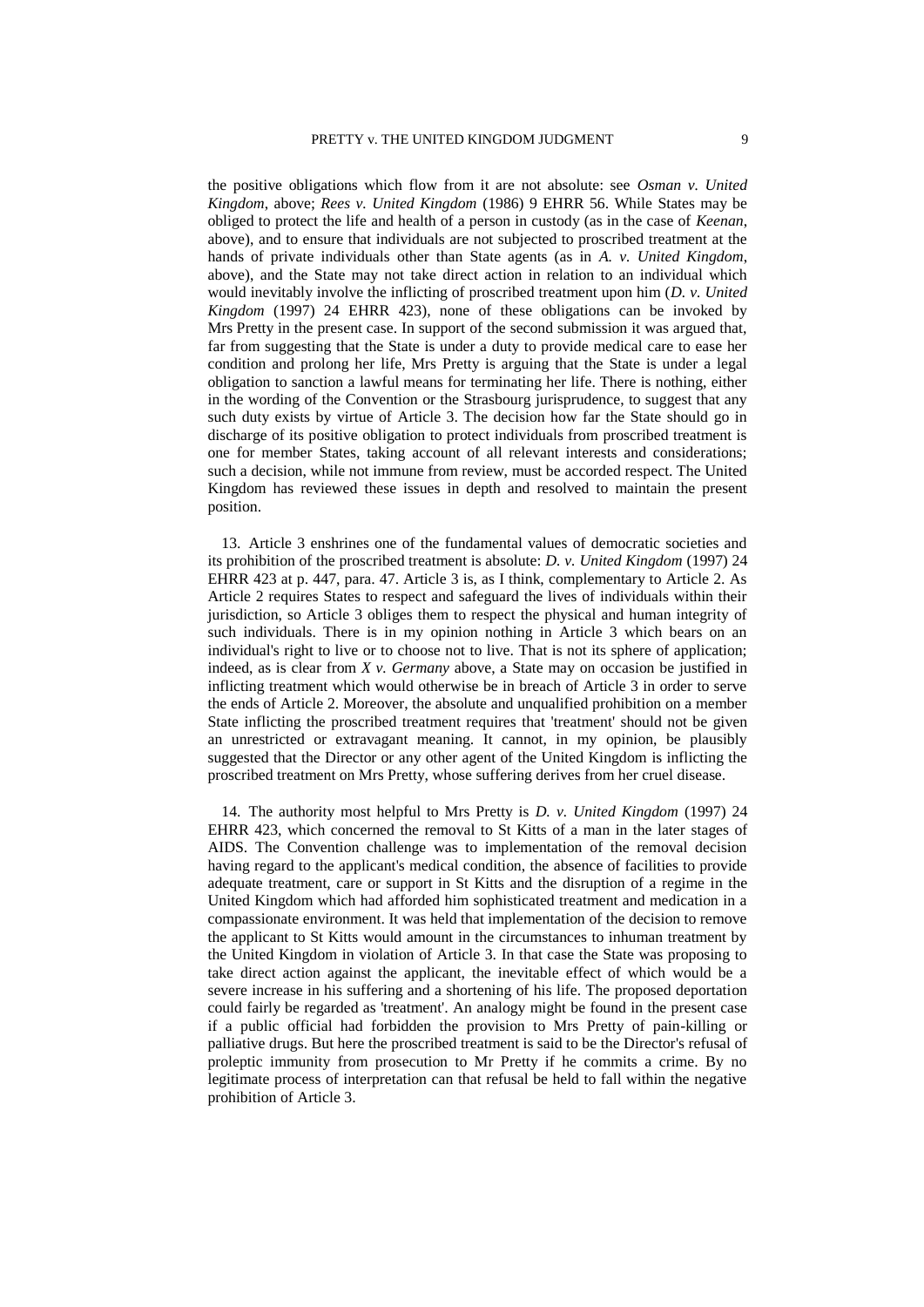15. If it be assumed that Article 3 is capable of being applied at all to a case such as the present, and also that on the facts there is no arguable breach of the negative prohibition in the Article, the question arises whether the United Kingdom (by the Director) is in breach of its positive obligation to take action to prevent the subjection of individuals to proscribed treatment. In this context, the obligation of the State is not absolute and unqualified. So much appears from the passage quoted in paragraph 7 above from the judgment of the European Court of Human Rights in *Osman v. United Kingdom*. The same principle was acknowledged by the court in *Rees v. United Kingdom* (1986) 9 EHRR 56 where it said in para. 37 of its judgment at pp. 63-64:

'37. As the Court pointed out in its above-mentioned Abdulaziz, Cabales and Balkandali judgment the notion of "respect" is not clear-cut, especially as far as those positive obligations are concerned: having regard to the diversity of the practices followed and the situations obtaining in the Contracting States, the notion's requirements will vary considerably from case to case.

These observations are particularly relevant here. Several States have, through legislation or by means of legal interpretation or by administrative practice, given transsexuals the option of changing their personal status to fit their newly-gained identity. They have, however, made this option subject to conditions of varying strictness and retained a number of express reservations (for example, as to previously incurred obligations). In other States, such an option does not – or does not yet – exist. It would therefore be true to say that there is at present little common ground between the Contracting States in this area and that, generally speaking, the law appears to be in a transitional stage. Accordingly, this is an area in which the Contracting Parties enjoy a wide margin of appreciation.

In determining whether or not a positive obligation exists, regard must be had to the fair balance that has to be struck between the general interest of the community and the interests of the individual, the search for which balance is inherent in the whole of the Convention. In striking this balance the aims mentioned in the second paragraph of Article 8 may be of a certain relevance, although this provision refers in terms only to "interferences" with the right protected by the first paragraph – in other words is concerned with the negative obligations flowing therefrom.'

That was an Article 8 case, dealing with a very different subject matter from the present, but the court's observations were of more general import. It stands to reason that while States may be absolutely forbidden to inflict the proscribed treatment on individuals within their jurisdictions, the steps appropriate or necessary to discharge a positive obligation will be more judgmental, more prone to variation from State to State, more dependent on the opinions and beliefs of the people and less susceptible to any universal injunction. For reasons more fully given in paragraphs 27 and 28 below, it could not in my view be said that the United Kingdom is under a positive obligation to ensure that a competent, terminally ill, person who wishes but is unable to take his or her own life should be entitled to seek the assistance of another without that other being exposed to the risk of prosecution.

#### *Article 8 of the Convention*

16. Article 8 of the Convention provides: ...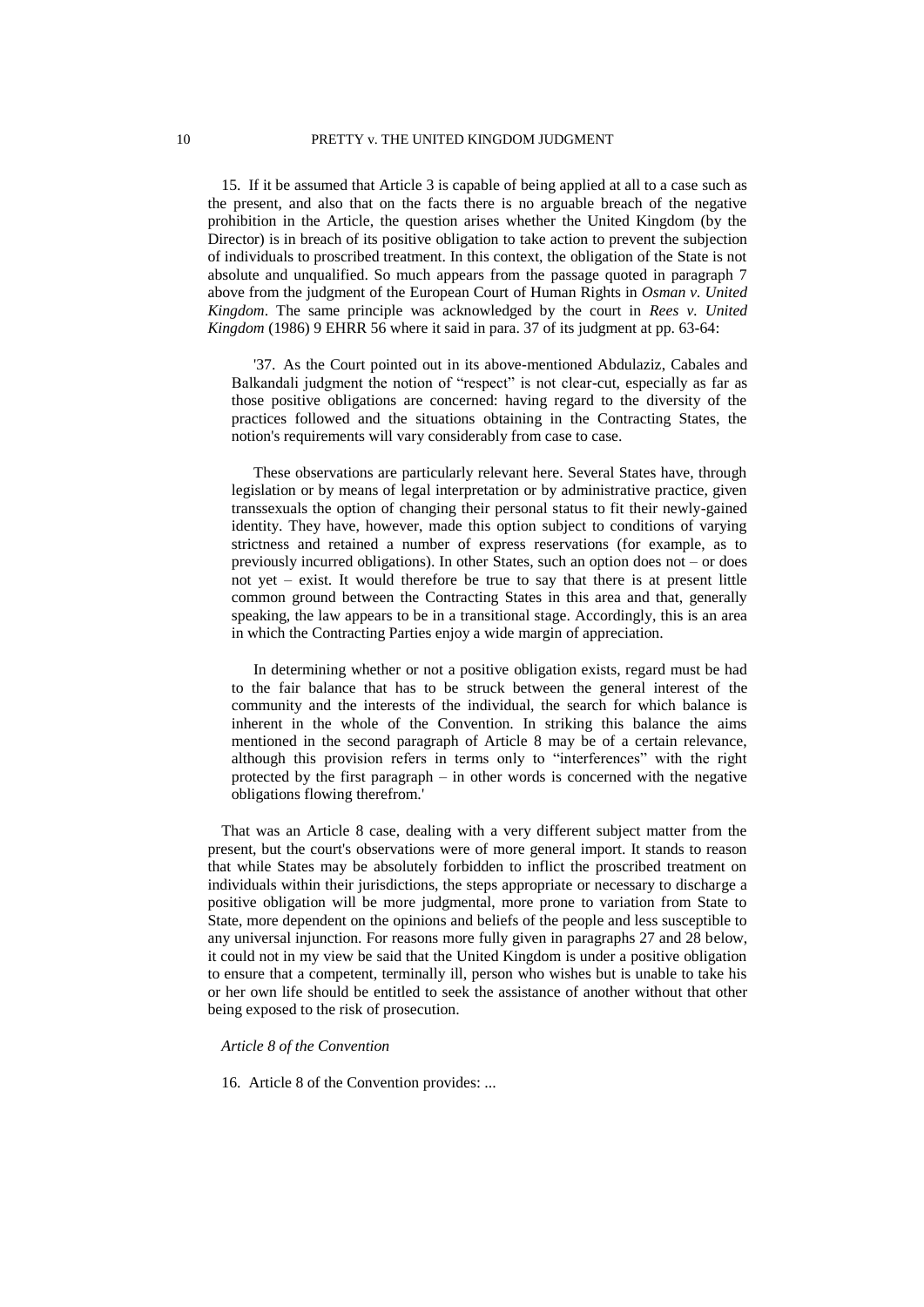17. Counsel for Mrs Pretty submitted that this Article conferred a right to selfdetermination: see *X and Y v. Netherlands* (1985) 8 EHRR 235; *Rodriguez v. Attorney General of Canada* [1994] 2 LRC 136; *In re A (Children) (Conjoined Twins: Surgical Separation)* [2001] Fam 147. This right embraces a right to choose when and how to die so that suffering and indignity can be avoided. Section 2(1) of the 1961 Act interferes with this right of self-determination: it is therefore for the United Kingdom to show that the interference meets the Convention tests of legality, necessity, responsiveness to pressing social need and proportionality: see *R. v. A. (No. 2)* [2001] 2 WLR 1546; *Johansen v. Norway* (1996) 23 EHRR 33; *R. (P) v. Secretary of State for the Home Department* [2001] 1 WLR 2002. Where the interference is with an intimate part of an individual's private life, there must be particularly serious reasons to justify the interference: *Smith and Grady v. United Kingdom* (1999) 29 EHRR 493 at p. 530, para. 89. The court must in this case rule whether it could be other than disproportionate for the Director to refuse to give the undertaking sought and, in the case of the Secretary of State, whether the interference with Mrs Pretty's right to selfdetermination is proportionate to whatever legitimate aim the prohibition on assisted suicide pursues. Counsel placed particular reliance on certain features of Mrs Pretty's case: her mental competence, the frightening prospect which faces her, her willingness to commit suicide if she were able, the imminence of death, the absence of harm to anyone else, the absence of far-reaching implications if her application were granted. Counsel suggested that the blanket prohibition in section 2(1), applied without taking account of particular cases, is wholly disproportionate, and the materials relied on do not justify it. Reference was made to *R. v. United Kingdom* (1983) 33 DR 270 and *Sanles v. Spain* [2001] EHRLR 348.

18. The Secretary of State questioned whether Mrs Pretty's rights under Article 8 were engaged at all, and gave a negative answer. He submitted that the right to private life under Article 8 relates to the manner in which a person conducts his life, not the manner in which he departs from it. Any attempt to base a right to die on Article 8 founders on exactly the same objection as the attempt based on Article 2, namely, that the alleged right would extinguish the very benefit on which it is supposedly based. Article 8 protects the physical, moral and psychological integrity of the individual, including rights over the individual's own body, but there is nothing to suggest that it confers a right to decide when or how to die. The Secretary of State also submitted that, if it were necessary to do so, section 2(1) of the 1961 Act and the current application of it could be fully justified on the merits. He referred to the margin of judgment accorded to member States, the consideration which has been given to these questions in the United Kingdom and the broad consensus among Convention countries. Attention was drawn to *Laskey, Jaggard and Brown v. United Kingdom*  (1997) 24 EHRR 39 in which the criminalisation of consensual acts of injury was held to be justified; it was suggested that the justification for criminalising acts of consensual killing or assisted suicide must be even stronger.

19. The most detailed and erudite discussion known to me of the issues in the present appeal is to be found in the judgments of the Supreme Court of Canada in *Rodriguez v. Attorney General of Canada* [1994] 2 LRC 136. The appellant in that case suffered from a disease legally indistinguishable from that which afflicts Mrs Pretty; she was similarly disabled; she sought an order which would allow a qualified medical practitioner to set up technological means by which she might, by her own hand but with that assistance from the practitioner, end her life at a time of her choosing. While suicide in Canada was not a crime, section 241(b) of the Criminal Code was in terms effectively identical to section 2(1) of the 1961 Act. The appellant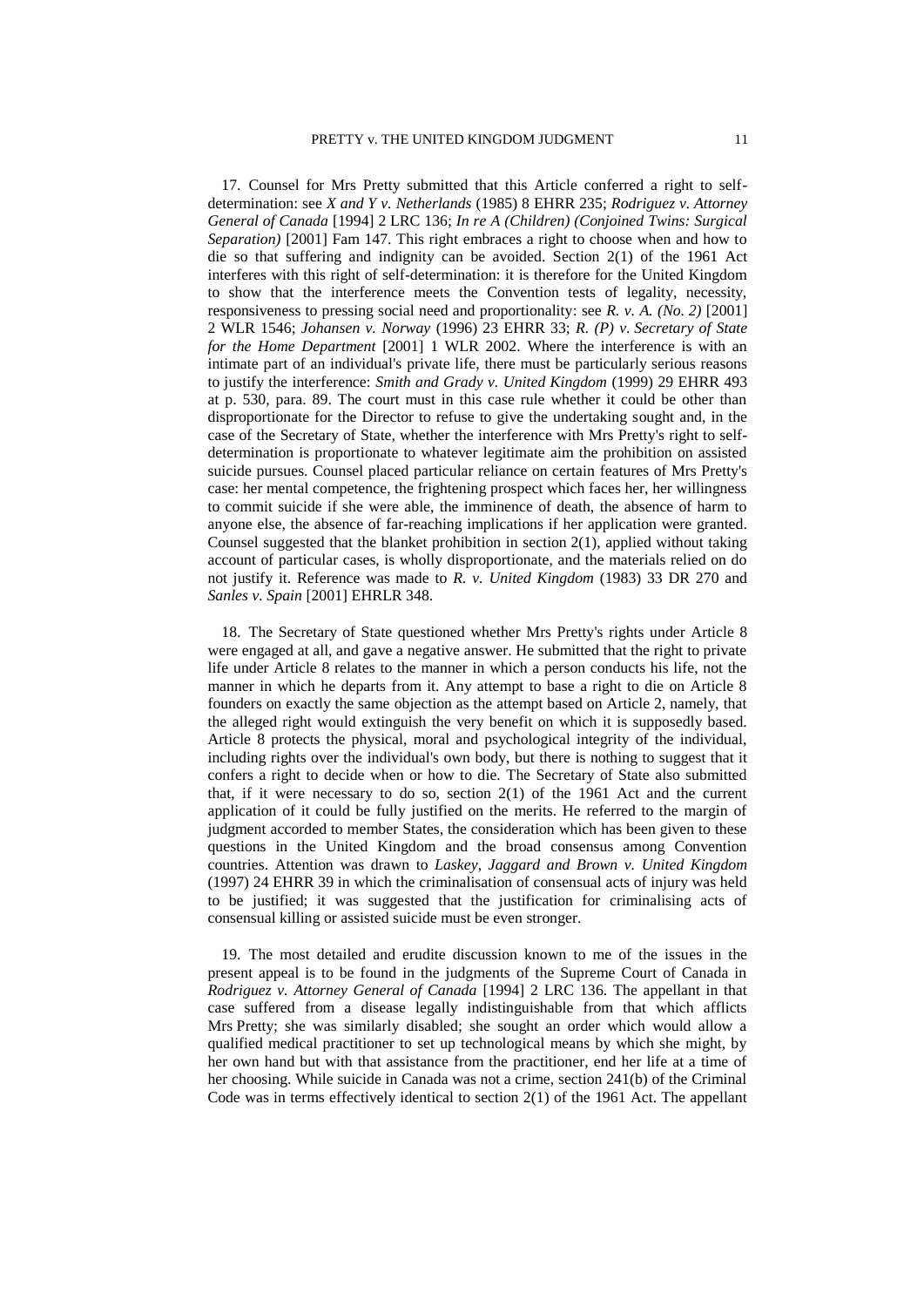based her claims on the Canadian Charter of Rights and Freedoms which, so far as relevant, included the following sections:

'(1) The Canadian Charter of Rights and Freedoms guarantees the rights and freedoms set out in it subject only to such reasonable limits prescribed by law as can be demonstrably justified in a free and democratic society.

(7) Everyone has the right to life, liberty and security of the person and the right not to be deprived thereof except in accordance with the principles of fundamental justice.

(12) Everyone has the right not to be subjected to any cruel and unusual treatment or punishment.

(15) (1) Every individual is equal before and under the law and has the right to the equal protection and equal benefit of the law without discrimination and, in particular, without discrimination based on race, national or ethnic origin, colour, religion, sex, age or mental or physical disability.'

The trial judge rejected Ms Rodriguez' claim, because (as his judgment was summarised at p. 144):

'It was the illness from which Ms Rodriguez suffers, not the State or the justice system, which has impeded her ability to act on her wishes with respect to the timing and manner of her death.'

He found no breach of section 12 and said:

'To interpret section 7 so as to include a constitutionally guaranteed right to take one's own life as an exercise in freedom of choice is inconsistent, in my opinion, with life, liberty and the security of the person.'

He also held that section 241 did not discriminate against the physically disabled.

20. The British Columbia Court of Appeal held by a majority (at p. 148) that whilst the operation of section 241 did deprive Ms Rodriguez of her section 7 right to the security of her person, it did not contravene the principles of fundamental justice. McEachern CJ, dissenting, held (at p. 146) that there was a prima facie violation of section 7 when the State imposed prohibitions that had the effect of prolonging the physical and psychological suffering of a person, and that any provision that imposed an indeterminate period of senseless physical and psychological suffering on someone who was shortly to die anyway could not conform with any principle of fundamental justice.

21. In the Supreme Court opinion was again divided. The judgment of the majority was given by Sopinka J, with La Forest, Gonthier, Iacobucci and Major JJ concurring. In the course of his judgment Sopinka J said (at p. 175):

'As a threshold issue, I do not accept the submission that the appellant's problems are due to her physical disabilities caused by her terminal illness, and not by governmental action. There is no doubt that the prohibition in section 241(b)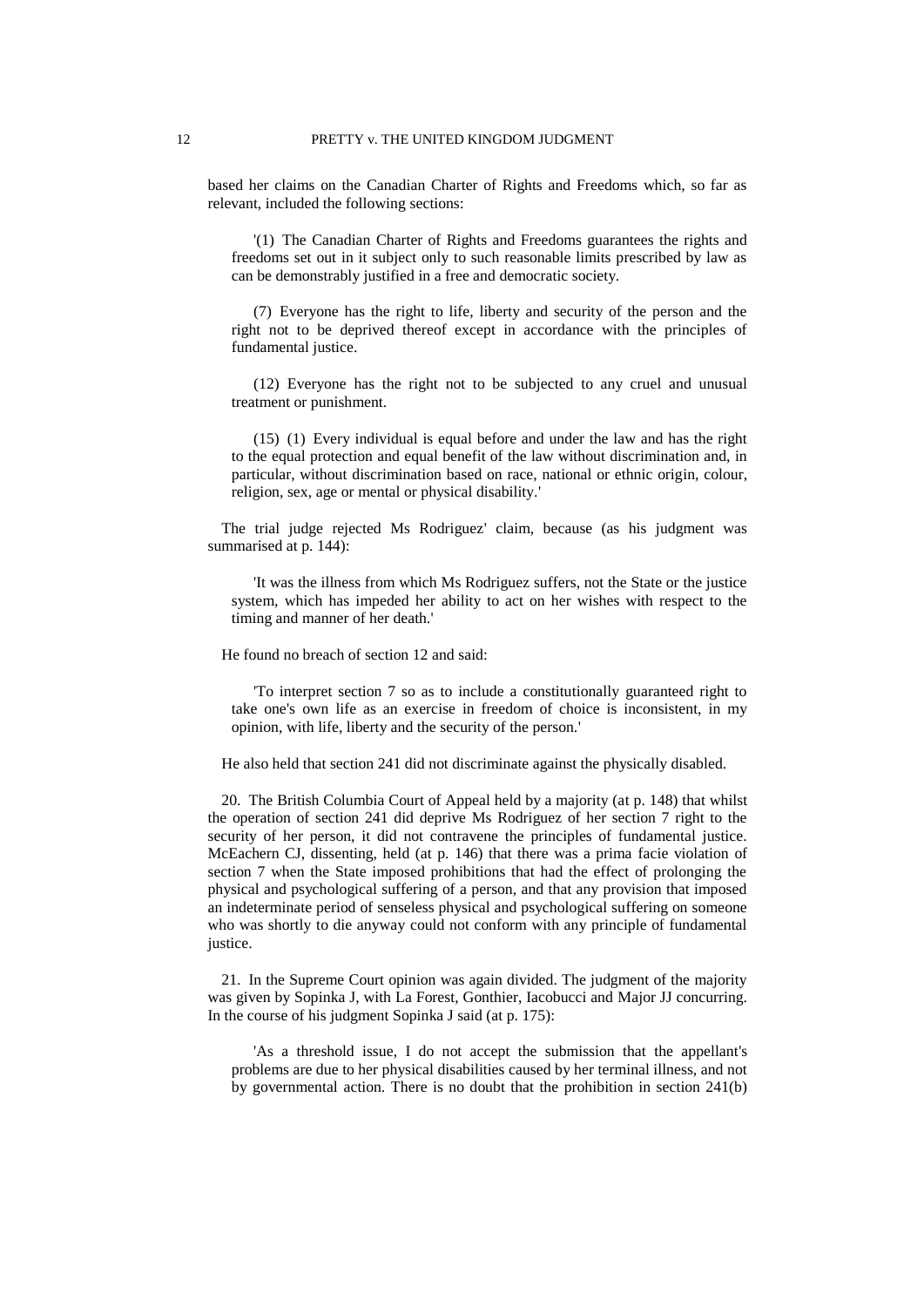will contribute to the appellant's distress if she is prevented from managing her death in the circumstances which she fears will occur.'

#### He continued (p. 175):

'I find more merit in the argument that security of the person, by its nature, cannot encompass a right to take action that will end one's life as security of the person is intrinsically concerned with the well-being of the living person.'

#### He then continued (at pp. 177-178):

'There is no question, then, that personal autonomy, at least with respect to the right to make choices concerning one's own body, control over one's physical and psychological integrity, and basic human dignity are encompassed within security of the person, at least to the extent of freedom from criminal prohibitions which interfere with these. The effect of the prohibition in section 241(b) is to prevent the appellant from having assistance to commit suicide when she is no longer able to do so on her own ... In my view, these considerations lead to the conclusion that the prohibition in section 241(b) deprives the appellant of autonomy over her person and causes her physical pain and psychological stress in a manner which impinges on the security of her person. The appellant's security interest (considered in the context of the life and liberty interest) is therefore engaged, and it is necessary to determine whether there has been any deprivation thereof that is not in accordance with the principles of fundamental justice.'

#### He concluded (at p. 189) that:

'Given the concerns about abuse that have been expressed and the great difficulty in creating appropriate safeguards to prevent these, it can not be said that the blanket prohibition on assisted suicide is arbitrary or unfair, or that it is not reflective of fundamental values at play in our society.'

With reference to section 1 of the Canadian Charter, Sopinka J said (at pp. 192-193):

'As I have sought to demonstrate in my discussion of section 7, this protection is grounded on a substantial consensus among western countries, medical organisations and our own Law Reform Commission that in order to effectively protect life and those who are vulnerable in society, a prohibition without exception on the giving of assistance to commit suicide is the best approach. Attempts to fine-tune this approach by creating exceptions have been unsatisfactory and have tended to support the theory of the "slippery slope". The formulation of safeguards to prevent excesses has been unsatisfactory and has failed to allay fears that a relaxation of the clear standard set by the law will undermine the protection of life and will lead to abuse of the exception.'

He rejected the appellant's claims under sections 12 and 15.

22. Lamer CJ dissented in favour of the appellant, but on grounds of discrimination under section 15 alone. McLachlin J (with whom L'Heureux-Dubé J concurred) found a violation not of section 15 but of section 7. She saw the case as one about the manner in which the State might limit the right of a person to make decisions about her body under section 7 of the charter (p. 194). At p. 195 she said: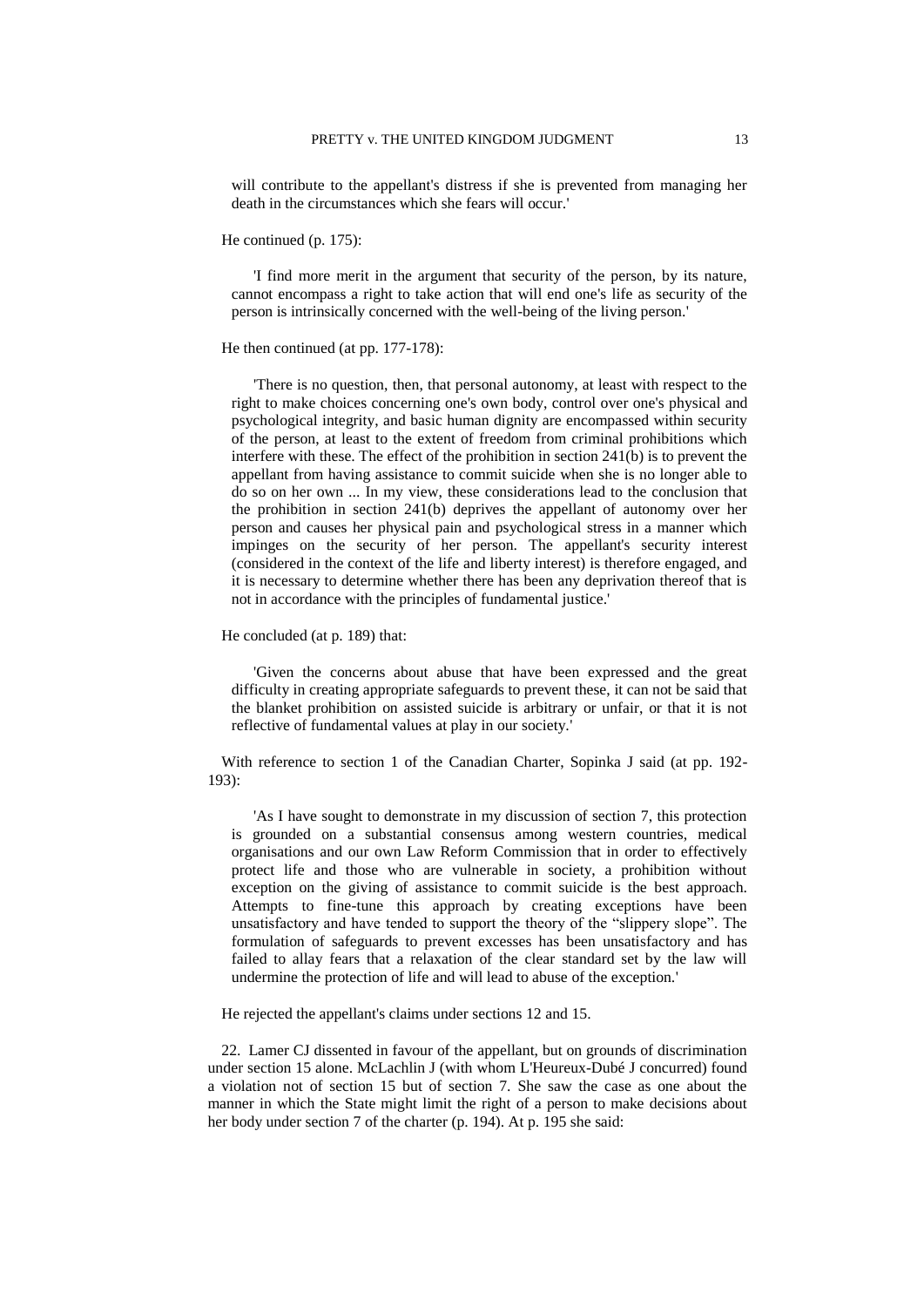'In the present case, Parliament has put into force a legislative scheme which does not bar suicide but criminalises the act of assisting suicide. The effect of this is to deny to some people the choice of ending their lives solely because they are physically unable to do so. This deprives Sue Rodriguez of her security of the person (the right to make decisions concerning her own body, which affect only her own body) in a way that offends the principles of fundamental justice, thereby violating section 7 of the Charter ... It is part of the persona and dignity of the human being that he or she have the autonomy to decide what is best for his or her body.'

#### She held (p. 197) that

'it does not accord with the principles of fundamental justice that Sue Rodriguez be disallowed what is available to others merely because it is possible that other people, at some other time, may suffer, not what she seeks, but an act of killing without true consent.'

Cory J also dissented, agreeing with Lamer CJ and also McLachlin J.

23. It is evident that all save one of the judges of the Canadian Supreme Court were willing to recognise section 7 of the Canadian charter as conferring a right to personal autonomy extending even to decisions on life and death. Mrs Pretty understandably places reliance in particular on the judgment of McLachlin J, in which two other members of the court concurred. But a majority of the court regarded that right as outweighed on the facts by the principles of fundamental justice. The judgments were moreover directed to a provision with no close analogy in the European Convention. In the European Convention the right to liberty and security of the person appears only in Article 5 § 1, on which no reliance is or could be placed in the present case. Article 8 contains no reference to personal liberty or security. It is directed to the protection of privacy, including the protection of physical and psychological integrity: *X and Y v. Netherlands*, above. But Article 8 is expressed in terms directed to protection of personal autonomy while individuals are living their lives, and there is nothing to suggest that the Article has reference to the choice to live no longer.

24. There is no Strasbourg jurisprudence to support the contention of Mrs Pretty. In *R. v. United Kingdom* (1983) 33 DR 270 the applicant had been convicted and sentenced to imprisonment for aiding and abetting suicide and conspiring to do so. He complained that his conviction and sentence under section 2 of the 1961 Act constituted a violation of his right to respect for his private life under Article 8 and also his right to free expression under Article 10. In paragraph 13 of its decision the commission observed:

'The Commission does not consider that the activity for which the applicant was convicted, namely aiding and abetting suicide, can be described as falling into the sphere of his private life in the manner elaborated above. While it might be thought to touch directly on the private lives of those who sought to commit suicide, it does not follow that the applicant's rights to privacy are involved. On the contrary, the Commission is of the opinion that the acts of aiding, abetting, counselling or procuring suicide are excluded from the concept of privacy by virtue of their trespass on the public interest of protecting life, as reflected in the criminal provisions of the 1961 Act.'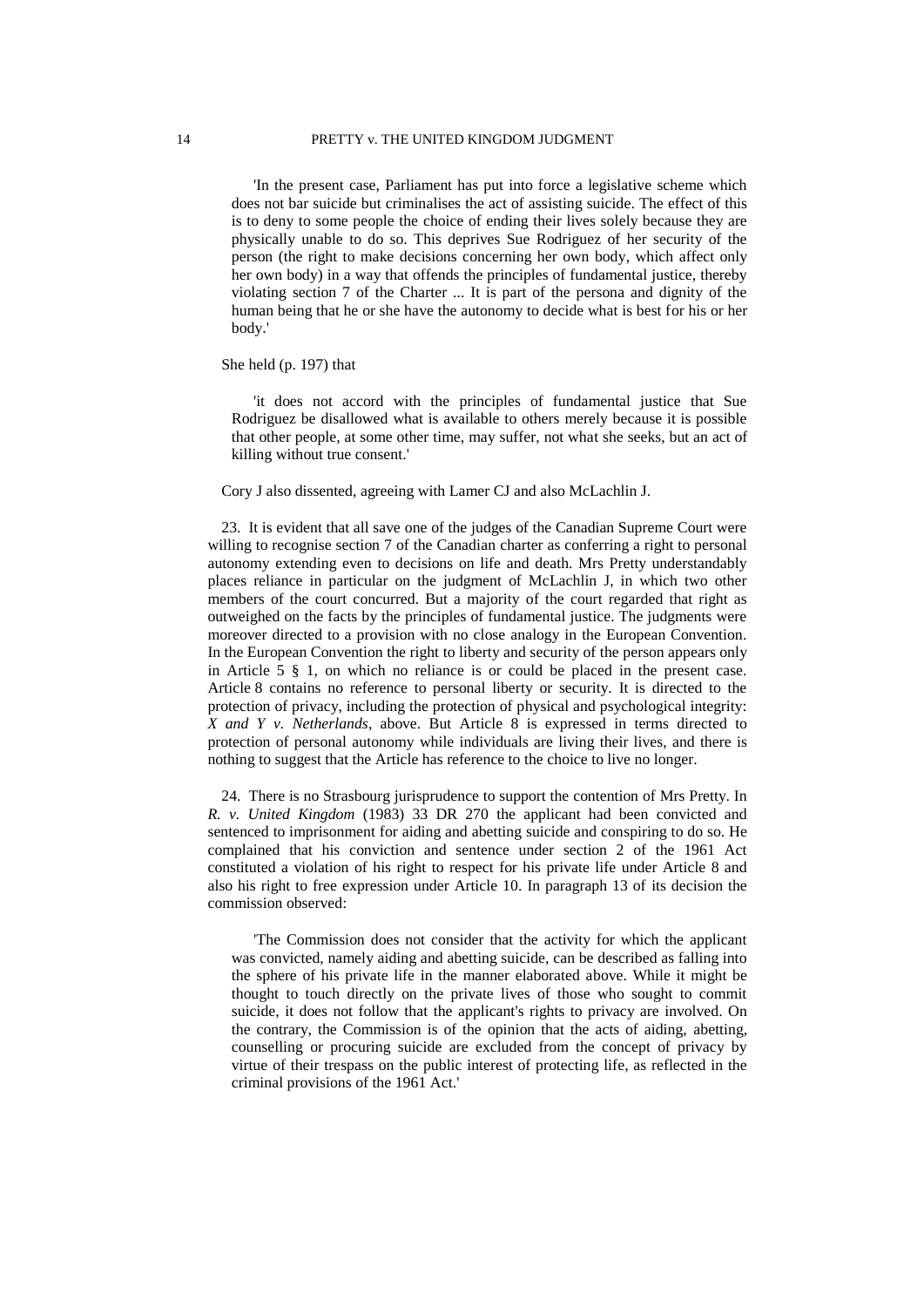This somewhat tentative expression of view is of some assistance to Mrs Pretty, but with reference to the claim under Article 10 the commission continued (in para. 17 of its decision at p. 272):

'The Commission considers that, in the circumstances of the case, there has been an interference with the applicant's right to impart information. However, the Commission must take account of the State's legitimate interest in this area in taking measures to protect, against criminal behaviour, the life of its citizens particularly those who belong to especially vulnerable categories by reason of their age or infirmity. It recognises the right of the State under the Convention to guard against the inevitable criminal abuses that would occur, in the absence of legislation, against the aiding and abetting of suicide. The fact that in the present case the applicant and his associate appear to have been well intentioned does not, in the Commission's view, alter the justification for the general policy.'

That conclusion cannot be reconciled with the suggestion that the prohibition of assisted suicide is inconsistent with the Convention.

25. *Sanles v. Spain* [2001] EHRLR 348 arose from a factual situation similar to the present save that the victim of disabling disease had died and the case never culminated in a decision on the merits. The applicant was the sister-in-law of the deceased and was held not to be a victim and thus not to be directly affected by the alleged violations. It is of some interest that she based her claims on Articles 2, 3, 5, 9 and 14 of the Convention but not, it seems, on Article 8.

26. I would for my part accept the Secretary of State's submission that Mrs Pretty's rights under Article 8 are not engaged at all. If, however, that conclusion is wrong, and the prohibition of assisted suicide in section 2 of the 1961 Act infringes her Convention right under Article 8, it is necessary to consider whether the infringement is shown by the Secretary of State to be justifiable under the terms of Article 8 § 2. In considering that question I would adopt the test advocated by counsel for Mrs Pretty, which is clearly laid down in the authorities cited.

27. Since suicide ceased to be a crime in 1961, the question whether assisted suicide also should be decriminalised has been reviewed on more than one occasion. The Criminal Law Revision Committee in its Fourteenth Report (1980, Cmnd 7844) reported some divergence of opinion among its distinguished legal membership, and recognised a distinction between assisting a person who had formed a settled intention to kill himself and the more heinous case where one person persuaded another to commit suicide, but a majority was of the clear opinion that aiding and abetting suicide should remain an offence (pp. 60-61, para. 135).

28. Following the decision in *Airedale NHS Trust v. Bland* [1993] AC 789 a much more broadly constituted House of Lords Select Committee on Medical Ethics received extensive evidence and reported. The Committee in its report (HL 21-1, 1994, p. 11, para. 26) drew a distinction between assisted suicide and physicianassisted suicide but its conclusion was unambiguous (p. 54, para. 262):

'As far as assisted suicide is concerned, we see no reason to recommend any change in the law. We identify no circumstances in which assisted suicide should be permitted, nor do we see any reason to distinguish between the act of a doctor or of any other person in this connection.'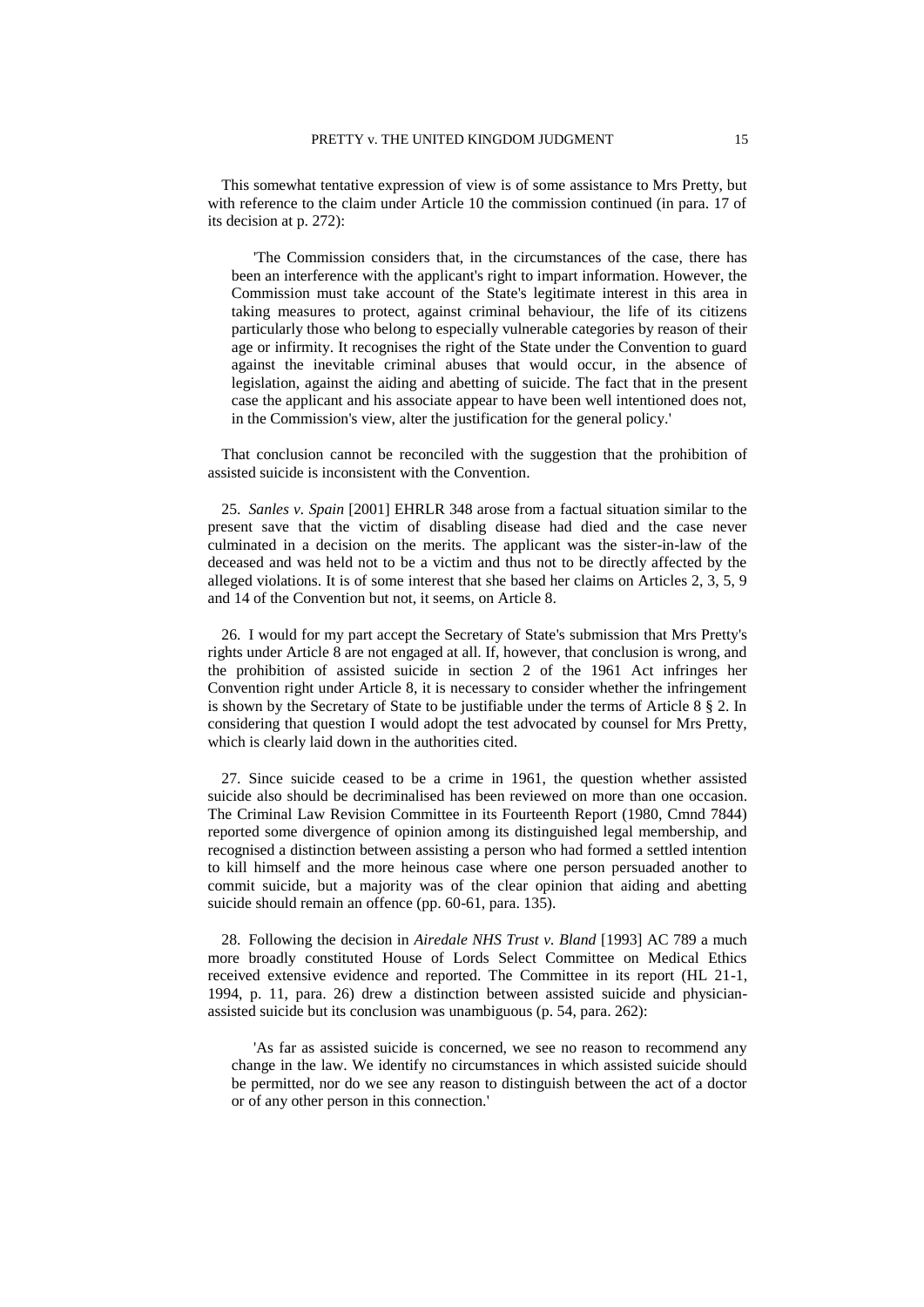The government in its response (May 1994, Cm 2553) accepted this recommendation:

'We agree with this recommendation. As the Government stated in its evidence to the Committee, the decriminalisation of attempted suicide in 1961 was accompanied by an unequivocal restatement of the prohibition of acts calculated to end the life of another person. The Government can see no basis for permitting assisted suicide. Such a change would be open to abuse and put the lives of the weak and vulnerable at risk.'

A similar approach is to be found in the Council of Europe's Recommendation 1418 (1999) on the protection of the human rights and dignity of the terminally ill and the dying. This included the following passage (at pp. 2-4):

'9. The Assembly therefore recommends that the Committee of Ministers encourage the member States of the Council of Europe to respect and protect the dignity of terminally ill or dying persons in all respects: ...

(c) by upholding the prohibition against intentionally taking the life of terminally ill or dying persons, while:

(i) recognising that the right to life, especially with regard to a terminally ill or dying person, is guaranteed by the member States, in accordance with Article 2 of the European Convention on Human Rights which states that "no one shall be deprived of his life intentionally";

(ii) recognising that a terminally ill or dying person's wish to die never constitutes any legal claim to die at the hand of another person;

(iii) recognising that a terminally ill or dying person's wish to die cannot of itself constitute a legal justification to carry out actions intended to bring about death.'

It would be by no means fatal to the legal validity of section  $2(1)$  of the 1961 Act if the response of the United Kingdom to this problem of assisted suicide were shown to be unique, but it is shown to be in accordance with a very broad international consensus. Assisted suicide and consensual killing are unlawful in all Convention countries except the Netherlands, but even if the Dutch Termination of Life on Request and Assisted Suicide (Review Procedures) Act 2001 and the Dutch Criminal Code were operative in this country it would not relieve Mr Pretty of liability under Article 294 of the Dutch Criminal Code if he were to assist Mrs Pretty to take her own life as he would wish to do.

29. On behalf of Mrs Pretty counsel disclaims any general attack on section 2(1) of the 1961 Act and seeks to restrict his claim to the particular facts of her case: that of a mentally competent adult who knows her own mind, is free from any pressure and has made a fully informed and voluntary decision. Whatever the need, he submits, to afford legal protection to the vulnerable, there is no justification for a blanket refusal to countenance an act of humanity in the case of someone who, like Mrs Pretty, is not vulnerable at all. Beguiling as that submission is, Dr Johnson gave two answers of enduring validity to it. First, 'Laws are not made for particular cases but for men in general.' Second, 'To permit a law to be modified at discretion is to leave the community without law. It is to withdraw the direction of that public wisdom by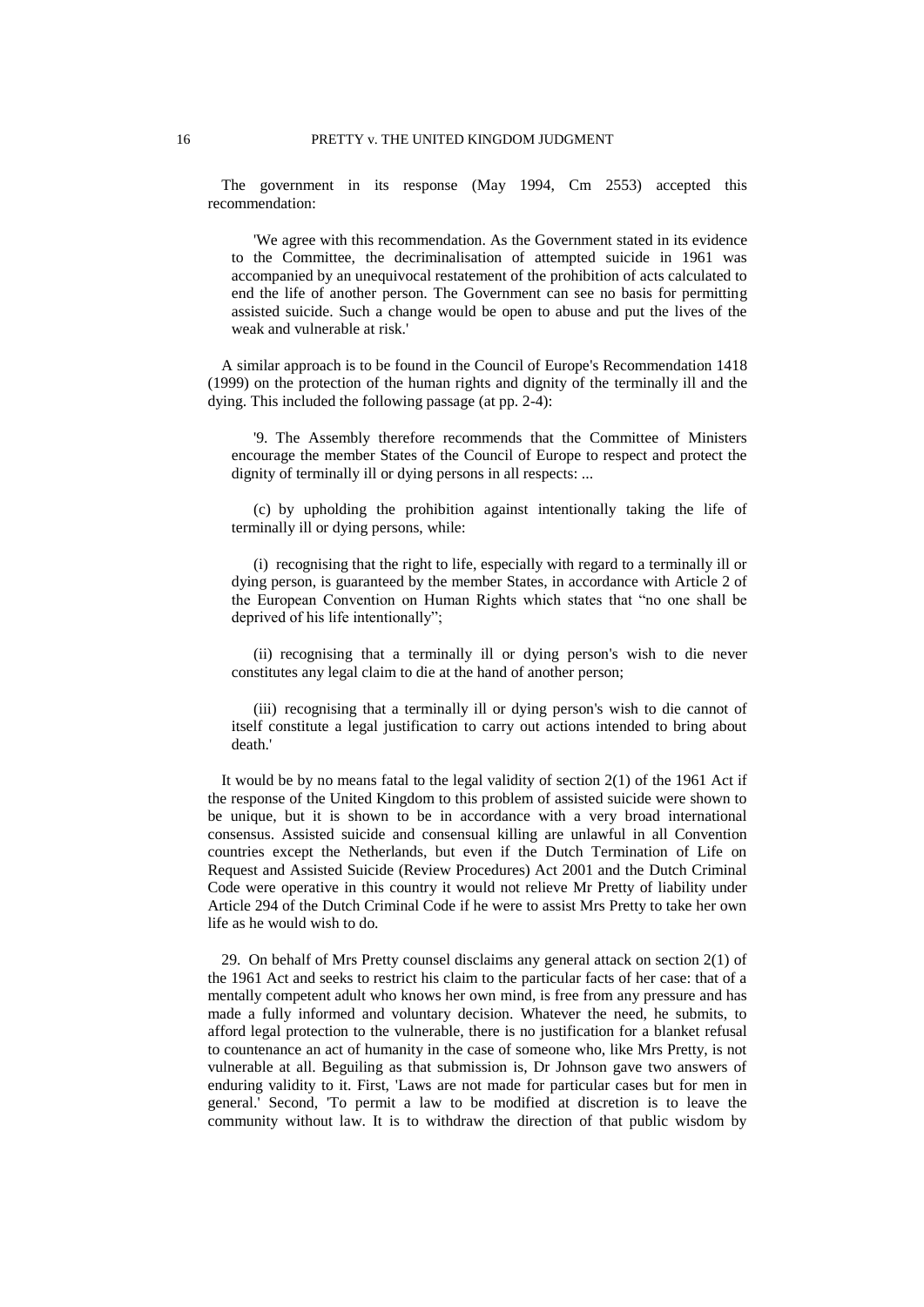which the deficiencies of private understanding are to be supplied' (Boswell, *Life of Johnson*, Oxford Standard Authors, 3rd ed., 1970, at pp. 735, 496). It is for member States to assess the risk and likely incidence of abuse if the prohibition on assisted suicide were relaxed, as the commission recognised in its decision in *R. v. United Kingdom* quoted above in paragraph 24. But the risk is one which cannot be lightly discounted. The Criminal Law Revision Committee recognised how fine was the line between counselling and procuring on the one hand and aiding and abetting on the other (report, p. 61, para. 135). The House of Lords Select Committee recognised the undesirability of anything which could appear to encourage suicide (report, p. 49, para. 239):

'We are also concerned that vulnerable people – the elderly, lonely, sick or distressed – would feel pressure, whether real or imagined, to request early death. We accept that, for the most part, requests resulting from such pressure or from remediable depressive illness would be identified as such by doctors and managed appropriately. Nevertheless we believe that the message which society sends to vulnerable and disadvantaged people should not, however obliquely, encourage them to seek death, but should assure them of our care and support in life.'

It is not hard to imagine that an elderly person, in the absence of any pressure, might opt for a premature end to life if that were available, not from a desire to die or a willingness to stop living, but from a desire to stop being a burden to others.

30. If section 2(1) infringes any Convention right of Mrs Pretty, and recognising the heavy burden which lies on a member State seeking to justify such an infringement, I conclude that the Secretary of State has shown ample grounds to justify the existing law and the current application of it. That is not to say that no other law or application would be consistent with the Convention; it is simply to say that the present legislative and practical regime do not offend the Convention.

#### *Article 9 of the Convention*

31. It is unnecessary to recite the terms of Article 9 of the Convention, to which very little argument was addressed. It is an Article which protects freedom of thought, conscience and religion and the manifestation of religion or belief in worship, teaching, practice or observance. One may accept that Mrs Pretty has a sincere belief in the virtue of assisted suicide. She is free to hold and express that belief. But her belief cannot found a requirement that her husband should be absolved from the consequences of conduct which, although it would be consistent with her belief, is proscribed by the criminal law. And if she were able to establish an infringement of her right, the justification shown by the State in relation to Article 8 would still defeat it.

#### *Article 14 of the Convention*

#### 32. Article 14 of the Convention provides: ...

Mrs Pretty claims that section 2(1) of the 1961 Act discriminates against those who, like herself, cannot because of incapacity take their own lives without assistance. She relies on the judgment of the European Court of Human Rights in *Thlimmenos v. Greece* (2000) 31 EHRR 411 where the court said (at p. 424, para. 44):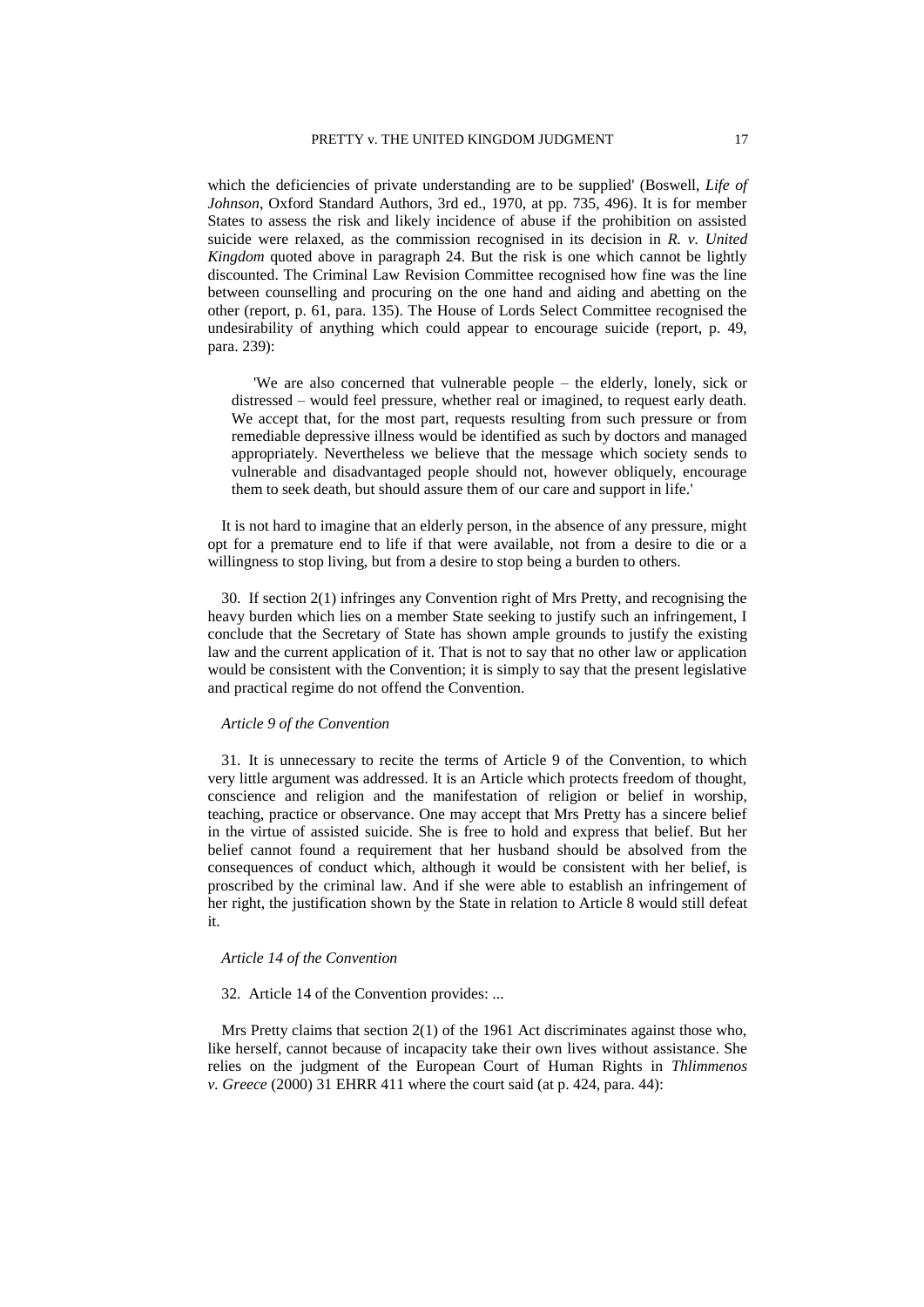'The Court has so far considered that the right under Article 14 not to be discriminated against in the enjoyment of the rights guaranteed under the Convention is violated when States treat differently persons in analogous situations without providing an objective and reasonable justification. However, the Court considers that this is not the only facet of the prohibition of discrimination in Article 14. The right not to be discriminated against in the enjoyment of the rights guaranteed under the Convention is also violated when States without an objective and reasonable justification fail to treat differently persons whose situations are significantly different.'

33. The European Court of Human Rights has repeatedly held that Article 14 is not autonomous but has effect only in relation to Convention rights. As it was put in *Van Raalte v. Netherlands* (1997) 24 EHRR 503 at p. 516, para. 33:

'As the Court has consistently held, Article 14 of the Convention complements the other substantive provisions of the Convention and the Protocols. It has no independent existence since it has effect solely in relation to "the enjoyment of the rights and freedoms" safeguarded by those provisions. Although the application of Article 14 does not presuppose a breach of those provisions – and to this extent it is autonomous – there can be no room for its application unless the facts at issue fall within the ambit of one or more of the latter.'

#### See also *Botta v. Italy* (1998) 26 EHRR 241 at p. 259, para. 39.

34. If, as I have concluded, none of the Articles on which Mrs Pretty relies gives her the right which she has claimed, it follows that Article 14 would not avail her even if she could establish that the operation of section 2(1) is discriminatory. A claim under this Article must fail on this ground.

35. If, contrary to my opinion, Mrs Pretty's rights under one or other of the Articles are engaged, it would be necessary to examine whether section 2(1) of the 1961 Act is discriminatory. She contends that the section is discriminatory because it prevents the disabled, but not the able-bodied, exercising their right to commit suicide. This argument is in my opinion based on a misconception. The law confers no right to commit suicide. Suicide was always, as a crime, anomalous, since it was the only crime with which no defendant could ever be charged. The main effect of the criminalisation of suicide was to penalise those who attempted to take their own lives and failed, and secondary parties. Suicide itself (and with it attempted suicide) was decriminalised because recognition of the common law offence was not thought to act as a deterrent, because it cast an unwarranted stigma on innocent members of the suicide's family and because it led to the distasteful result that patients recovering in hospital from a failed suicide attempt were prosecuted, in effect, for their lack of success. But while the 1961 Act abrogated the rule of law whereby it was a crime for a person to commit (or attempt to commit) suicide, it conferred no right on anyone to do so. Had that been its object there would have been no justification for penalising by a potentially very long term of imprisonment one who aided, abetted, counselled or procured the exercise or attempted exercise by another of that right. The policy of the law remained firmly adverse to suicide, as section 2(1) makes clear.

36. The criminal law cannot in any event be criticised as objectionably discriminatory because it applies to all. Although in some instances criminal statutes recognise exceptions based on youth, the broad policy of the criminal law is to apply offence-creating provisions to all and to give weight to personal circumstances either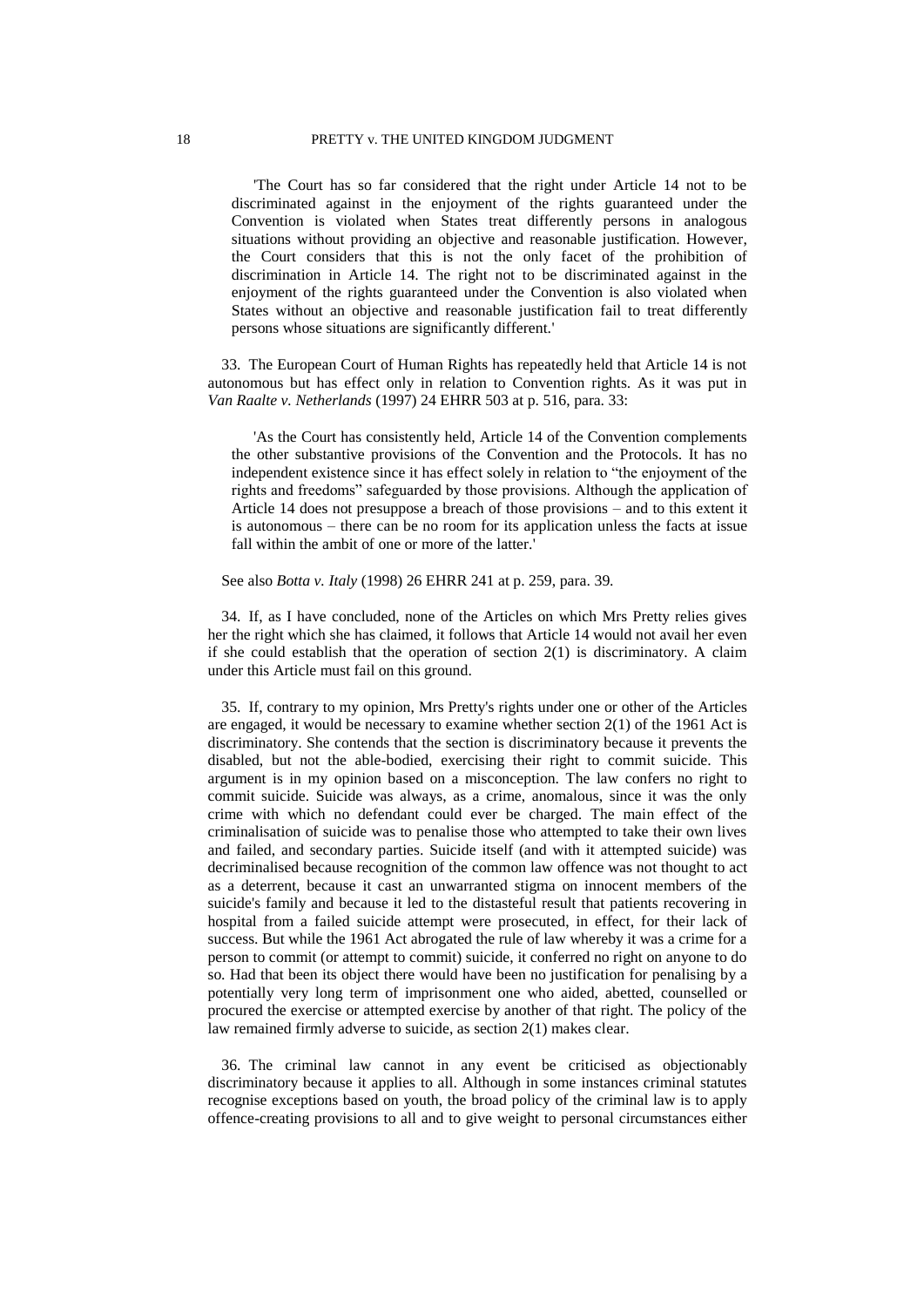at the stage of considering whether or not to prosecute or, in the event of conviction, when penalty is to be considered. The criminal law does not ordinarily distinguish between willing victims and others: *Laskey Jaggard and Brown v. United Kingdom*  (1997) 24 EHRR 39. Provisions criminalising drunkenness or misuse of drugs or theft do not exempt those addicted to alcohol or drugs, or the poor and hungry. 'Mercy killing', as it is often called, is in law killing. If the criminal law sought to proscribe the conduct of those who assisted the suicide of the vulnerable, but exonerated those who assisted the suicide of the non-vulnerable, it could not be administered fairly and in a way which would command respect.

37. For these reasons, which are in all essentials those of the Divisional Court, and in agreement with my noble and learned friends Lord Steyn and Lord Hope of Craighead, I would hold that Mrs Pretty cannot establish any breach of any Convention right.

#### *The claim against the Director*

38. That conclusion makes it strictly unnecessary to review the main ground on which the Director resisted the claim made against him: that he had no power to grant the undertaking which Mrs Pretty sought.

39. I would for my part question whether, as suggested on his behalf, the Director might not if so advised make a public statement on his prosecuting policy other than in the Code for Crown Prosecutors which he is obliged to issue by section 10 of the Prosecution of Offences Act 1985. Plainly such a step would call for careful consultation and extreme circumspection, and could be taken only under the superintendence of the Attorney General (by virtue of section 3 of the 1985 Act). The Lord Advocate has on occasion made such a statement in Scotland, and I am not persuaded that the Director has no such power. It is, however, unnecessary to explore or resolve that question, since whether or not the Director has the power to make such a statement he has no duty to do so, and in any event what was asked of the Director in this case was not a statement of prosecuting policy but a proleptic grant of immunity from prosecution. That, I am quite satisfied, the Director had no power to give. The power to dispense with and suspend laws and the execution of laws without the consent of Parliament was denied to the crown and its servants by the Bill of Rights 1688. Even if, contrary to my opinion, the Director had power to give the undertaking sought, he would have been very wrong to do so in this case. If he had no reason for doubting, equally he had no means of investigating, the assertions made on behalf of Mrs Pretty. He received no information at all concerning the means proposed for ending Mrs Pretty's life. No medical supervision was proposed. The obvious risk existed that her condition might worsen to the point where she could herself do nothing to bring about her death. It would have been a gross dereliction of the Director's duty and a gross abuse of his power had he ventured to undertake that a crime yet to be committed would not lead to prosecution. The claim against him must fail on this ground alone.

40. I would dismiss this appeal."

15. The other judges concurred with his conclusions. Lord Hope stated as regarded Article 8 of the Convention:

"100. ... Respect for a person's 'private life', which is the only part of Article 8 which is in play here, relates to the way a person lives. The way she chooses to pass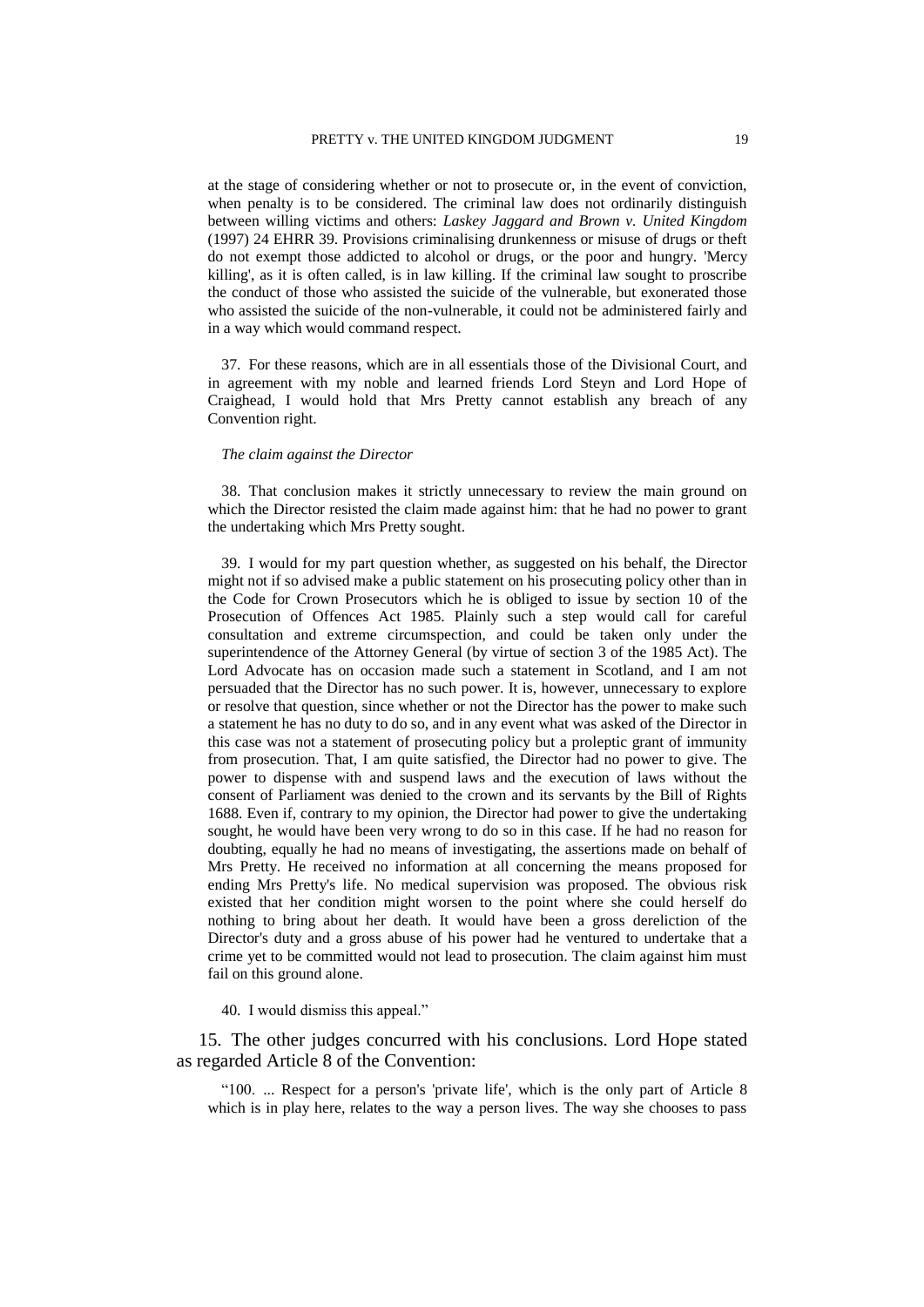#### 20 **PRETTY v. THE UNITED KINGDOM JUDGMENT**

the closing moments of her life is part of the act of living, and she has a right to ask that this too must be respected. In that respect Mrs Pretty has the right of selfdetermination. In that sense, her private life is engaged even where in the face of terminal illness she seeks to choose death rather than life. But it is an entirely different thing to imply into these words a positive obligation to give effect to her wish to end her own life by means of an assisted suicide. I think that to do so would be to stretch the meaning of the words too far."

## II. RELEVANT DOMESTIC LAW AND PRACTICE

#### **A. Suicide, assisted suicide and consensual killing**

16. Suicide ceased to be a crime in England and Wales by virtue of the Suicide Act 1961. However, section 2(1) of the Act provides:

"A person who aids, abets, counsels or procures the suicide of another, or an attempt by another to commit suicide, shall be liable on conviction on indictment to imprisonment for a term not exceeding fourteen years."

## Section 2(4) provides:

"No proceedings shall be instituted for an offence under this section except by or with the consent of the Director of Public Prosecutions."

17. Case-law has established that an individual may refuse to accept lifeprolonging or life-preserving treatment:

"First it is established that the principle of self-determination requires that respect must be given to the wishes of the patient, so that if an adult patient of sound mind refuses, however unreasonably, to consent to treatment or care by which his life would or might be prolonged, the doctors responsible for his care must give effect to his wishes, even though they do not consider it to be in his best interests to do so ... To this extent, the principle of the sanctity of human life must yield to the principle of self-determination ..." (Lord Goff in *Airedale NHS Trust v. Bland* [1993] AC 789, at p. 864)

18. This principle has been most recently affirmed in *Ms B. v. an NHS Hospital*, Court of Appeal judgment of 22 March 2002. It has also been recognised that "dual effect" treatment can be lawfully administered, that is treatment calculated to ease a patient's pain and suffering which might also, as a side-effect, shorten their life expectancy (see, for example, *Re J* [1991] Fam 3).

## **B. Domestic review of the legislative position**

19. In March 1980 the Criminal Law Revision Committee issued its fourteenth report, "Offences against the Person" (Cmnd 7844), in which it reviewed, *inter alia*, the law relating to the various forms of homicide and the applicable penalties. In Section F, the situation known as mercy killing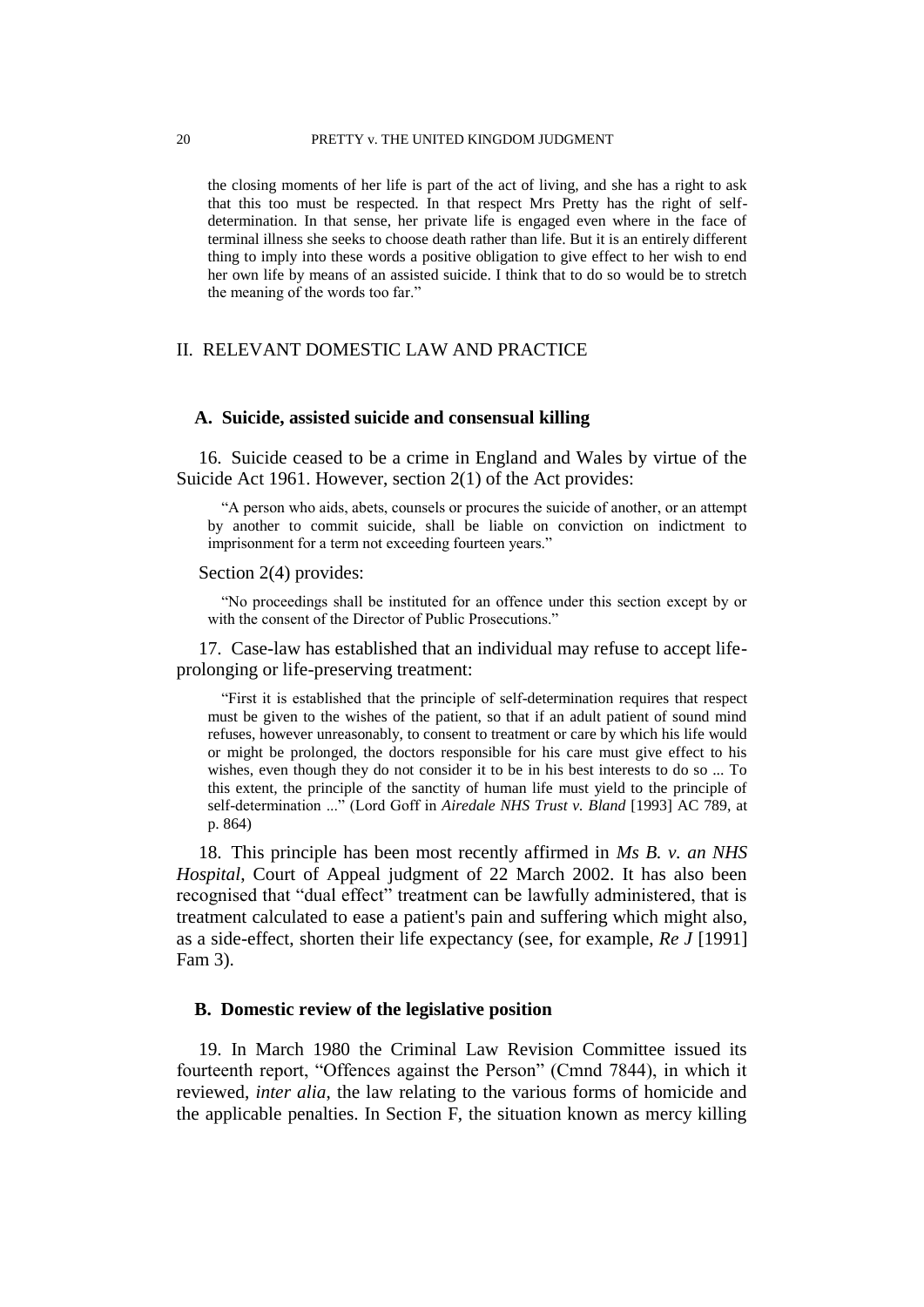was discussed. The previous suggestion of a new offence applying to a person who from compassion unlawfully killed another person permanently subject, for example, to great bodily pain and suffering and for which a twoyear maximum sentence was applicable, was unanimously withdrawn. It was noted that the vast majority of the persons and bodies consulted were against the proposal on principle and on pragmatic grounds. Reference was made also to the difficulties of definition and the possibility that the "suggestion would not prevent suffering but would cause suffering, since the weak and handicapped would receive less effective protection from the law than the fit and well".

20. It did however recommend that the penalty for assisting suicide be reduced to seven years, as being sufficiently substantial to protect helpless persons open to persuasion by the unscrupulous.

21. On 31 January 1994 the report of the House of Lords Select Committee on Medical Ethics (HL Paper 21-I) was published following its inquiry into the ethical, legal and clinical implications of a person's right to withhold consent to life-prolonging treatment, the position of persons unable to give or withhold consent and whether and in what circumstances the shortening of another person's life might be justified on the grounds that it accorded with that person's wishes or best interests. The Committee had heard oral evidence from a variety of government, medical, legal and nongovernmental sources and received written submissions from numerous interested parties who addressed the ethical, philosophical, religious, moral, clinical, legal and public-policy aspects.

22. It concluded, as regards voluntary euthanasia:

"236. The right to refuse medical treatment is far removed from the right to request assistance in dying. We spent a long time considering the very strongly held and sincerely expressed views of those witnesses who advocated voluntary euthanasia. Many of us have had experience of relatives or friends whose dying days or weeks were less than peaceful or uplifting, or whose final stages of life were so disfigured that the loved one seemed already lost to us, or who were simply weary of life ... Our thinking must also be coloured by the wish of every individual for a peaceful and easy death, without prolonged suffering, and by a reluctance to contemplate the possibility of severe dementia or dependence. We gave much thought too to Professor Dworkin's opinion that, for those without religious belief, the individual is best able to decide what manner of death is fitting to the life that has been lived.

237. Ultimately, however, we do not believe that these arguments are sufficient reason to weaken society's prohibition of intentional killing. That prohibition is the cornerstone of law and of social relationships. It protects each one of us impartially, embodying the belief that all are equal. We do not wish that protection to be diminished and we therefore recommend that there should be no change in the law to permit euthanasia. We acknowledge that there are individual cases in which euthanasia may be seen by some to be appropriate. But individual cases cannot reasonably establish the foundation of a policy which would have such serious and widespread repercussions. Moreover, dying is not only a personal or individual affair. The death of a person affects the lives of others, often in ways and to an extent which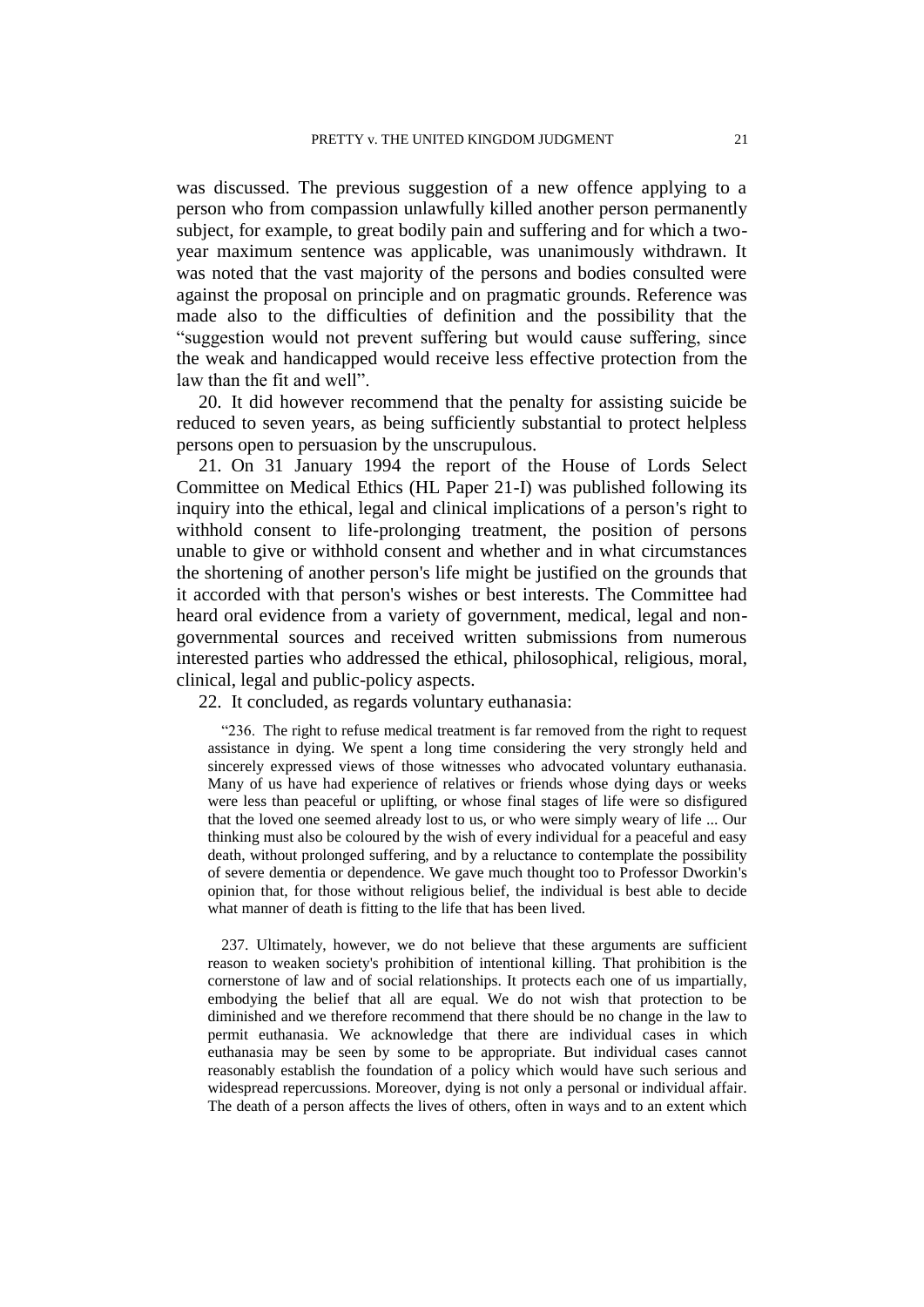cannot be foreseen. We believe that the issue of euthanasia is one in which the interest of the individual cannot be separated from the interest of society as a whole.

238. One reason for this conclusion is that we do not think it possible to set secure limits on voluntary euthanasia ...

239. We are also concerned that vulnerable people – the elderly, sick or distressed – would feel pressure, whether real or imagined, to request early death. We accept that, for the most part, requests resulting from such pressure or from remediable depressive illness would be identified as such by doctors and managed appropriately. Nevertheless we believe that the message which society sends to vulnerable and disadvantaged people should not, however obliquely, encourage them to seek death, but should assure them of our care and support in life ..."

23. In light of the above, the Select Committee on Medical Ethics also recommended no change to the legislation concerning assisted suicide (paragraph 262).

## III. RELEVANT INTERNATIONAL MATERIALS

24. Recommendation 1418 (1999) of the Parliamentary Assembly of the Council of Europe recommended, *inter alia*, as follows (paragraph 9):

"... that the Committee of Ministers encourage the member States of the Council of Europe to respect and protect the dignity of terminally ill or dying persons in all respects:

...

c. by upholding the prohibition against intentionally taking the life of terminally ill or dying persons, while:

i. recognising that the right to life, especially with regard to a terminally ill or dying person, is guaranteed by the member States, in accordance with Article 2 of the European Convention on Human Rights which states that 'no one shall be deprived of his life intentionally';

ii. recognising that a terminally ill or dying person's wish to die never constitutes any legal claim to die at the hand of another person;

iii. recognising that a terminally ill or dying person's wish to die cannot of itself constitute a legal justification to carry out actions intended to bring about death."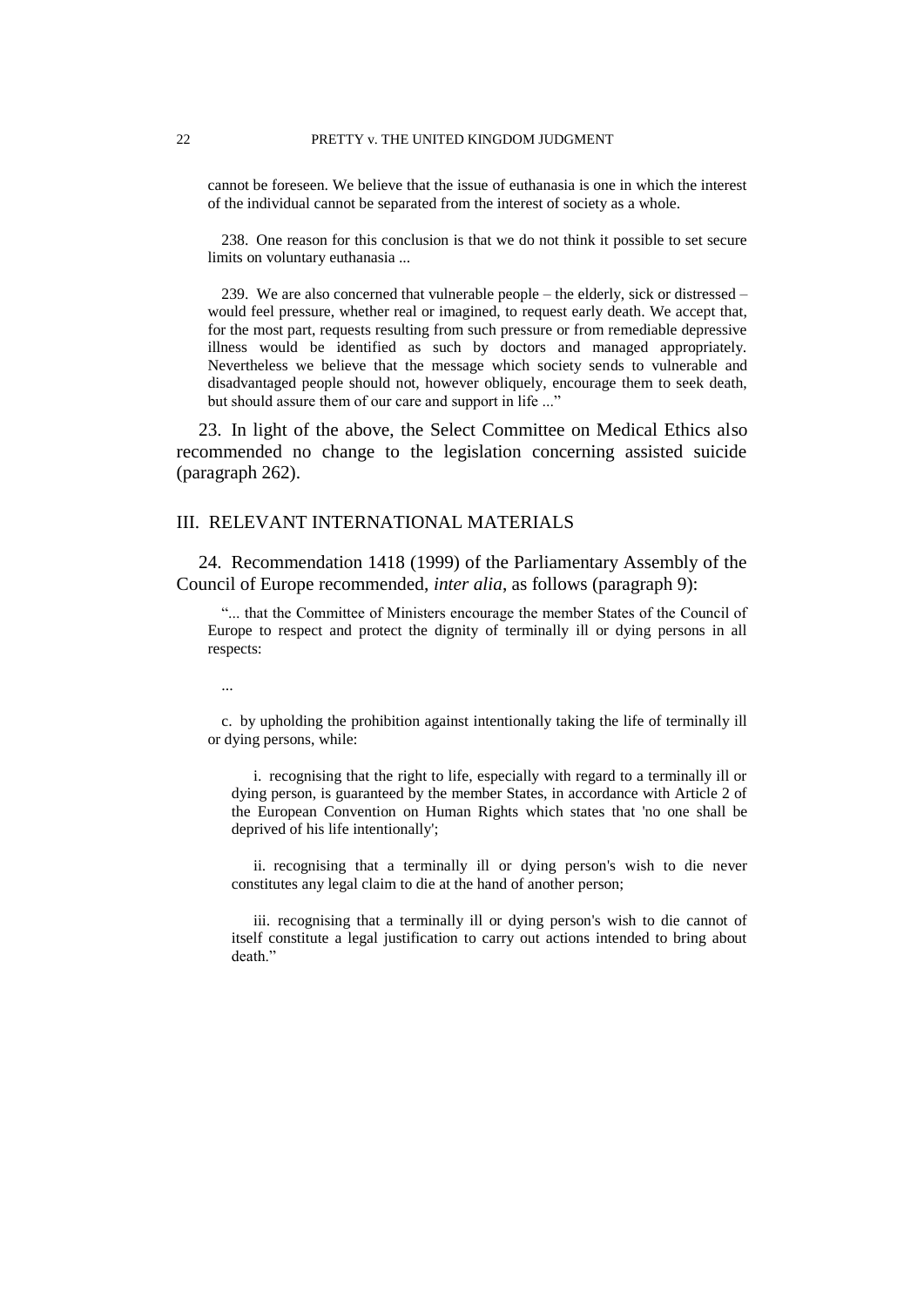## IV. THIRD-PARTY INTERVENTIONS

## **A. Voluntary Euthanasia Society**

25. The Voluntary Euthanasia Society, established in 1935 and being a leading research organisation in the United Kingdom on issues related to assisted dying, submitted that as a general proposition individuals should have the opportunity to die with dignity and that an inflexible legal regime that had the effect of forcing an individual, who was suffering unbearably from a terminal illness, to die a painful protracted death with indignity, contrary to his or her express wishes, was in breach of Article 3 of the Convention. They referred to the reasons why persons requested assisted deaths (for example unrelieved and severe pain, weariness of the dying process, loss of autonomy). Palliative care could not meet the needs of all patients and did not address concerns of loss of autonomy and loss of control of bodily functions.

26. They submitted that in comparison with other countries in Europe the regime in England and Wales, which prohibited assisted dying in absolute terms, was the most restrictive and inflexible in Europe. Only Ireland compared. Other countries (for example Belgium, Switzerland, Germany, France, Finland, Sweden and the Netherlands, where assistance must be sought from a medical practitioner) had abolished the specific offence of assisting suicide. In other countries, the penalties for such offences had been downgraded – in no country, save Spain, did the maximum penalty exceed five years' imprisonment – and criminal proceedings were rarely brought.

27. As regarded public-policy issues, they submitted that whatever the legal position, voluntary euthanasia and assisted dying took place. It was well known in England and Wales that patients asked for assistance to die and that members of the medical profession and relatives provided that assistance, notwithstanding that it might be against the criminal law and in the absence of any regulation. As recognised by the Netherlands government, therefore, the criminal law did not prevent voluntary euthanasia or assisted dying. The situation in the Netherlands indicated that in the absence of regulation slightly less than 1% of deaths were due to doctors having ended the life of a patient without the latter explicitly requesting this (non-voluntary euthanasia). Similar studies indicated a figure of 3.1% in Belgium and 3.5% in Australia. It might therefore be the case that less attention was given to the requirements of a careful end-of-life practice in a society with a restrictive legal approach than in one with an open approach that tolerated and regulated euthanasia. The data did not support the assertion that, in institutionalising voluntary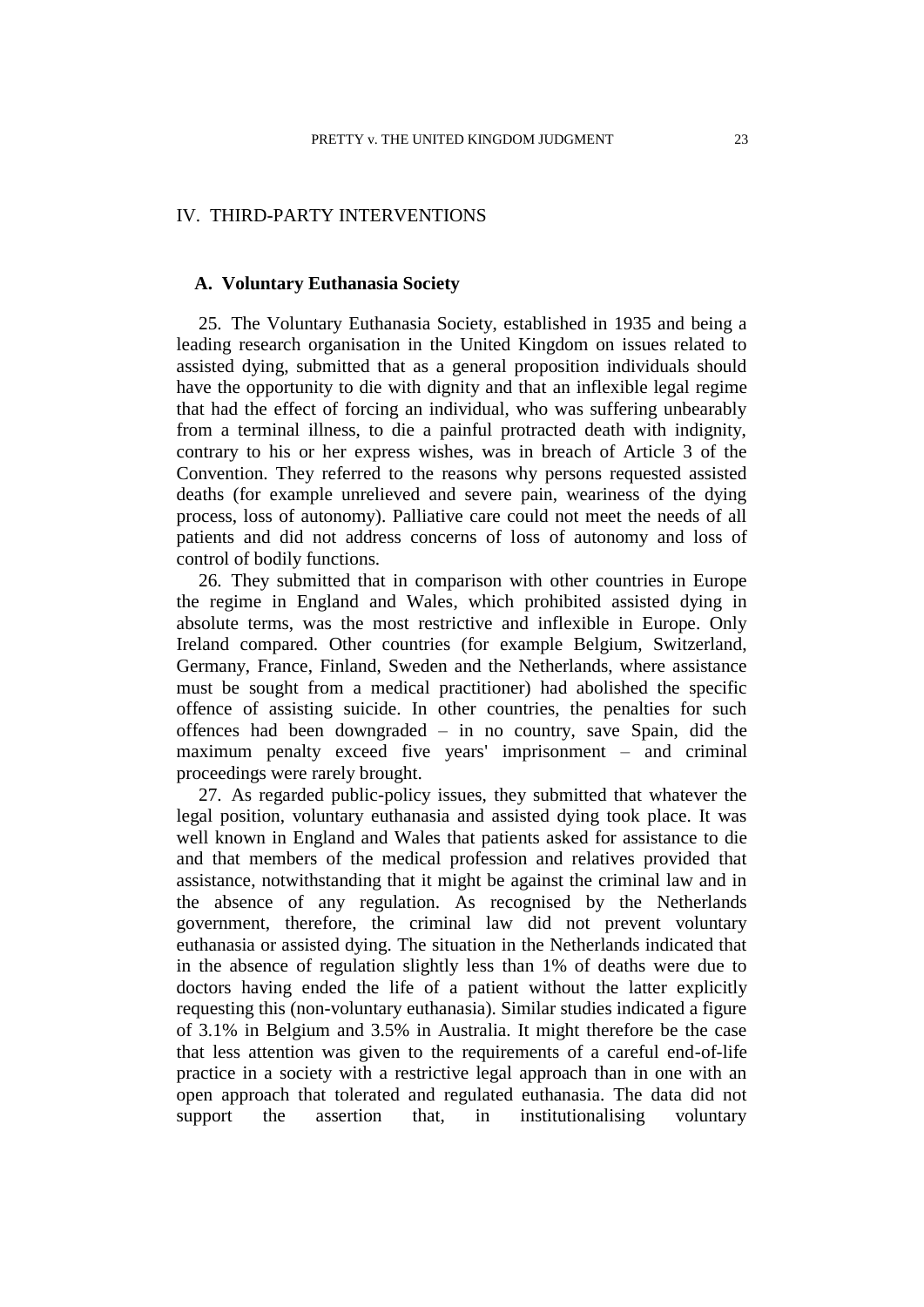euthanasia/physician-assisted suicide, society put the vulnerable at risk. At least with a regulated system, there was the possibility of far greater consultation and a reporting mechanism to prevent abuse, along with other safeguards, such as waiting periods.

## **B. Catholic Bishops' Conference of England and Wales**

28. This organisation put forward principles and arguments which it stated were consonant with those expressed by other Catholic bishops' conferences in other member States.

29. They emphasised that it was a fundamental tenet of the Catholic faith that human life was a gift from God received in trust. Actions with the purpose of killing oneself or another, even with consent, reflected a damaging misunderstanding of the human worth. Suicide and euthanasia were therefore outside the range of morally acceptable options in dealing with human suffering and dying. These fundamental truths were also recognised by other faiths and by modern pluralist and secular societies, as shown by Article 1 of the Universal Declaration of Human Rights (December 1948) and the provisions of the European Convention on Human Rights, in particular in Articles 2 and 3 thereof.

30. They pointed out that those who attempted suicide often suffered from depression or other psychiatric illness. The 1994 report of the New York State Task Force on Life and Law concluded on that basis that the legalising of any form of assisted suicide or any form of euthanasia would be a mistake of historic proportions, with catastrophic consequences for the vulnerable and an intolerable corruption of the medical profession. Other research indicated that many people who requested physician-assisted suicide withdrew that request if their depression and pain were treated. In their experience, palliative care could in virtually every case succeed in substantially relieving a patient of physical and psychosomatic suffering.

31. The House of Lords Select Committee on Medical Ethics (1993-94) had solid reasons for concluding, after consideration of the evidence (on a scale vastly exceeding that available in these proceedings), that any legal permission for assistance in suicide would result in massive erosion of the rights of the vulnerable, flowing from the pressure of legal principle and consistency and the psychological and financial conditions of medical practice and health-care provision in general. There was compelling evidence to suggest that once a limited form of euthanasia was permitted under the law it was virtually impossible to confine its practice within the necessary limits to protect the vulnerable (see, for example, the Netherlands government's study of deaths in 1990, recording cases of euthanasia without the patients' explicit request).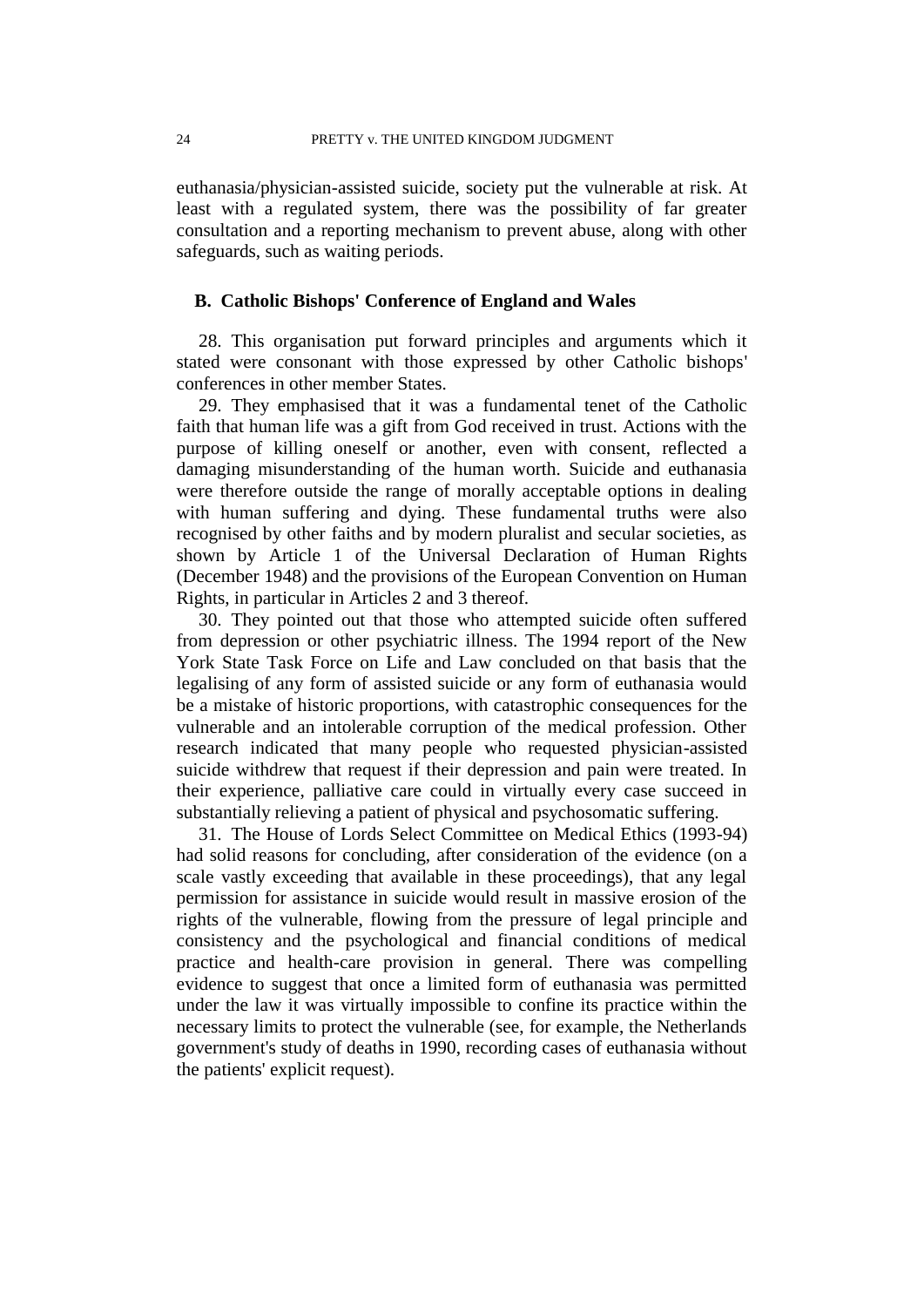## THE LAW

## I. ADMISSIBILITY OF THE APPLICATION

32. The applicant, who is suffering from an incurable, degenerative disease, argued that fundamental rights under the Convention had been violated in her case by the refusal of the Director of Public Prosecutions to give an undertaking not to prosecute her husband if he were to assist her to end her life and by the state of English law which rendered assisted suicide in her case a criminal offence. The Government submitted that the application should be dismissed as manifestly ill-founded on the grounds either that the applicant's complaints did not engage any of the rights relied on by her or that any interferences with those rights were justified in terms of the exceptions allowed by the Convention's provisions.

33. The Court considers that the application as a whole raises questions of law which are sufficiently serious that their determination should depend on an examination of the merits. No other ground for declaring it inadmissible has been established. The application must therefore be declared admissible. Pursuant to Article 29 § 3 of the Convention, the Court will now consider the merits of the applicant's complaints.

## II. ALLEGED VIOLATION OF ARTICLE 2 OF THE CONVENTION

## 34. The relevant parts of Article 2 of the Convention provide:

"1. Everyone's right to life shall be protected by law. No one shall be deprived of his life intentionally save in the execution of a sentence of a court following his conviction of a crime for which this penalty is provided by law.

2. Deprivation of life shall not be regarded as inflicted in contravention of this Article when it results from the use of force which is no more than absolutely necessary:

(a) in defence of any person from unlawful violence;

(b) in order to effect a lawful arrest or to prevent the escape of a person lawfully detained;

(c) in action lawfully taken for the purpose of quelling a riot or insurrection."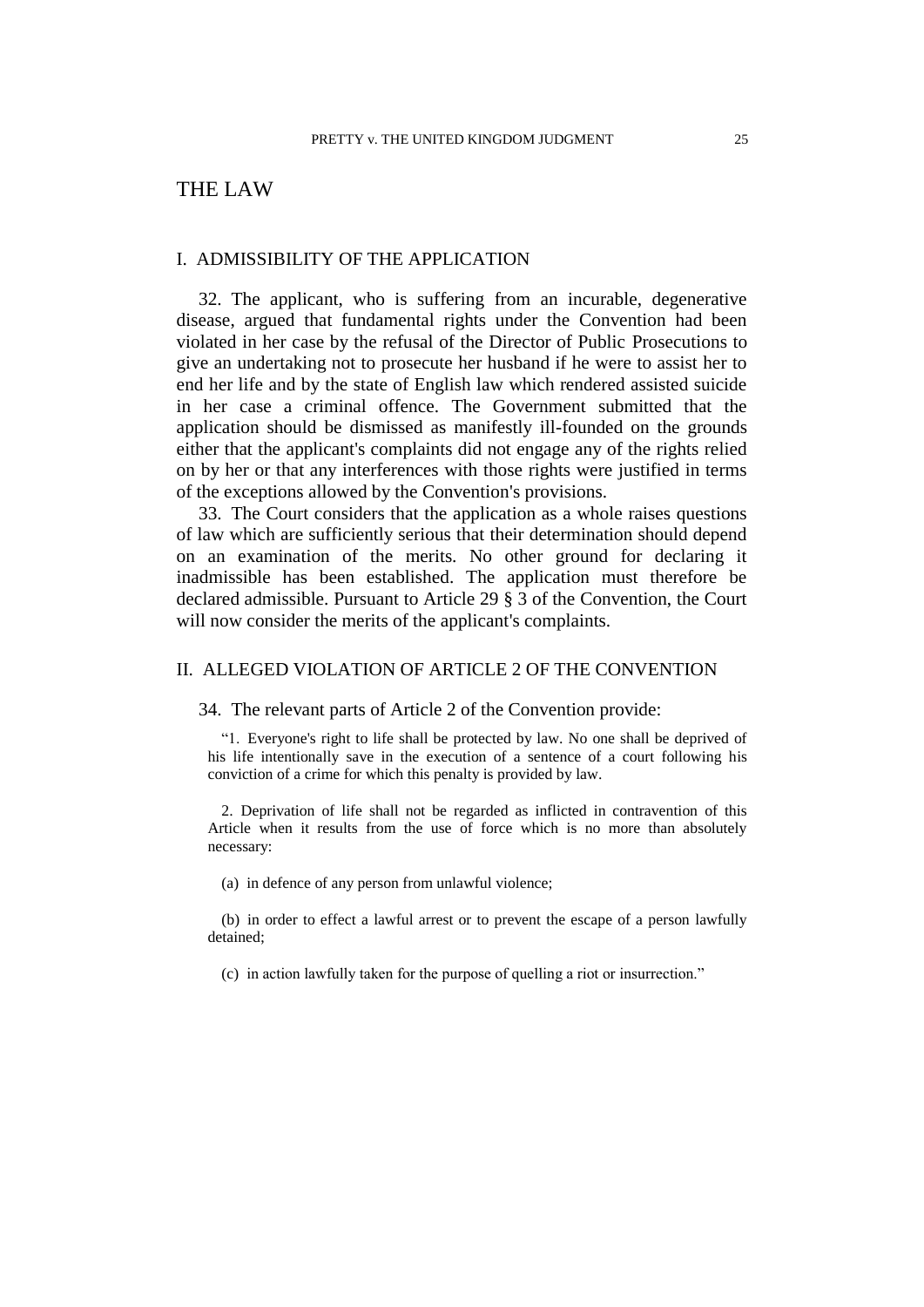## **A. Submissions of the parties**

#### *1. The applicant*

35. The applicant submitted that permitting her to be assisted in committing suicide would not be in conflict with Article 2 of the Convention, otherwise those countries in which assisted suicide was not unlawful would be in breach of this provision. Furthermore, Article 2 protected not only the right to life but also the right to choose whether or not to go on living. It protected the right to life and not life itself, while the sentence concerning deprivation of life was directed towards protecting individuals from third parties, namely the State and public authorities, not from themselves. Article 2 therefore acknowledged that it was for the individual to choose whether or not to go on living and protected her right to die to avoid inevitable suffering and indignity as the corollary of the right to life. In so far as the *Keenan* case referred to by the Government indicated that an obligation could arise for prison authorities to protect a prisoner who tried to take his own life, the obligation only arose because he was a prisoner and lacked, due to his mental illness, the capacity to take a rational decision to end his life (see *Keenan v. the United Kingdom*, no. 27229/95, ECHR 2001-III).

## *2. The Government*

36. The Government submitted that the applicant's reliance on Article 2 was misconceived, being unsupported by direct authority and being inconsistent with existing authority and with the language of the provision. Article 2, guaranteeing one of the most fundamental rights, imposed primarily a negative obligation. Although it had in some cases been found to impose positive obligations, this concerned steps appropriate to safeguard life. In previous cases the State's responsibility under Article 2 to protect a prisoner had not been affected by the fact that he committed suicide (see *Keenan*, cited above) and it had also been recognised that the State was entitled to force-feed a prisoner on hunger strike (see *X v. Germany*, no. 10565/83, Commission decision of 9 May 1984, unreported). The wording of Article 2 expressly provided that no one should be deprived of their life intentionally, save in strictly limited circumstances which did not apply in the present case. The right to die was not the corollary, but the antithesis of the right to life.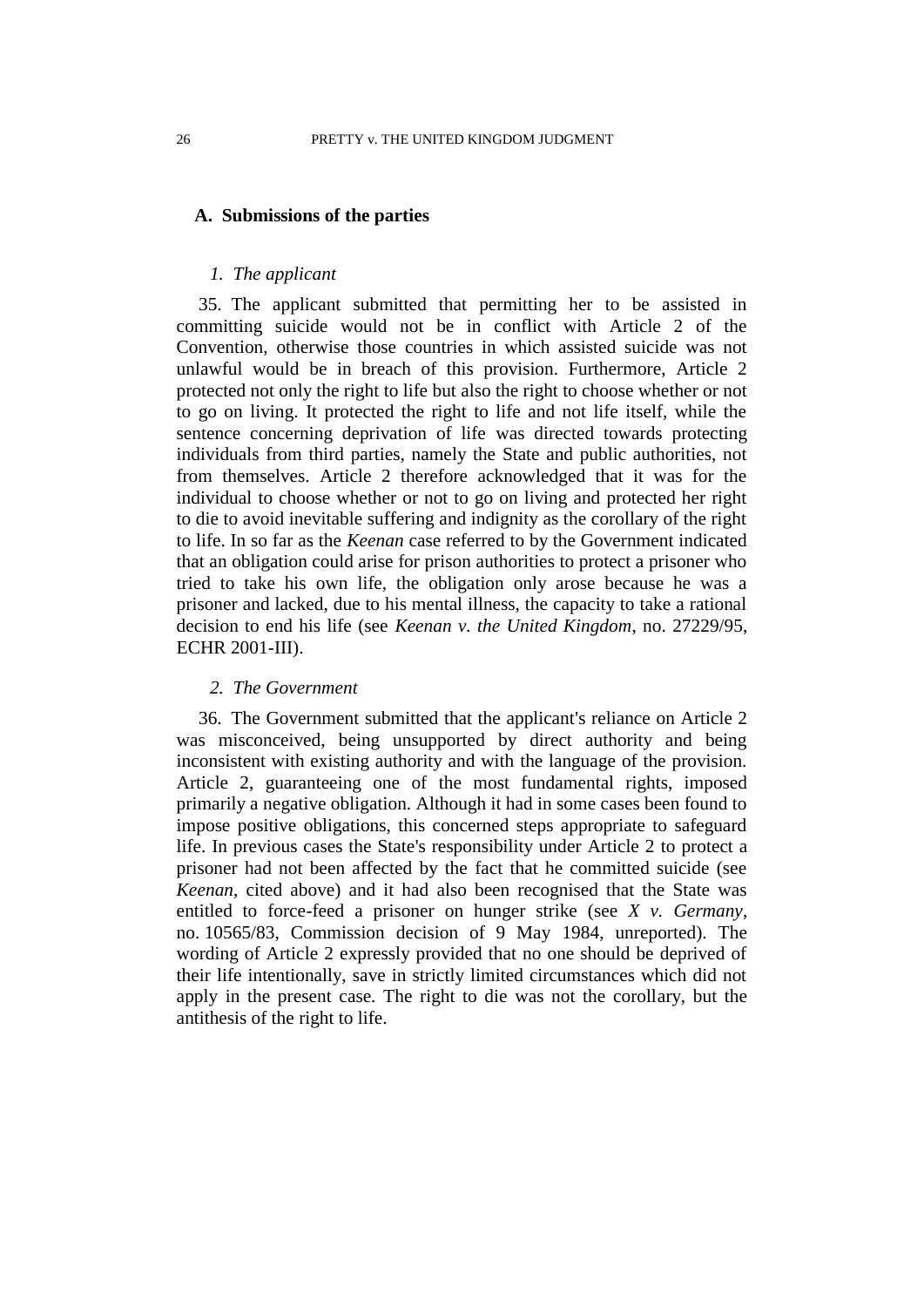#### **B. The Court's assessment**

37. The Court's case-law accords pre-eminence to Article 2 as one of the most fundamental provisions of the Convention (see *McCann and Others v. the United Kingdom*, judgment of 27 September 1995, Series A no. 324, pp. 45-46, §§ 146-47). It safeguards the right to life, without which enjoyment of any of the other rights and freedoms in the Convention is rendered nugatory. It sets out the limited circumstances when deprivation of life may be justified and the Court has applied a strict scrutiny when those exceptions have been relied on by the respondent States (ibid., p. 46, §§ 149-50).

38. The text of Article 2 expressly regulates the deliberate or intended use of lethal force by State agents. However, it has been interpreted as covering not only intentional killing but also the situations where it is permitted to "use force" which may result, as an unintended outcome, in the deprivation of life (ibid., p. 46, § 148). Furthermore, the Court has held that the first sentence of Article 2 § 1 enjoins the State not only to refrain from the intentional and unlawful taking of life, but also to take appropriate steps to safeguard the lives of those within its jurisdiction (see *L.C.B. v. the United Kingdom*, judgment of 9 June 1998, *Reports of Judgments and Decisions* 1998-III, p. 1403, § 36). This obligation extends beyond a primary duty to secure the right to life by putting in place effective criminallaw provisions to deter the commission of offences against the person backed up by law-enforcement machinery for the prevention, suppression and sanctioning of breaches of such provisions; it may also imply in certain well-defined circumstances a positive obligation on the authorities to take preventive operational measures to protect an individual whose life is at risk from the criminal acts of another individual (see *Osman v. the United Kingdom*, judgment of 28 October 1998, *Reports* 1998-VIII, p. 3159, § 115, and *Kılıç v. Turkey*, no. 22492/93, §§ 62 and 76, ECHR 2000-III). More recently, in *Keenan*, Article 2 was found to apply to the situation of a mentally ill prisoner who disclosed signs of being a suicide risk (see *Keenan*, cited above, § 91).

39. The consistent emphasis in all the cases before the Court has been the obligation of the State to protect life. The Court is not persuaded that "the right to life" guaranteed in Article 2 can be interpreted as involving a negative aspect. While, for example in the context of Article 11 of the Convention, the freedom of association has been found to involve not only a right to join an association but a corresponding right not to be forced to join an association, the Court observes that the notion of a freedom implies some measure of choice as to its exercise (see *Young, James and Webster v. the United Kingdom*, judgment of 13 August 1981, Series A no. 44, pp. 21-22, § 52, and *Sigurđur A. Sigurjónsson v. Iceland*, judgment of 30 June 1993, Series A no. 264, pp. 15-16, § 35). Article 2 of the Convention is phrased in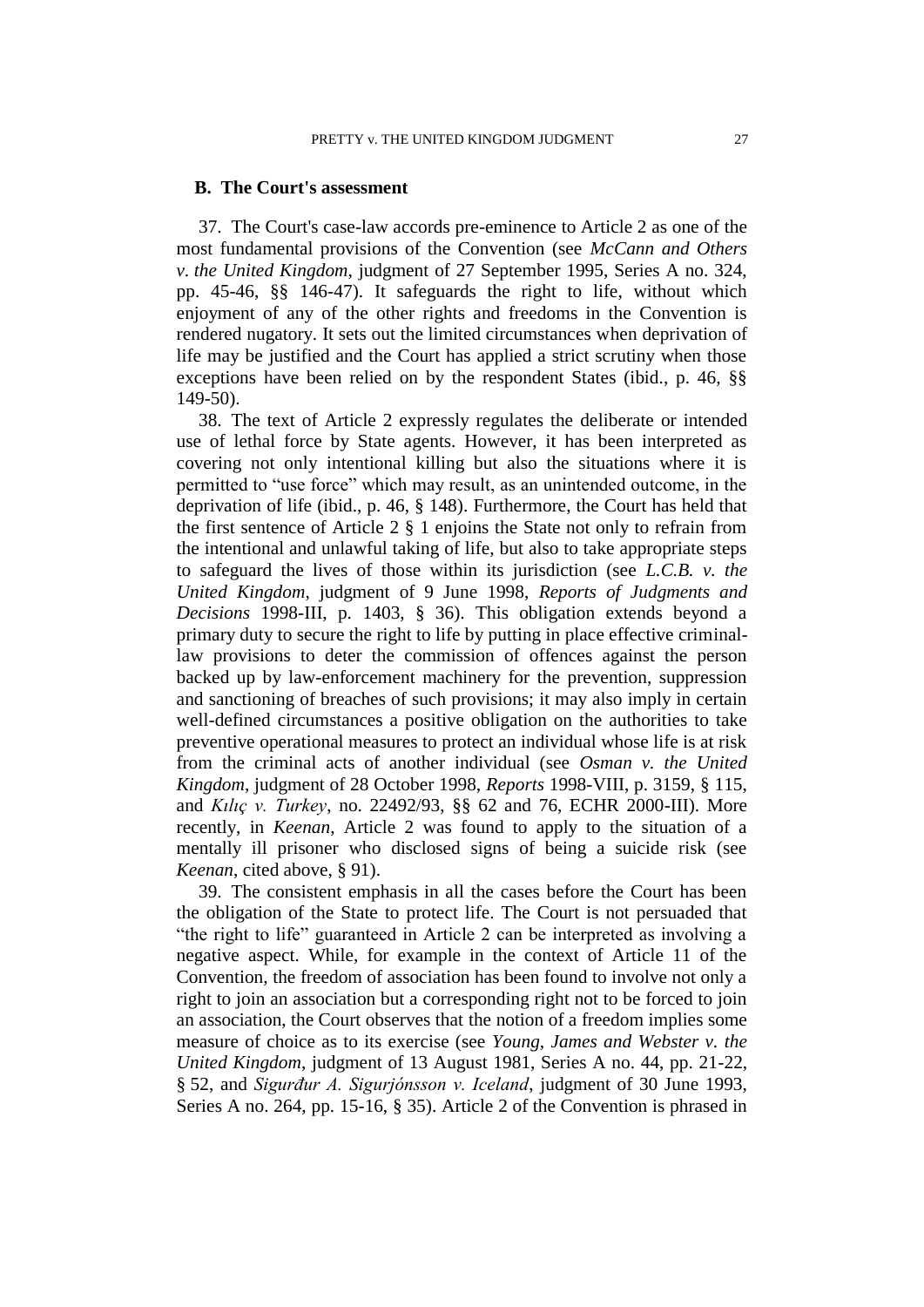different terms. It is unconcerned with issues to do with the quality of living or what a person chooses to do with his or her life. To the extent that these aspects are recognised as so fundamental to the human condition that they require protection from State interference, they may be reflected in the rights guaranteed by other Articles of the Convention, or in other international human rights instruments. Article 2 cannot, without a distortion of language, be interpreted as conferring the diametrically opposite right, namely a right to die; nor can it create a right to selfdetermination in the sense of conferring on an individual the entitlement to choose death rather than life.

40. The Court accordingly finds that no right to die, whether at the hands of a third person or with the assistance of a public authority, can be derived from Article 2 of the Convention. It is confirmed in this view by the recent Recommendation 1418 (1999) of the Parliamentary Assembly of the Council of Europe (see paragraph 24 above).

41. The applicant has argued that a failure to acknowledge a right to die under the Convention would place those countries which do permit assisted suicide in breach of the Convention. It is not for the Court in this case to attempt to assess whether or not the state of law in any other country fails to protect the right to life. As it recognised in *Keenan*, the measures which may reasonably be taken to protect a prisoner from self-harm will be subject to the restraints imposed by other provisions of the Convention, such as Articles 5 and 8, as well as more general principles of personal autonomy (see *Keenan*, cited above, § 92). Similarly, the extent to which a State permits, or seeks to regulate, the possibility for the infliction of harm on individuals at liberty, by their own or another's hand, may raise conflicting considerations of personal freedom and the public interest that can only be resolved on examination of the concrete circumstances of the case (see, *mutatis mutandis*, *Laskey, Jaggard and Brown v. the United Kingdom*, judgment of 19 February 1997, *Reports* 1997-I). However, even if circumstances prevailing in a particular country which permitted assisted suicide were found not to infringe Article 2 of the Convention, that would not assist the applicant in this case, where the very different proposition – that the United Kingdom would be in breach of its obligations under Article 2 if it did not allow assisted suicide – has not been established.

42. The Court finds that there has been no violation of Article 2 of the Convention.

## III. ALLEGED VIOLATION OF ARTICLE 3 OF THE CONVENTION

#### 43. Article 3 of the Convention provides:

"No one shall be subjected to torture or to inhuman or degrading treatment or punishment."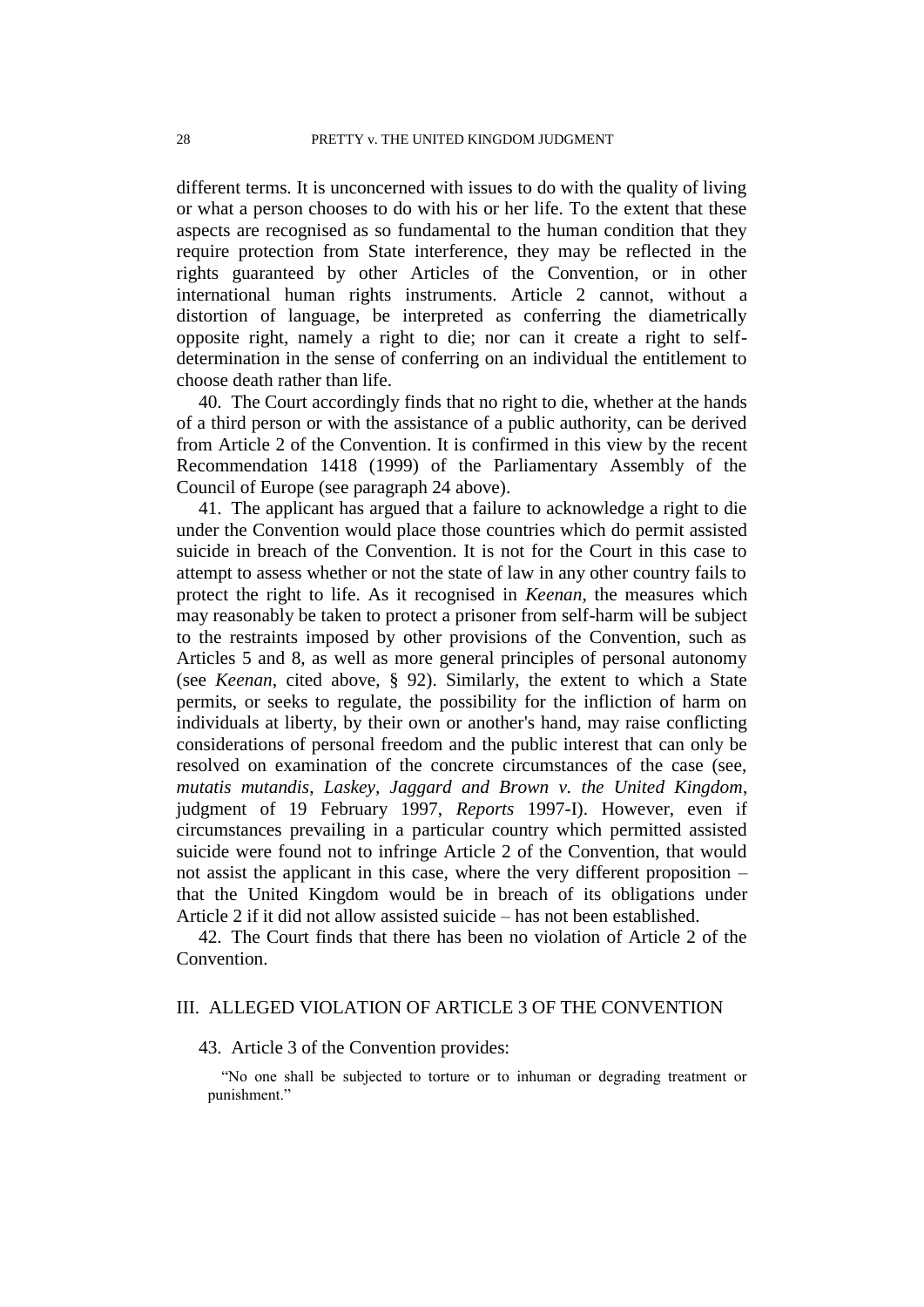## **A. Submissions of the parties**

## *1. The applicant*

44. Before the Court, the applicant focused her complaints principally on Article 3 of the Convention. She submitted that the suffering which she faced qualified as degrading treatment under Article 3 of the Convention. She suffered from a terrible, irreversible disease in its final stages and she would die in an exceedingly distressing and undignified manner as the muscles which controlled her breathing and swallowing weakened to the extent that she would develop respiratory failure and pneumonia. While the Government were not directly responsible for that treatment, it was established under the Court's case-law that under Article 3 the State owed to its citizens not only a negative obligation to refrain from inflicting such treatment but also a positive obligation to protect people from it. In this case, this obligation was to take steps to protect her from the suffering which she would otherwise have to endure.

45. The applicant argued that there was no room under Article 3 of the Convention for striking a balance between her right to be protected from degrading treatment and any competing interest of the community, as the right was an absolute one. In any event, the balance struck was disproportionate as English law imposed a blanket ban on assisting suicide regardless of the individual circumstances of the case. As a result of this blanket ban, the applicant had been denied the right to be assisted by her husband in avoiding the suffering awaiting her without any consideration having been given to the unique facts of her case, in particular that her intellect and capacity to make decisions were unimpaired by the disease, that she was neither vulnerable nor in need of protection, that her imminent death could not be avoided, that if the disease ran its course she would endure terrible suffering and indignity and that no one else was affected by her wish for her husband to assist her save for him and their family who were wholly supportive of her decision. Without such consideration of the facts of the case, the rights of the individual could not be protected.

46. The applicant also disputed that there was any scope for allowing any margin of appreciation under Article 3 of the Convention, although if there was, the Government could not be entitled to rely on such a margin in defence of a statutory scheme operated in such a way as to involve no consideration of her concrete circumstances. The applicant rejected as offensive the assertion of the Government that all those who were terminally ill or disabled and contemplating suicide were by definition vulnerable and that a blanket ban was necessary so as to protect them. Any concern as to protecting those who were vulnerable could be met by providing a scheme whereby assisted suicide was lawful provided that the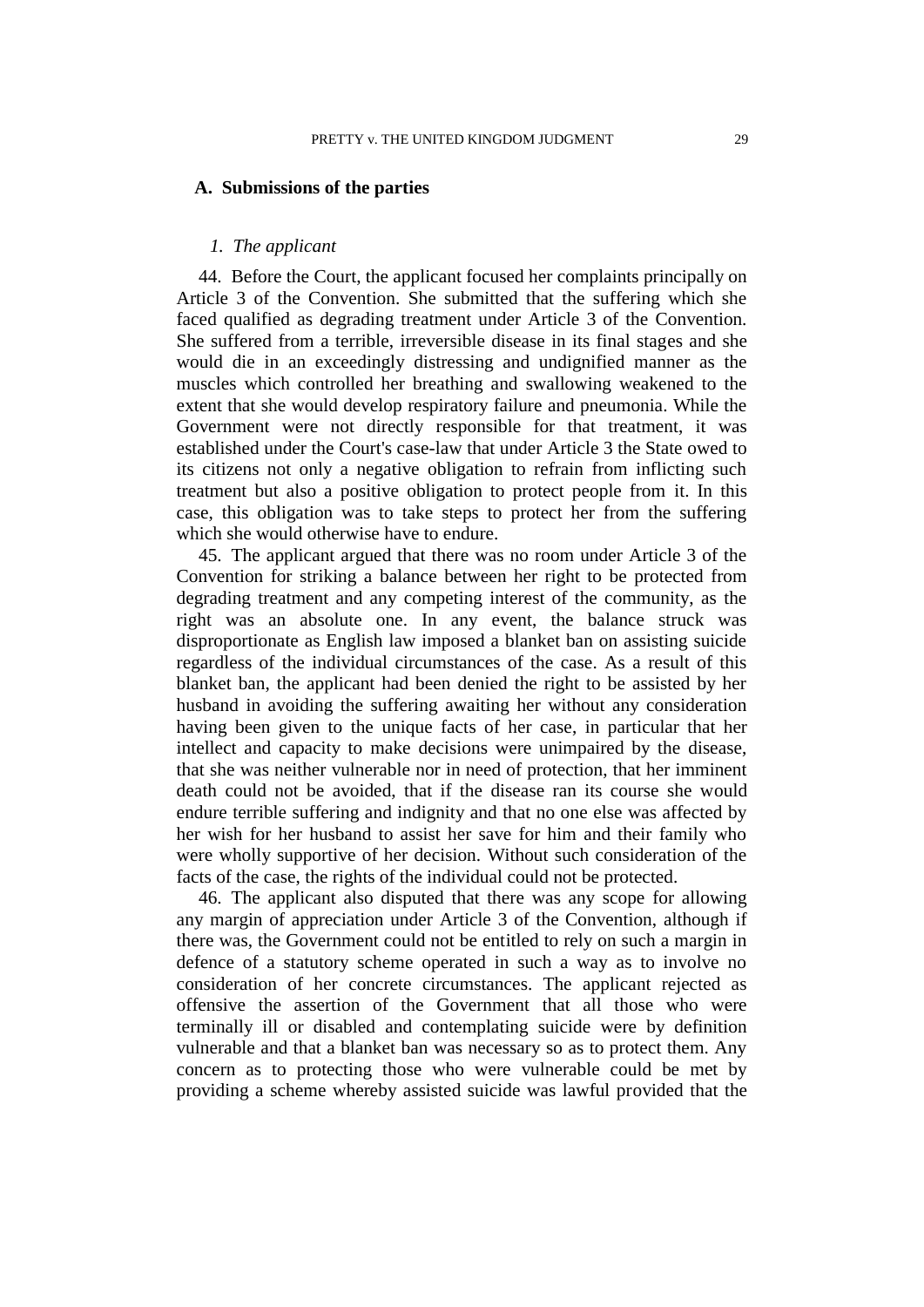individual in question could demonstrate that she had the capacity to come to such a decision and was not in need of protection.

## *2. The Government*

47. The Government submitted that Article 3 was not engaged in this case. The primary obligation imposed by this provision was negative: the State must not inflict torture or inhuman or degrading treatment or punishment. The applicant's case was based rather on alleged positive obligations. The Court's case-law indicated that where positive obligations arose they were not absolute but must be interpreted in such a way as not to impose an impossible or disproportionate burden on the authorities. Positive obligations had hitherto been found to arise in three situations: where the State was under a duty to protect the health of a person deprived of liberty, where the State was required to take steps to ensure that persons within its jurisdiction were not subjected to torture or other prohibited treatment at the hands of private individuals and where the State proposed to take action in relation to an individual which would result in the infliction by another of inhuman or degrading treatment on him. None of these circumstances were relevant in the applicant's case, as she was not being mistreated by anyone, she was not complaining about the absence of medical treatment and no State action was being taken against her.

48. Even if Article 3 were engaged, it did not confer a legally enforceable right to die. In assessing the scope of any positive obligation, it was appropriate to have regard to the margin of appreciation properly afforded to the State in maintaining section 2 of the Suicide Act 1961. The Government submitted that the prohibition on assisted suicide struck a fair balance between the rights of the individual and the interests of the community, in particular as it properly respected the sanctity of life and pursued a legitimate objective, namely protecting the vulnerable; the matter had been carefully considered over the years by the Criminal Law Revision Committee and the House of Lords Select Committee on Medical Ethics; there were powerful arguments, and some evidence, to suggest that legalising voluntary euthanasia led inevitably to the practice of involuntary euthanasia; and the State had an interest in protecting the lives of the vulnerable, in which context they argued that anyone contemplating suicide would necessarily be psychologically and emotionally vulnerable, even if they were physically fit while those with disabilities might be in a more precarious position as being unable effectively to communicate their views. Furthermore, there was a general consensus in Council of Europe countries, where assisted suicide and consensual killing were unlawful in all countries except in the Netherlands. This consensus was also reflected in other jurisdictions outside Europe.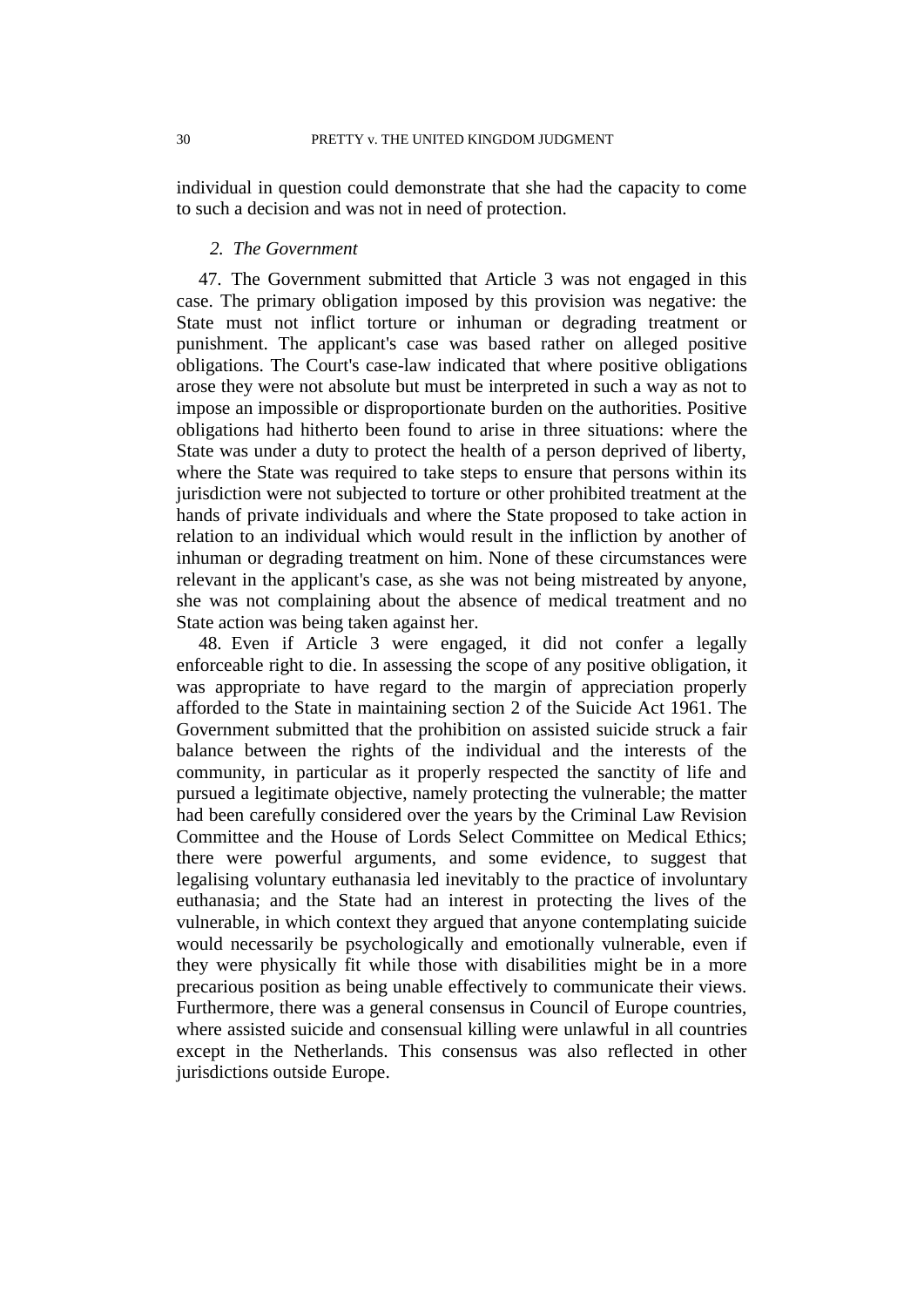#### **B. The Court's assessment**

49. Article 3 of the Convention, together with Article 2, must be regarded as one of the most fundamental provisions of the Convention and as enshrining core values of the democratic societies making up the Council of Europe (see *Soering v. the United Kingdom*, judgment of 7 July 1989, Series A no. 161, p. 34, § 88). In contrast to the other provisions in the Convention, it is cast in absolute terms, without exception or proviso, or the possibility of derogation under Article 15 of the Convention.

50. An examination of the Court's case-law indicates that Article 3 has been most commonly applied in contexts in which the risk to the individual of being subjected to any of the proscribed forms of treatment emanated from intentionally inflicted acts of State agents or public authorities (see, amongst other authorities, *Ireland v. the United Kingdom*, judgment of 18 January 1978, Series A no. 25). It may be described in general terms as imposing a primarily negative obligation on States to refrain from inflicting serious harm on persons within their jurisdiction. However, in light of the fundamental importance of Article 3, the Court has reserved to itself sufficient flexibility to address the application of that Article in other situations that might arise (see *D. v. the United Kingdom*, judgment of 2 May 1997, *Reports* 1997-III, p. 792, § 49).

51. In particular, the Court has held that the obligation on the High Contracting Parties under Article 1 of the Convention to secure to everyone within their jurisdiction the rights and freedoms defined in the Convention, taken in conjunction with Article 3, requires States to take measures designed to ensure that individuals within their jurisdiction are not subjected to torture or inhuman and degrading treatment or punishment, including such treatment administered by private individuals (see *A. v. the United Kingdom*, judgment of 23 September 1998, *Reports* 1998-VI, p. 2699, § 22). A positive obligation on the State to provide protection against inhuman or degrading treatment has been found to arise in a number of cases: see, for example, *A. v. the United Kingdom* (cited above) where the child applicant had been caned by his stepfather, and *Z and Others v. the United Kingdom*  ([GC], no. 29392/95, ECHR 2001-V), where four child applicants were severely abused and neglected by their parents. Article 3 also imposes requirements on State authorities to protect the health of persons deprived of liberty (see *Keenan*, cited above, concerning the lack of effective medical care of a mentally ill prisoner who committed suicide, and also *Kudła v. Poland* [GC], no. 30210/96, § 94, ECHR 2000-XI).

52. As regards the types of "treatment" which fall within the scope of Article 3 of the Convention, the Court's case-law refers to "ill-treatment" that attains a minimum level of severity and involves actual bodily injury or intense physical or mental suffering (see *Ireland v. the United Kingdom*, cited above, p. 66, § 167; *V. v. the United Kingdom* [GC], no. 24888/94,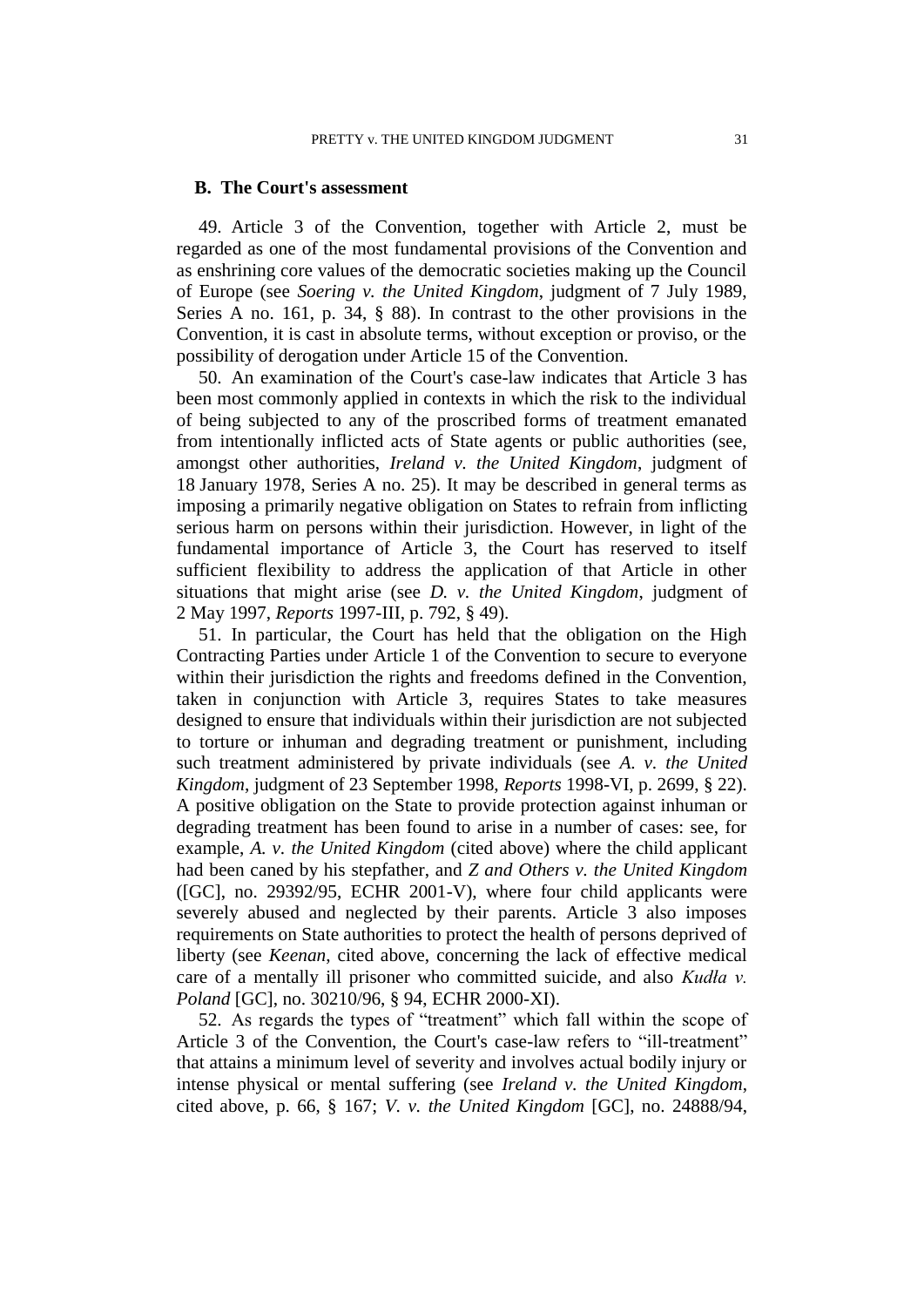§ 71, ECHR 1999-IX). Where treatment humiliates or debases an individual, showing a lack of respect for, or diminishing, his or her human dignity, or arouses feelings of fear, anguish or inferiority capable of breaking an individual's moral and physical resistance, it may be characterised as degrading and also fall within the prohibition of Article 3 (see amongst recent authorities, *Price v. the United Kingdom*, no. 33394/96, §§ 24-30, ECHR 2001-VII, and *Valašinas v. Lithuania*, no. 44558/98, § 117, ECHR 2001-VIII). The suffering which flows from naturally occurring illness, physical or mental, may be covered by Article 3, where it is, or risks being, exacerbated by treatment, whether flowing from conditions of detention, expulsion or other measures, for which the authorities can be held responsible (see *D. v. the United Kingdom* and *Keenan*, both cited above, and *Bensaid v. the United Kingdom*, no. 44599/98, ECHR 2000-I).

53. In the present case, it is beyond dispute that the respondent State has not, itself, inflicted any ill-treatment on the applicant. Nor is there any complaint that the applicant is not receiving adequate care from the State medical authorities. The situation of the applicant is therefore not comparable with that in *D. v. the United Kingdom*, in which an AIDS sufferer was threatened with removal from the United Kingdom to the island of St Kitts where no effective medical or palliative treatment for his illness was available and he would have been exposed to the risk of dying under the most distressing circumstances. The responsibility of the State would have been engaged by its act ("treatment") of removing him in those circumstances. There is no comparable act or "treatment" on the part of the United Kingdom in the present case.

54. The applicant has claimed rather that the refusal of the DPP to give an undertaking not to prosecute her husband if he assisted her to commit suicide and the criminal-law prohibition on assisted suicide disclose inhuman and degrading treatment for which the State is responsible as it will thereby be failing to protect her from the suffering which awaits her as her illness reaches its ultimate stages. This claim, however, places a new and extended construction on the concept of treatment, which, as found by the House of Lords, goes beyond the ordinary meaning of the word. While the Court must take a dynamic and flexible approach to the interpretation of the Convention, which is a living instrument, any interpretation must also accord with the fundamental objectives of the Convention and its coherence as a system of human rights protection. Article 3 must be construed in harmony with Article 2, which hitherto has been associated with it as reflecting basic values respected by democratic societies. As found above, Article 2 of the Convention is first and foremost a prohibition on the use of lethal force or other conduct which might lead to the death of a human being and does not confer any right on an individual to require a State to permit or facilitate his or her death.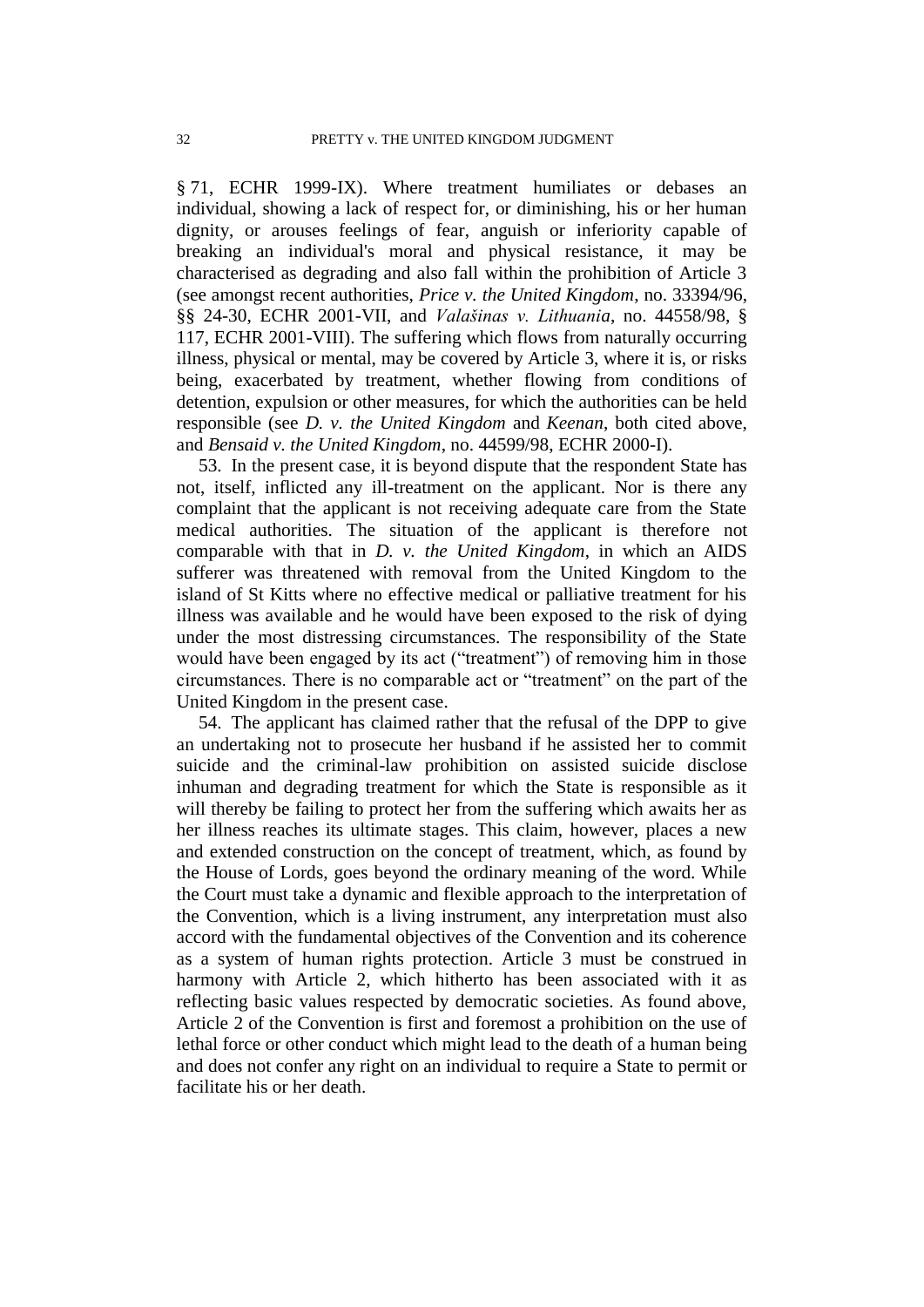55. The Court cannot but be sympathetic to the applicant's apprehension that without the possibility of ending her life she faces the prospect of a distressing death. It is true that she is unable to commit suicide herself due to physical incapacity and that the state of law is such that her husband faces the risk of prosecution if he renders her assistance. Nonetheless, the positive obligation on the part of the State which is relied on in the present case would not involve the removal or mitigation of harm by, for instance, preventing any ill-treatment by public bodies or private individuals or providing improved conditions or care. It would require that the State sanction actions intended to terminate life, an obligation that cannot be derived from Article 3 of the Convention.

56. The Court therefore concludes that no positive obligation arises under Article 3 of the Convention to require the respondent State either to give an undertaking not to prosecute the applicant's husband if he assisted her to commit suicide or to provide a lawful opportunity for any other form of assisted suicide. There has, accordingly, been no violation of this provision.

## IV. ALLEGED VIOLATION OF ARTICLE 8 OF THE CONVENTION

## 57. Article 8 of the Convention provides as relevant:

"1. Everyone has the right to respect for his private and family life ...

2. There shall be no interference by a public authority with the exercise of this right except such as is in accordance with the law and is necessary in a democratic society in the interests of national security, public safety or the economic well-being of the country, for the prevention of disorder or crime, for the protection of health or morals, or for the protection of the rights and freedoms of others."

### **A. Submissions of the parties**

### *1. The applicant*

58. The applicant argued that, while the right to self-determination ran like a thread through the Convention as a whole, it was Article 8 in which that right was most explicitly recognised and guaranteed. It was clear that the right to self-determination encompassed the right to make decisions about one's body and what happened to it. She submitted that this included the right to choose when and how to die and that nothing could be more intimately connected to the manner in which a person conducted her life than the manner and timing of her death. It followed that the DPP's refusal to give an undertaking and the State's blanket ban on assisted suicide interfered with her rights under Article 8 § 1.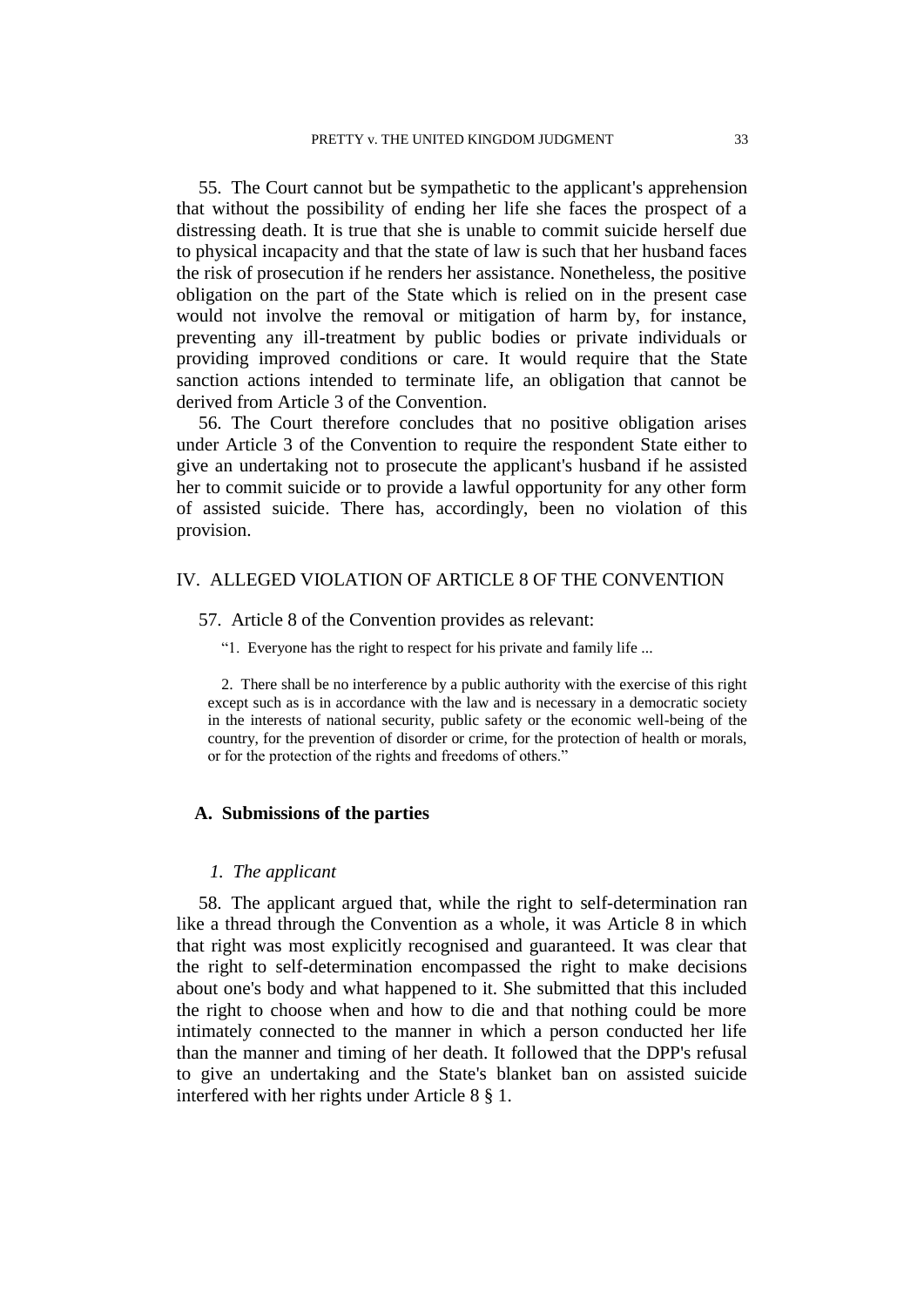59. The applicant argued that there must be particularly serious reasons for interfering with such an intimate part of her private life. However, the Government had failed to show that the interference was justified as no consideration had been given to her individual circumstances. She referred here to the arguments also raised in the context of Article 3 of the Convention (see paragraphs 45-46 above).

#### *2. The Government*

60. The Government argued that the rights under Article 8 were not engaged as the right to private life did not include a right to die. It covered the manner in which a person conducted her life, not the manner in which she departed from it. Otherwise, the alleged right would extinguish the very benefit on which it was based. Even if they were wrong on this, any interference with rights under Article 8 would be fully justified. The State was entitled, within its margin of appreciation, to determine the extent to which individuals could consent to the infliction of injuries on themselves and so was even more clearly entitled to determine whether a person could consent to being killed.

## **B. The Court's assessment**

#### *1. Applicability of Article 8 § 1 of the Convention*

61. As the Court has had previous occasion to remark, the concept of "private life" is a broad term not susceptible to exhaustive definition. It covers the physical and psychological integrity of a person (see *X and Y v. the Netherlands*, judgment of 26 March 1985, Series A no. 91, p. 11, § 22). It can sometimes embrace aspects of an individual's physical and social identity (see *Mikulić v. Croatia*, no. 53176/99, § 53, ECHR 2002-I). Elements such as, for example, gender identification, name and sexual orientation and sexual life fall within the personal sphere protected by Article 8 (see, for example, *B. v. France*, judgment of 25 March 1992, Series A no. 232-C, pp. 53-54, § 63; *Burghartz v. Switzerland*, judgment of 22 February 1994, Series A no. 280-B, p. 28, § 24; *Dudgeon v. the United Kingdom*, judgment of 22 October 1981, Series A no. 45, pp. 18-19, § 41; and *Laskey, Jaggard and Brown*, cited above, p. 131, § 36). Article 8 also protects a right to personal development, and the right to establish and develop relationships with other human beings and the outside world (see, for example, *Burghartz*, cited above, opinion of the Commission, p. 37, § 47, and *Friedl v. Austria*, judgment of 31 January 1995, Series A no. 305- B, opinion of the Commission, p. 20, § 45). Although no previous case has established as such any right to self-determination as being contained in Article 8 of the Convention, the Court considers that the notion of personal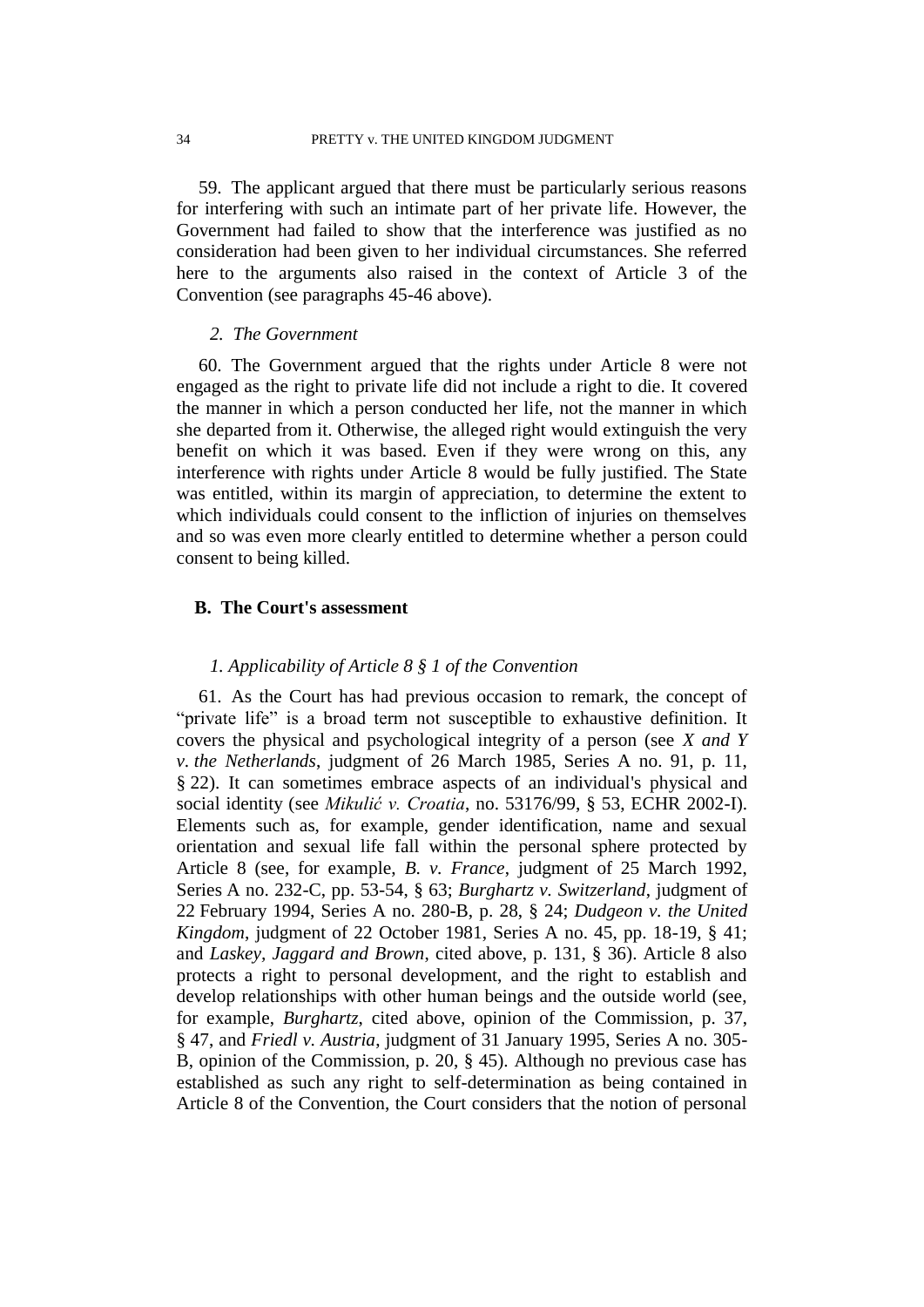autonomy is an important principle underlying the interpretation of its guarantees.

62. The Government have argued that the right to private life cannot encapsulate a right to die with assistance, such being a negation of the protection that the Convention was intended to provide. The Court would observe that the ability to conduct one's life in a manner of one's own choosing may also include the opportunity to pursue activities perceived to be of a physically or morally harmful or dangerous nature for the individual concerned. The extent to which a State can use compulsory powers or the criminal law to protect people from the consequences of their chosen lifestyle has long been a topic of moral and jurisprudential discussion, the fact that the interference is often viewed as trespassing on the private and personal sphere adding to the vigour of the debate. However, even where the conduct poses a danger to health or, arguably, where it is of a lifethreatening nature, the case-law of the Convention institutions has regarded the State's imposition of compulsory or criminal measures as impinging on the private life of the applicant within the meaning of Article 8 § 1 and requiring justification in terms of the second paragraph (see, for example, concerning involvement in consensual sado-masochistic activities which amounted to assault and wounding, *Laskey, Jaggard and Brown*, cited above, and concerning refusal of medical treatment, *Acmanne and Others v. Belgium*, no. 10435/83, Commission decision of 10 December 1984, Decisions and Reports (DR) 40, p. 251).

63. While it might be pointed out that death was not the intended consequence of the applicants' conduct in the above situations, the Court does not consider that this can be a decisive factor. In the sphere of medical treatment, the refusal to accept a particular treatment might, inevitably, lead to a fatal outcome, yet the imposition of medical treatment, without the consent of a mentally competent adult patient, would interfere with a person's physical integrity in a manner capable of engaging the rights protected under Article 8 § 1 of the Convention. As recognised in domestic case-law, a person may claim to exercise a choice to die by declining to consent to treatment which might have the effect of prolonging his life (see paragraphs 17-18 above).

64. In the present case, although medical treatment is not an issue, the applicant is suffering from the devastating effects of a degenerative disease which will cause her condition to deteriorate further and increase her physical and mental suffering. She wishes to mitigate that suffering by exercising a choice to end her life with the assistance of her husband. As stated by Lord Hope, the way she chooses to pass the closing moments of her life is part of the act of living, and she has a right to ask that this too must be respected (see paragraph 15 above).

65. The very essence of the Convention is respect for human dignity and human freedom. Without in any way negating the principle of sanctity of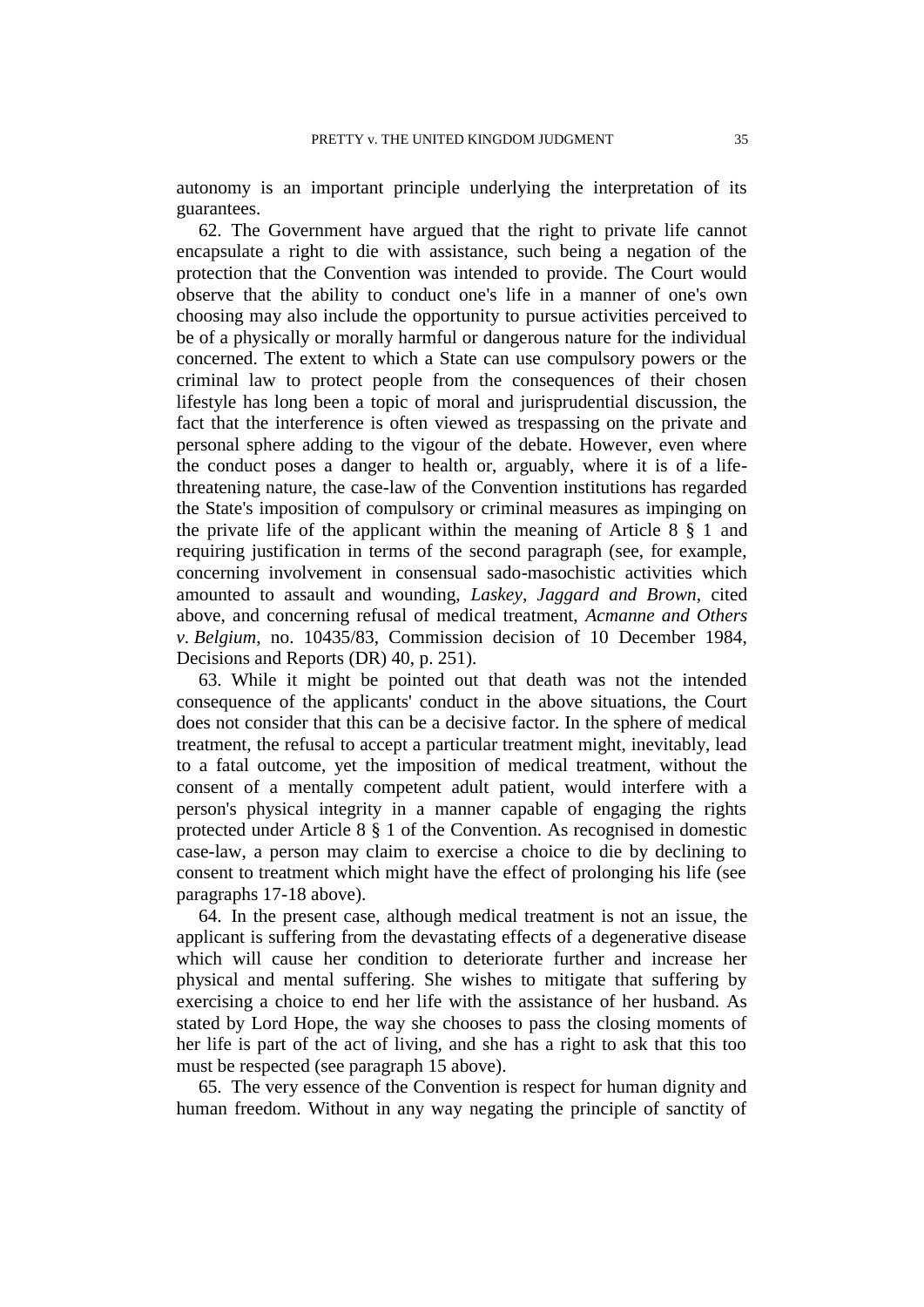life protected under the Convention, the Court considers that it is under Article 8 that notions of the quality of life take on significance. In an era of growing medical sophistication combined with longer life expectancies, many people are concerned that they should not be forced to linger on in old age or in states of advanced physical or mental decrepitude which conflict with strongly held ideas of self and personal identity.

66. In *Rodriguez v. the Attorney General of Canada* ([1994] 2 Law Reports of Canada 136), which concerned a not dissimilar situation to the present, the majority opinion of the Supreme Court considered that the prohibition on the appellant in that case receiving assistance in suicide contributed to her distress and prevented her from managing her death. This deprived her of autonomy and required justification under principles of fundamental justice. Although the Canadian court was considering a provision of the Canadian Charter framed in different terms from those of Article 8 of the Convention, comparable concerns arose regarding the principle of personal autonomy in the sense of the right to make choices about one's own body.

67. The applicant in this case is prevented by law from exercising her choice to avoid what she considers will be an undignified and distressing end to her life. The Court is not prepared to exclude that this constitutes an interference with her right to respect for private life as guaranteed under Article 8 § 1 of the Convention. It considers below whether this interference conforms with the requirements of the second paragraph of Article 8.

## *2. Compliance with Article 8 § 2 of the Convention*

68. An interference with the exercise of an Article 8 right will not be compatible with Article 8 § 2 unless it is "in accordance with the law", has an aim or aims that is or are legitimate under that paragraph and is "necessary in a democratic society" for the aforesaid aim or aims (see *Dudgeon*, cited above, p. 19, § 43).

69. The only issue arising from the arguments of the parties is the necessity of any interference, it being common ground that the restriction on assisted suicide in this case was imposed by law and in pursuit of the legitimate aim of safeguarding life and thereby protecting the rights of others.

70. According to the Court's established case-law, the notion of necessity implies that the interference corresponds to a pressing social need and, in particular, that it is proportionate to the legitimate aim pursued; in determining whether an interference is "necessary in a democratic society", the Court will take into account that a margin of appreciation is left to the national authorities, whose decision remains subject to review by the Court for conformity with the requirements of the Convention. The margin of appreciation to be accorded to the competent national authorities will vary in accordance with the nature of the issues and the importance of the interests at stake.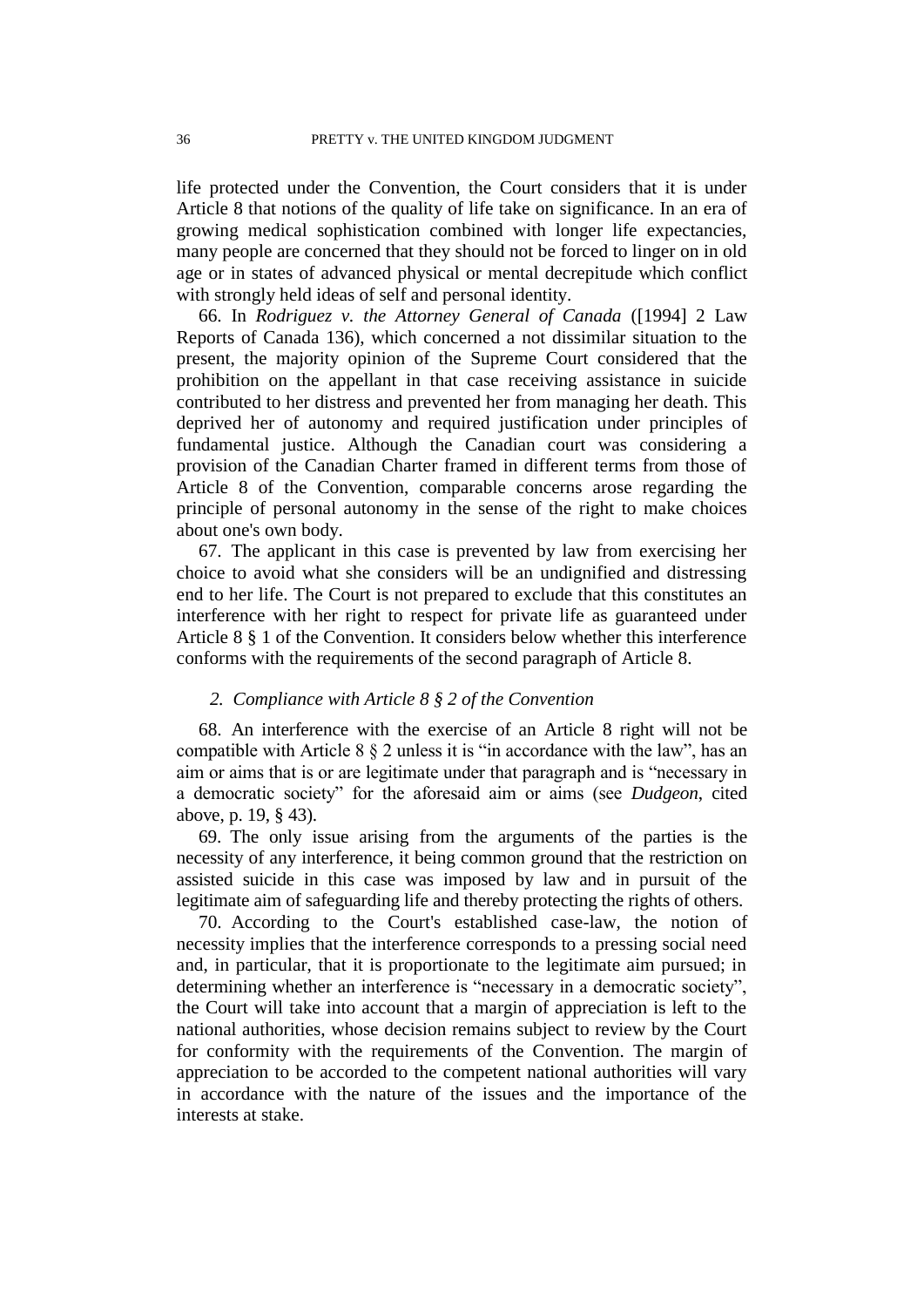71. The Court recalls that the margin of appreciation has been found to be narrow as regards interferences in the intimate area of an individual's sexual life (see *Dudgeon*, cited above, p. 21, § 52, and *A.D.T. v. the United Kingdom*, no. 35765/97, § 37, ECHR 2000-IX). Although the applicant has argued that there must therefore be particularly compelling reasons for the interference in her case, the Court does not find that the matter under consideration in this case can be regarded as of the same nature, or as attracting the same reasoning.

72. The parties' arguments have focused on the proportionality of the interference as disclosed in the applicant's case. The applicant attacked in particular the blanket nature of the ban on assisted suicide as failing to take into account her situation as a mentally competent adult who knows her own mind, who is free from pressure and who has made a fully informed and voluntary decision, and therefore cannot be regarded as vulnerable and requiring protection. This inflexibility means, in her submission, that she will be compelled to endure the consequences of her incurable and distressing illness, at a very high personal cost.

73. The Court would note that although the Government argued that the applicant, as a person who is both contemplating suicide and severely disabled, must be regarded as vulnerable, this assertion is not supported by the evidence before the domestic courts or by the judgments of the House of Lords which, while emphasising that the law in the United Kingdom was there to protect the vulnerable, did not find that the applicant was in that category.

74. Nonetheless, the Court finds, in agreement with the House of Lords and the majority of the Canadian Supreme Court in *Rodriguez*, that States are entitled to regulate through the operation of the general criminal law activities which are detrimental to the life and safety of other individuals (see also *Laskey, Jaggard and Brown*, cited above, pp. 132-33, § 43). The more serious the harm involved the more heavily will weigh in the balance considerations of public health and safety against the countervailing principle of personal autonomy. The law in issue in this case, section 2 of the 1961 Act, was designed to safeguard life by protecting the weak and vulnerable and especially those who are not in a condition to take informed decisions against acts intended to end life or to assist in ending life. Doubtless the condition of terminally ill individuals will vary. But many will be vulnerable and it is the vulnerability of the class which provides the rationale for the law in question. It is primarily for States to assess the risk and the likely incidence of abuse if the general prohibition on assisted suicides were relaxed or if exceptions were to be created. Clear risks of abuse do exist, notwithstanding arguments as to the possibility of safeguards and protective procedures.

75. The applicant's counsel attempted to persuade the Court that a finding of a violation in this case would not create a general precedent or any risk to others. It is true that it is not this Court's role under Article 34 of the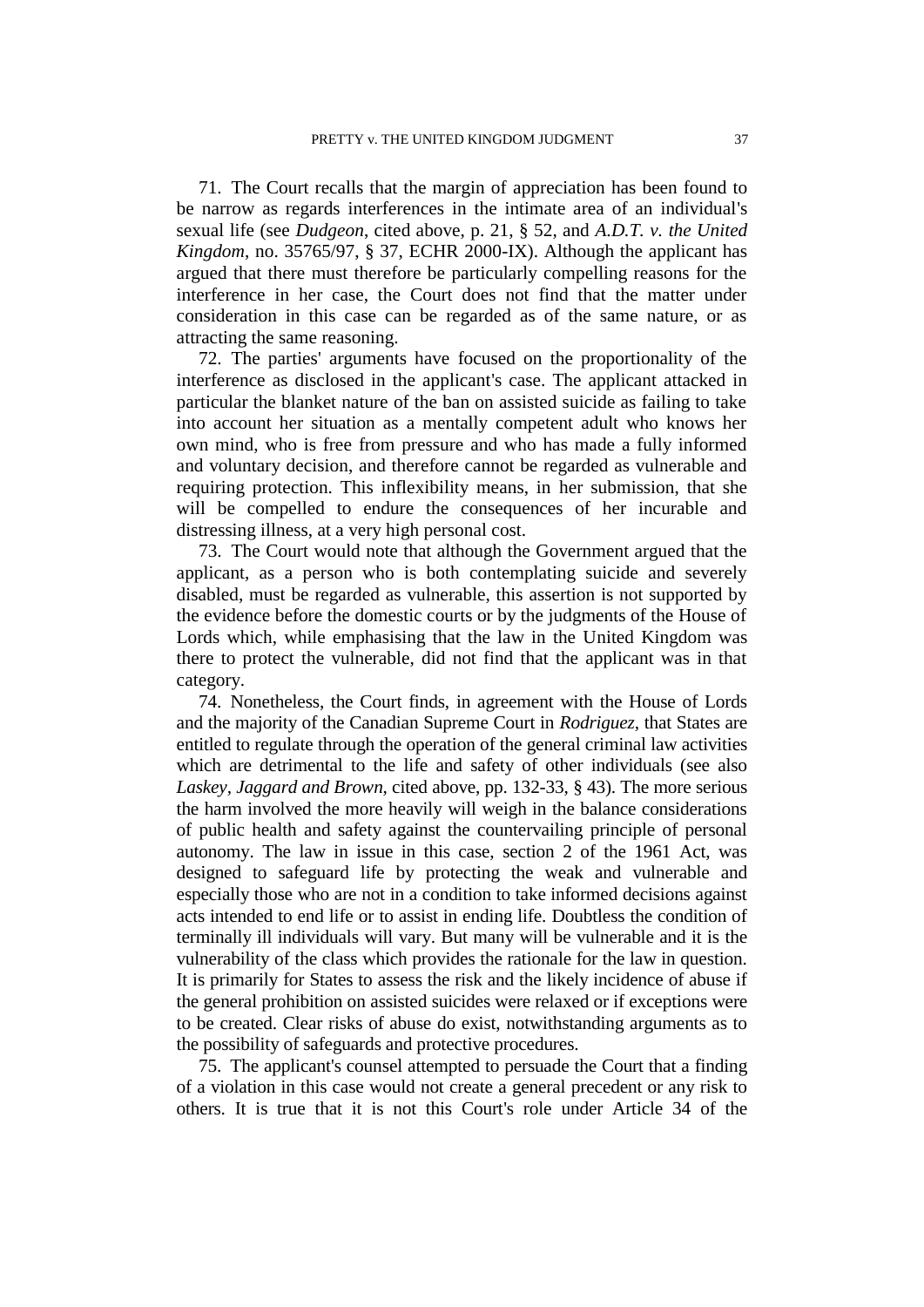Convention to issue opinions in the abstract but to apply the Convention to the concrete facts of the individual case. However, judgments issued in individual cases establish precedents albeit to a greater or lesser extent and a decision in this case could not, either in theory or practice, be framed in such a way as to prevent application in later cases.

76. The Court does not consider therefore that the blanket nature of the ban on assisted suicide is disproportionate. The Government have stated that flexibility is provided for in individual cases by the fact that consent is needed from the DPP to bring a prosecution and by the fact that a maximum sentence is provided, allowing lesser penalties to be imposed as appropriate. The Select Committee report indicated that between 1981 and 1992 in twenty-two cases in which "mercy killing" was an issue, there was only one conviction for murder, with a sentence of life imprisonment, while lesser offences were substituted in the others and most resulted in probation or suspended sentences (paragraph 128 of the report cited at paragraph 21 above). It does not appear to be arbitrary to the Court for the law to reflect the importance of the right to life, by prohibiting assisted suicide while providing for a system of enforcement and adjudication which allows due regard to be given in each particular case to the public interest in bringing a prosecution, as well as to the fair and proper requirements of retribution and deterrence.

77. Nor in the circumstances is there anything disproportionate in the refusal of the DPP to give an advance undertaking that no prosecution would be brought against the applicant's husband. Strong arguments based on the rule of law could be raised against any claim by the executive to exempt individuals or classes of individuals from the operation of the law. In any event, the seriousness of the act for which immunity was claimed was such that the decision of the DPP to refuse the undertaking sought in the present case cannot be said to be arbitrary or unreasonable.

78. The Court concludes that the interference in this case may be justified as "necessary in a democratic society" for the protection of the rights of others and, accordingly, that there has been no violation of Article 8 of the Convention.

## V. ALLEGED VIOLATION OF ARTICLE 9 OF THE CONVENTION

79. Article 9 of the Convention provides:

"1. Everyone has the right to freedom of thought, conscience and religion; this right includes freedom to change his religion or belief and freedom, either alone or in community with others and in public or private, to manifest his religion or belief, in worship, teaching, practice and observance.

2. Freedom to manifest one's religion or beliefs shall be subject only to such limitations as are prescribed by law and are necessary in a democratic society in the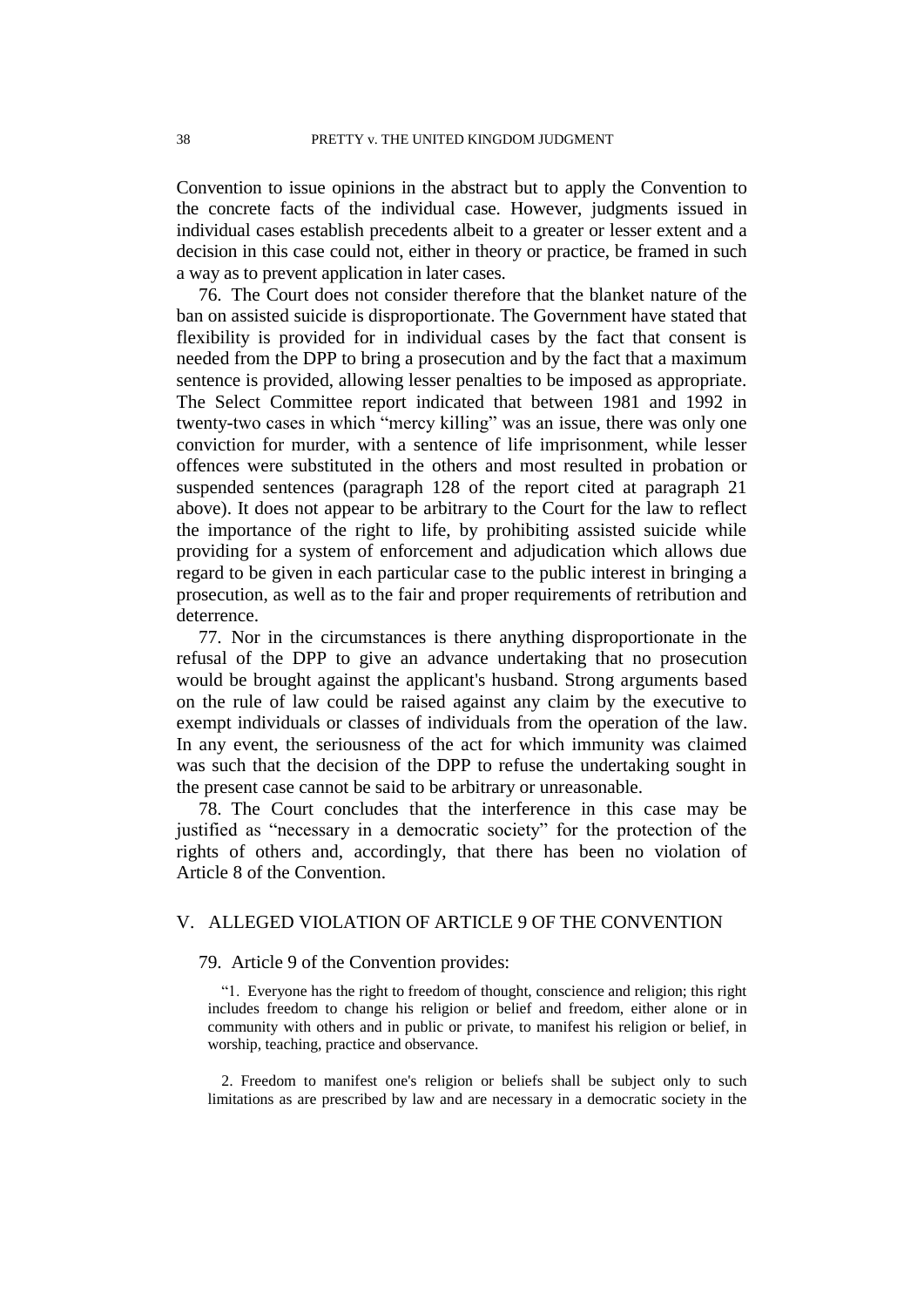interests of public safety, for the protection of public order, health or morals, or for the protection of the rights and freedoms of others."

### **A. Submissions of the parties**

## *1. The applicant*

80. The applicant submitted that Article 9 protected the right to freedom of thought, which has hitherto included beliefs such as veganism and pacifism. In seeking the assistance of her husband to commit suicide, the applicant believed in and supported the notion of assisted suicide for herself. In refusing to give the undertaking not to prosecute her husband, the DPP had interfered with this right as had the United Kingdom in imposing a blanket ban which allowed no consideration of the applicant's individual circumstances. For the same reasons as applied under Article 8 of the Convention, that interference had not been justified under Article 9 § 2.

### *2. The Government*

81. The Government disputed that any issue arose within the scope of this provision. Article 9 protected freedom of thought, conscience and religion and the manifestation of those beliefs and did not confer any general right on individuals to engage in any activities of their choosing in pursuance of whatever beliefs they may hold. Alternatively, even if there was any restriction in terms of Article 9 § 1 of the Convention, such was justifiable under the second paragraph for the same reasons as set out in relation to Articles 3 and 8 of the Convention.

## **B. The Court's assessment**

82. The Court does not doubt the firmness of the applicant's views concerning assisted suicide but would observe that not all opinions or convictions constitute beliefs in the sense protected by Article 9 § 1 of the Convention. Her claims do not involve a form of manifestation of a religion or belief, through worship, teaching, practice or observance as described in the second sentence of the first paragraph. As found by the Commission, the term "practice" as employed in Article 9 § 1 does not cover each act which is motivated or influenced by a religion or belief (see *Arrowsmith v. the United Kingdom*, no. 7050/77, Commission's report of 12 October 1978, DR 19, p. 19, § 71). To the extent that the applicant's views reflect her commitment to the principle of personal autonomy, her claim is a restatement of the complaint raised under Article 8 of the Convention.

83. The Court concludes that there has been no violation of Article 9 of the Convention.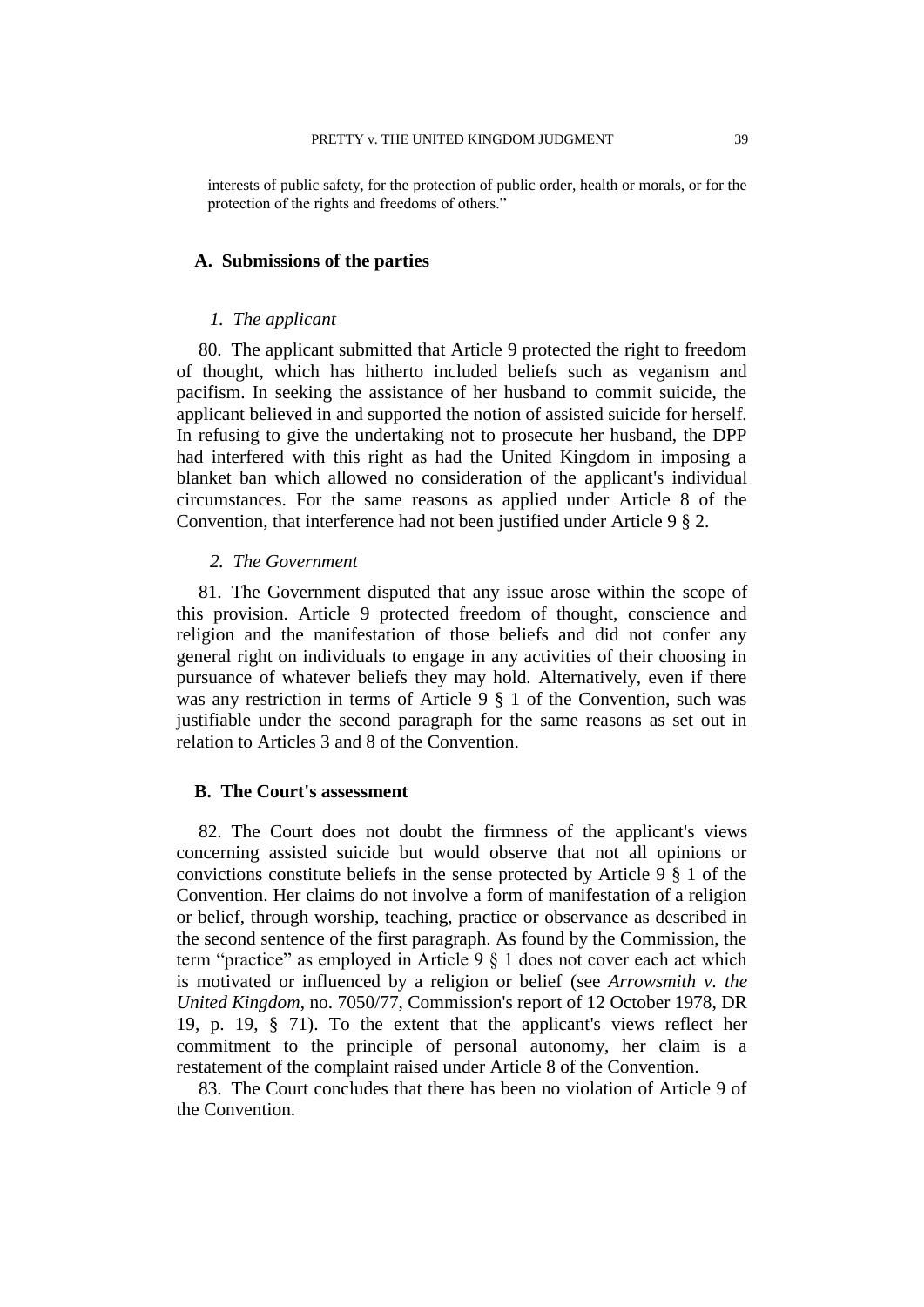## VI. ALLEGED VIOLATION OF ARTICLE 14 OF THE CONVENTION

## 84. Article 14 of the Convention provides:

"The enjoyment of the rights and freedoms set forth in [the] Convention shall be secured without discrimination on any ground such as sex, race, colour, language, religion, political or other opinion, national or social origin, association with a national minority, property, birth or other status."

## **A. Submissions of the parties**

## *1. The applicant*

85. The applicant submitted that she suffered from discrimination as a result of being treated in the same way as those whose situations were significantly different. Although the blanket ban on assisted suicide applied equally to all individuals, the effect of its application to her when she was so disabled that she could not end her life without assistance was discriminatory. She was prevented from exercising a right enjoyed by others who could end their lives without assistance because they were not prevented by any disability from doing so. She was therefore treated substantively differently and less favourably than those others. As the only justification offered by the Government for the blanket ban was the need to protect the vulnerable and as the applicant was not vulnerable or in need of protection, there was no reasonable or objective justification for this difference in treatment.

## *2. The Government*

86. The Government argued that Article 14 of the Convention did not come into play as the applicant's complaints did not engage any of the substantive rights she relied on. Alternatively, there was no discrimination as the applicant could not be regarded as being in a relevantly similar situation to those who were able to take their own lives without assistance. Even assuming Article 14 was in issue, section 2(1) of the Suicide Act 1961 was not discriminatory as domestic law conferred no right to commit suicide and the policy of the law was firmly against suicide. The policy of the criminal law was to give weight to personal circumstances either at the stage of considering whether or not to prosecute or in the event of conviction, when penalty was to be considered. Furthermore, there was clear reasonable and objective justification for any alleged difference in treatment, reference being made to the arguments advanced under Articles 3 and 8 of the Convention.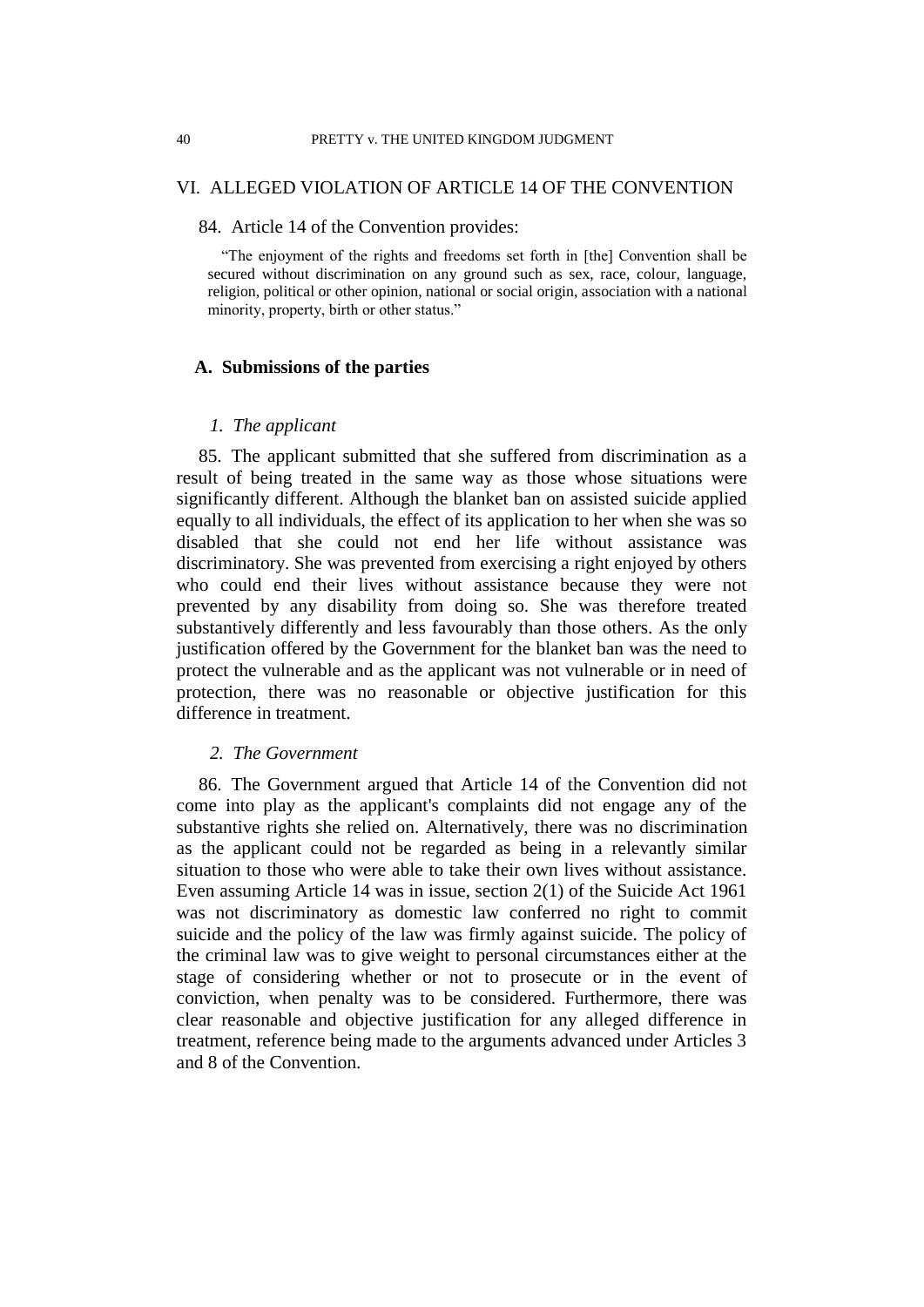#### **B. The Court's assessment**

86. The Court has found above that the applicant's rights under Article 8 of the Convention were engaged (see paragraphs 61-67). It must therefore consider the applicant's complaints that she has been discriminated against in the enjoyment of the rights guaranteed under that provision in that domestic law permits able-bodied persons to commit suicide yet prevents an incapacitated person from receiving assistance in committing suicide.

87. For the purposes of Article 14 a difference in treatment between persons in analogous or relevantly similar positions is discriminatory if it has no objective and reasonable justification, that is if it does not pursue a legitimate aim or if there is not a reasonable relationship of proportionality between the means employed and the aim sought to be realised. Moreover, the Contracting States enjoy a margin of appreciation in assessing whether and to what extent differences in otherwise similar situations justify a different treatment (see *Camp and Bourimi v. the Netherlands*, no. 28369/95, § 37, ECHR 2000-X). Discrimination may also arise where States without an objective and reasonable justification fail to treat differently persons whose situations are significantly different (see *Thlimmenos v. Greece* [GC], no. 34369/97, § 44, ECHR 2000-IV).

88. Even if the principle derived from *Thlimmenos* was applied to the applicant's situation however, there is, in the Court's view, objective and reasonable justification for not distinguishing in law between those who are and those who are not physically capable of committing suicide. Under Article 8 of the Convention, the Court has found that there are sound reasons for not introducing into the law exceptions to cater for those who are deemed not to be vulnerable (see paragraph 74 above). Similar cogent reasons exist under Article 14 for not seeking to distinguish between those who are able and those who are unable to commit suicide unaided. The borderline between the two categories will often be a very fine one and to seek to build into the law an exemption for those judged to be incapable of committing suicide would seriously undermine the protection of life which the 1961 Act was intended to safeguard and greatly increase the risk of abuse.

89. Consequently, there has been no violation of Article 14 of the Convention in the present case.

## FOR THESE REASONS, THE COURT UNANIMOUSLY

1. *Declares* the application admissible;

2. *Holds* that there has been no violation of Article 2 of the Convention;